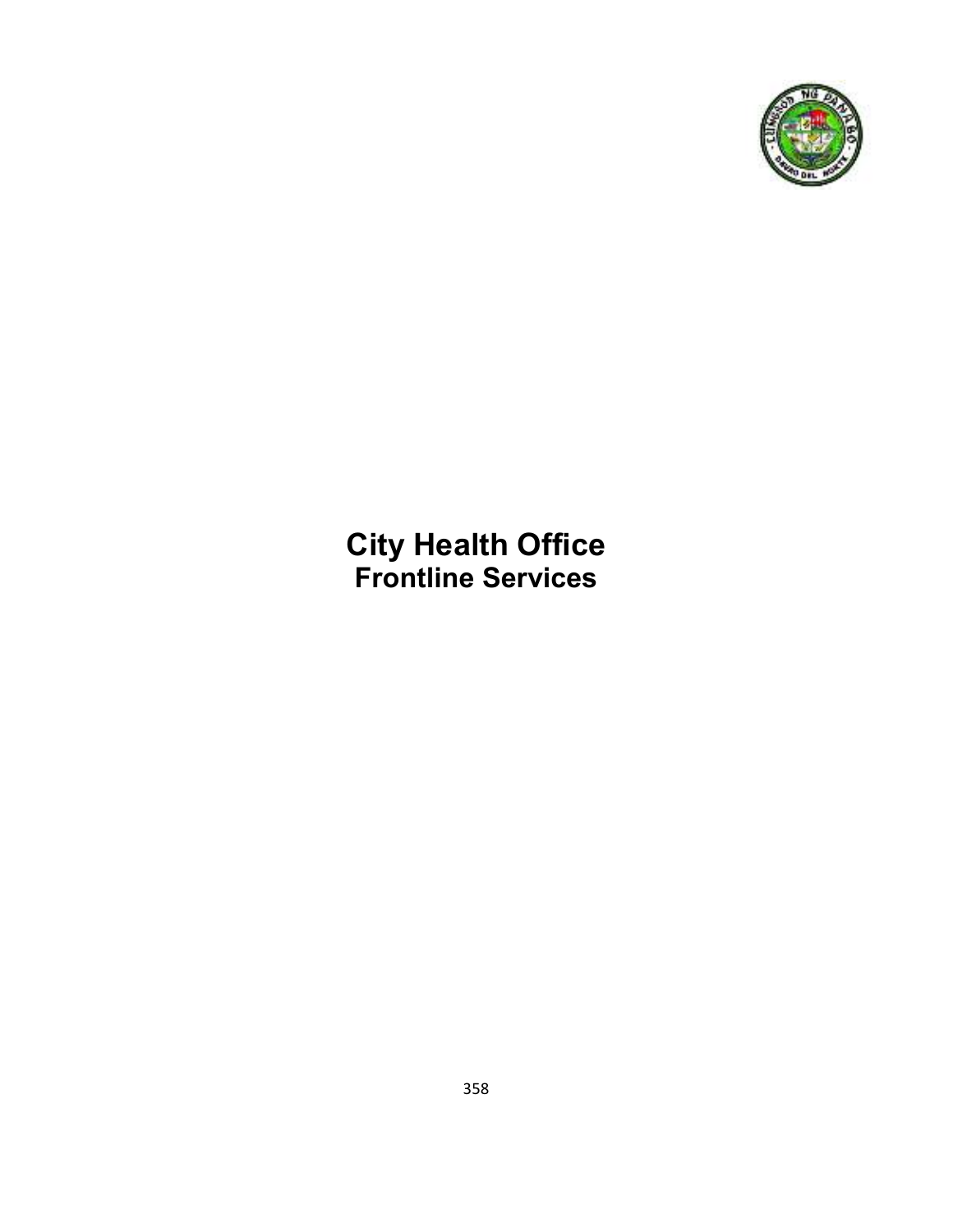#### **1. Medical Outpatient Consultation and Treatment Services**



This is to provide Primary Health Care Services through diagnosing, treating illnesses, and give appropriate medical services to the constituents of the city and other nearby places. Pantawid Pamilyang Pilipino Program (4Ps) beneficiaries, Indigenous People (IPs), National Household Targeting Survey (NHTS) beneficiaries are entitled to free outpatient consultations. Service is available at the City Health Office-Outpatient and Safe Birthing Facility, Barangay New Pandan, Panabo City.

| <b>Office or Division:</b>                                                                                                                                   | <b>City Health Office</b>                                                                                                                                                                                                                           |                                                                |                                                  |                                                                                                             |  |
|--------------------------------------------------------------------------------------------------------------------------------------------------------------|-----------------------------------------------------------------------------------------------------------------------------------------------------------------------------------------------------------------------------------------------------|----------------------------------------------------------------|--------------------------------------------------|-------------------------------------------------------------------------------------------------------------|--|
| <b>Classification:</b>                                                                                                                                       | <b>Highly Technical</b>                                                                                                                                                                                                                             |                                                                |                                                  |                                                                                                             |  |
| <b>Type of Transaction:</b>                                                                                                                                  | G2C - Government to Client                                                                                                                                                                                                                          |                                                                |                                                  |                                                                                                             |  |
| Who may avail:                                                                                                                                               | All                                                                                                                                                                                                                                                 |                                                                |                                                  |                                                                                                             |  |
| <b>CHECKLIST OF REQUIREMENTS</b>                                                                                                                             |                                                                                                                                                                                                                                                     |                                                                | <b>WHERE TO SECURE</b>                           |                                                                                                             |  |
| Referral Slip (1 Original Copy)                                                                                                                              |                                                                                                                                                                                                                                                     | <b>Barangay Health Station</b>                                 |                                                  |                                                                                                             |  |
| <b>Individual Treatment Record</b>                                                                                                                           |                                                                                                                                                                                                                                                     |                                                                | <b>CHO-Outpatient and Safe Birthing Facility</b> |                                                                                                             |  |
| Consent Form (1 Original Copy)                                                                                                                               |                                                                                                                                                                                                                                                     |                                                                | <b>CHO-Outpatient and Safe Birthing Facility</b> |                                                                                                             |  |
| Philhealth ID, MDR, or any valid ID                                                                                                                          |                                                                                                                                                                                                                                                     | Philhealth, Post Office, DFA, PSA, SSS, GSIS,<br>Pag-IBIG, LTO |                                                  |                                                                                                             |  |
| <b>CLIENT STEPS</b>                                                                                                                                          | <b>AGENCY</b><br><b>ACTIONS</b>                                                                                                                                                                                                                     | <b>FEES TO BE</b><br><b>PAID</b>                               | <b>PROCESSING</b><br><b>TIME</b>                 | <b>PERSON</b><br><b>RESPONSIBLE</b>                                                                         |  |
| 1. Submit the Referral<br>Slip, fill-out Individual<br><b>Treatment Record,</b><br><b>Consent Form and</b><br>present Philhealth ID,<br>MDR, or any valid ID | 1. Receive referral<br>slip, take vital<br>signs, conduct<br>general<br>assessment,<br>encode data in the<br><b>Electronic Medical</b><br>Records<br>(iClinicSys), enlist<br>in Philhealth and<br>endorse to<br><b>Philhealth Claims</b><br>Section | <b>None</b>                                                    | 1 Hour                                           | Nurse/<br>Nurse Aide/<br><b>Health Worker</b><br><b>CHO-Outpatient and</b><br><b>Safe Birthing Facility</b> |  |
|                                                                                                                                                              | 1.1 Assist the<br>client on<br>Philhealth                                                                                                                                                                                                           |                                                                |                                                  | <b>Clerk</b><br><b>Philhealth Claims</b><br>Section                                                         |  |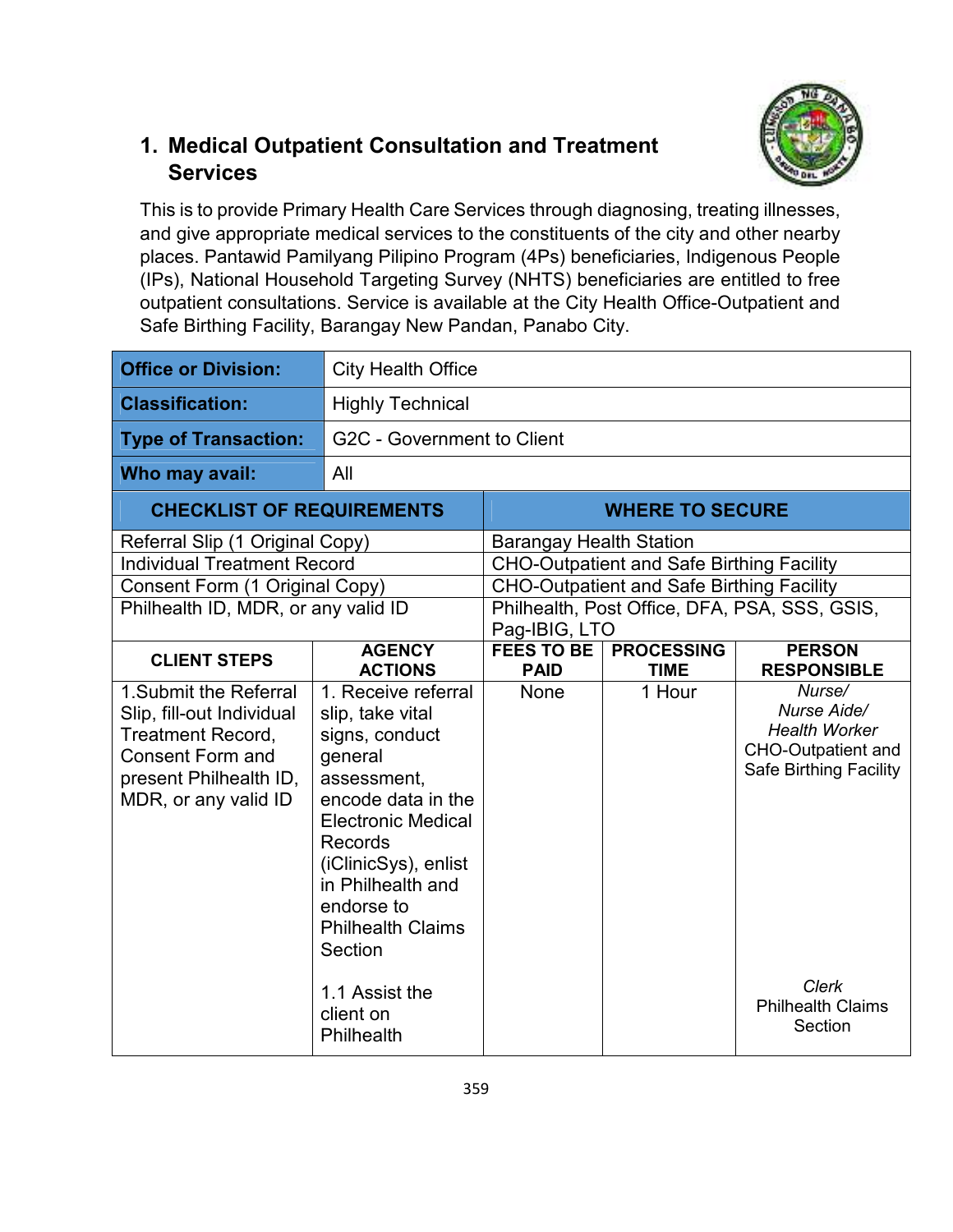

|                                                                                                                                              | transactions and<br>inquiries                                                                                                                                                                               |             |        |                                                                               |
|----------------------------------------------------------------------------------------------------------------------------------------------|-------------------------------------------------------------------------------------------------------------------------------------------------------------------------------------------------------------|-------------|--------|-------------------------------------------------------------------------------|
| For Consultation<br>1. Proceed to the<br>consultation room                                                                                   | 2. Take/ conduct:<br>$2.1.1$ . History $-$<br>Medical and<br>Clinical<br>2.1.2. Physical<br>Examination<br>2.1.3. Medical<br>Intervention<br>a. Diagnosis<br>b. Treatment<br>c. Counseling<br>* Client with | <b>None</b> | 1 Hour | <b>Medical Officer</b><br><b>CHO-Outpatient and</b><br>Safe Birthing Facility |
| <b>For Treatment</b><br>2. Proceed to the<br>treatment room<br>$^\star$<br>Make sure to<br>secure Order of<br>Payment that will<br>be issued | prescription:<br>Inform client to<br>proceed to the<br>Pharmacy/Cashier<br>-part of client step<br>2.1 Perform<br>nursing health<br>services (wound,<br>dressing,<br>injection, assist<br>suturing) and     |             |        | <b>Nurse</b><br><b>CHO-Outpatient and</b><br>Safe Birthing Facility           |
|                                                                                                                                              | provides health<br>teaching<br>2.2 Issue order of<br>payment<br>2.3 Direct the<br>client to pay the<br>required fee at the<br>Cashier of the City<br>Treasurer's                                            |             |        |                                                                               |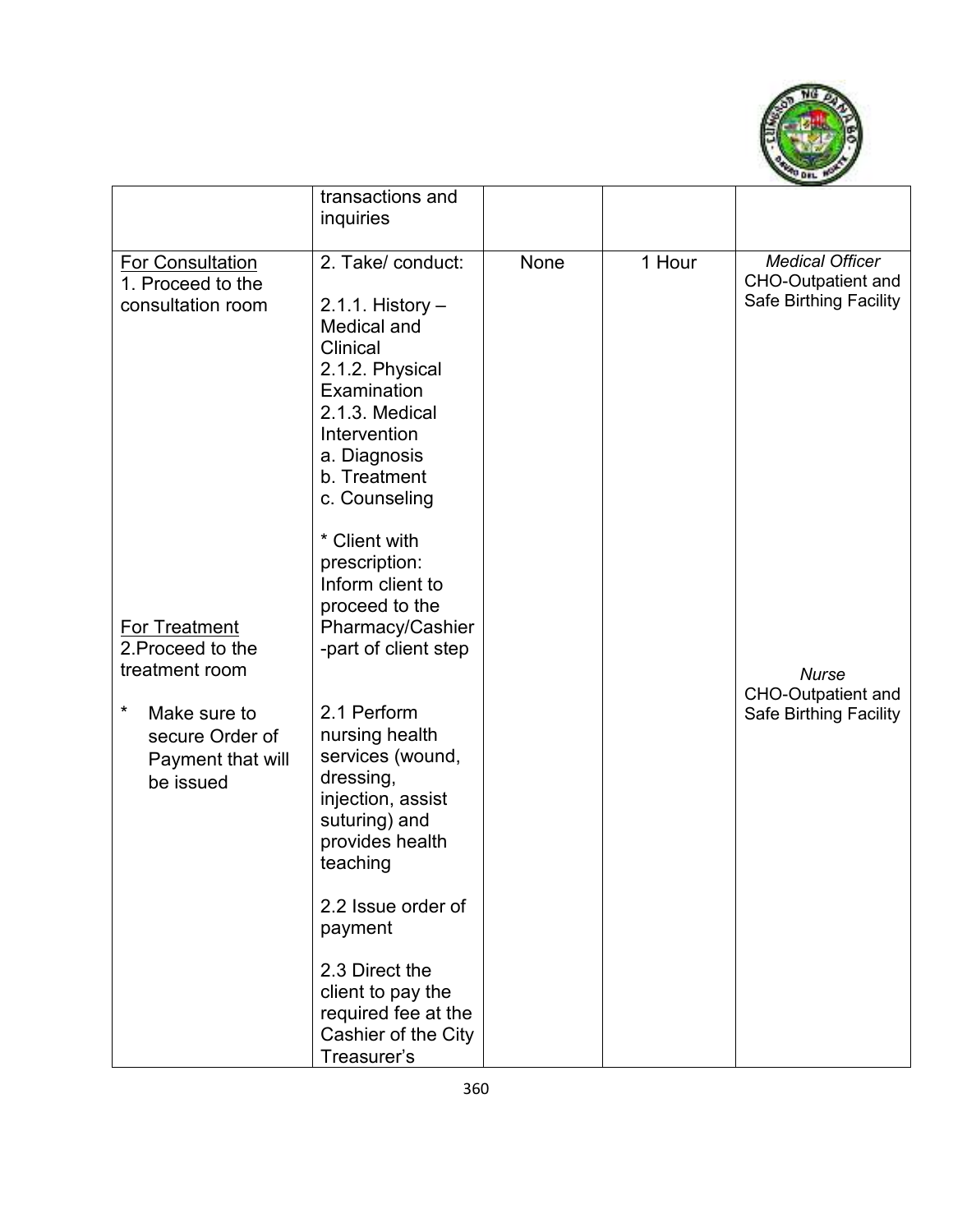

|                                 | <b>Office-Satellite</b> |                    |                   |                             |
|---------------------------------|-------------------------|--------------------|-------------------|-----------------------------|
|                                 | Office at the CHO-      |                    |                   |                             |
|                                 | Outpatient and          |                    |                   |                             |
|                                 | Safe Birthing           |                    |                   |                             |
|                                 | Facility                |                    |                   |                             |
| 3. Go to the Cashier of         | 3. Accept               | Paying             | 1 Hour            | Cashier                     |
| the City Treasurer's            | payment based on        | Patients:          |                   | <b>CTO-Satellite Office</b> |
| <b>Office- Satellite Office</b> | the Order of            | Panabo             |                   | at the CHO-                 |
| at the CHO-                     | payment                 | residents:         |                   | <b>Outpatient and Safe</b>  |
| <b>Outpatient and Safe</b>      |                         | PHP 30.00          |                   | <b>Birthing Facility</b>    |
| <b>Birthing Facility</b>        | 3.1 Issue the           |                    |                   |                             |
|                                 | <b>Official Receipt</b> | Outside            |                   |                             |
| *<br>Make sure to               |                         | Panabo             |                   |                             |
| secure Official                 |                         | City:              |                   |                             |
| Receipt that will               |                         | PHP 50.00          |                   |                             |
| be issued upon                  |                         |                    |                   |                             |
| payment                         |                         | Non-Paying         |                   |                             |
|                                 |                         | Patients:          |                   |                             |
|                                 |                         | Pantawid           |                   |                             |
|                                 |                         | Pamilyang          |                   |                             |
|                                 |                         | Pilipino           |                   |                             |
|                                 |                         | Program            |                   |                             |
|                                 |                         | (4Ps),             |                   |                             |
|                                 |                         | Indigenous         |                   |                             |
|                                 |                         | People (IPs),      |                   |                             |
|                                 |                         | National           |                   |                             |
|                                 |                         | Household          |                   |                             |
|                                 |                         | Targeting          |                   |                             |
|                                 |                         | Survey             |                   |                             |
|                                 |                         | (NHTS)             |                   |                             |
|                                 |                         | beneficiaries      |                   |                             |
|                                 | <b>TOTAL:</b>           | For                | 3<br><b>Hours</b> |                             |
|                                 |                         | Panabo             |                   |                             |
|                                 |                         | <b>Residents -</b> |                   |                             |
|                                 |                         | <b>PHP 30.00</b>   |                   |                             |
|                                 |                         |                    |                   |                             |
|                                 |                         | For                |                   |                             |
|                                 |                         | <b>Residents</b>   |                   |                             |
|                                 |                         | outside            |                   |                             |
|                                 |                         | <b>Panabo</b>      |                   |                             |
|                                 |                         | <b>PHP 50.00</b>   |                   |                             |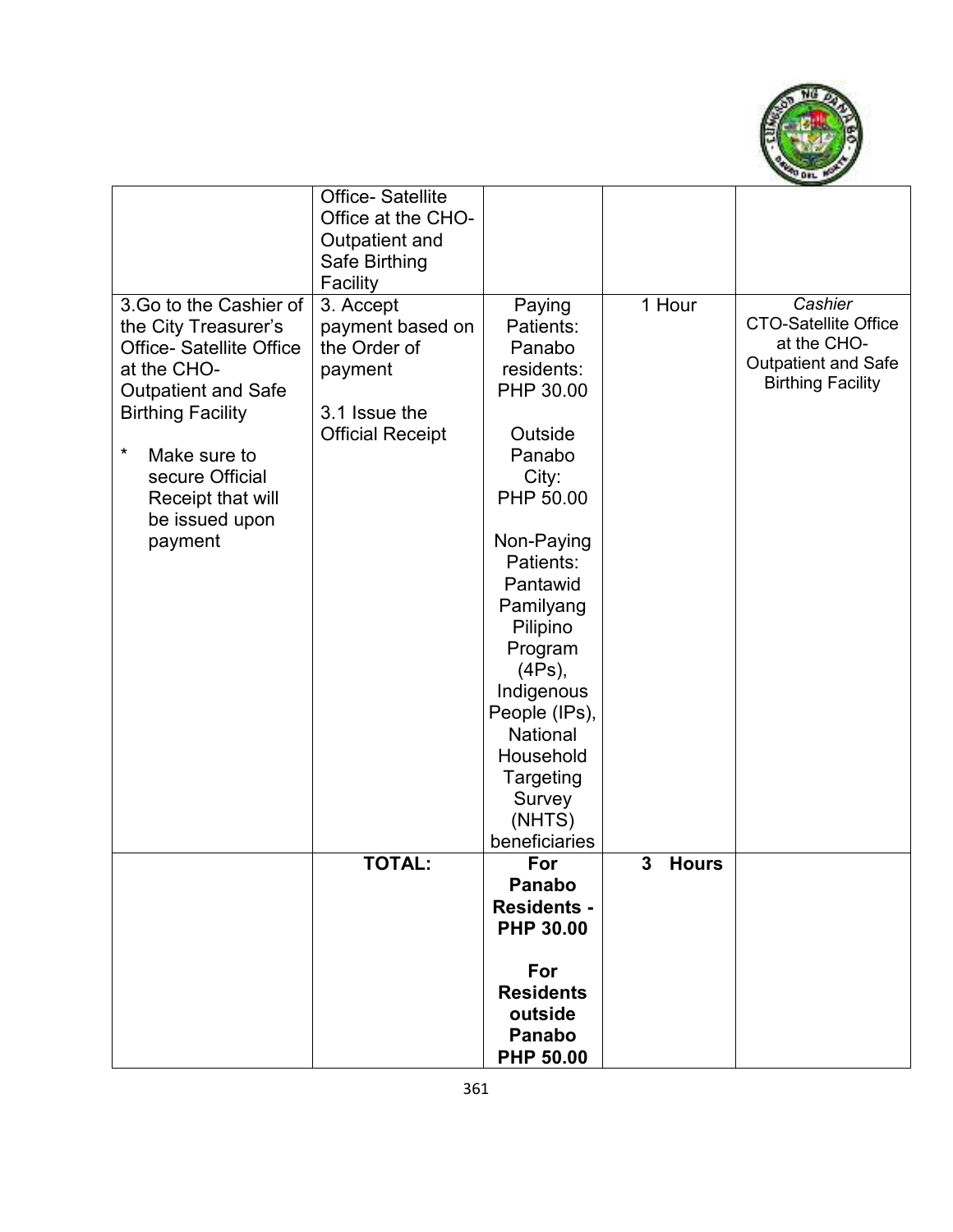

|               | ______ |
|---------------|--------|
| For 4Ps, IP,  |        |
| and NHTS      |        |
| beneficiaries |        |
| - None        |        |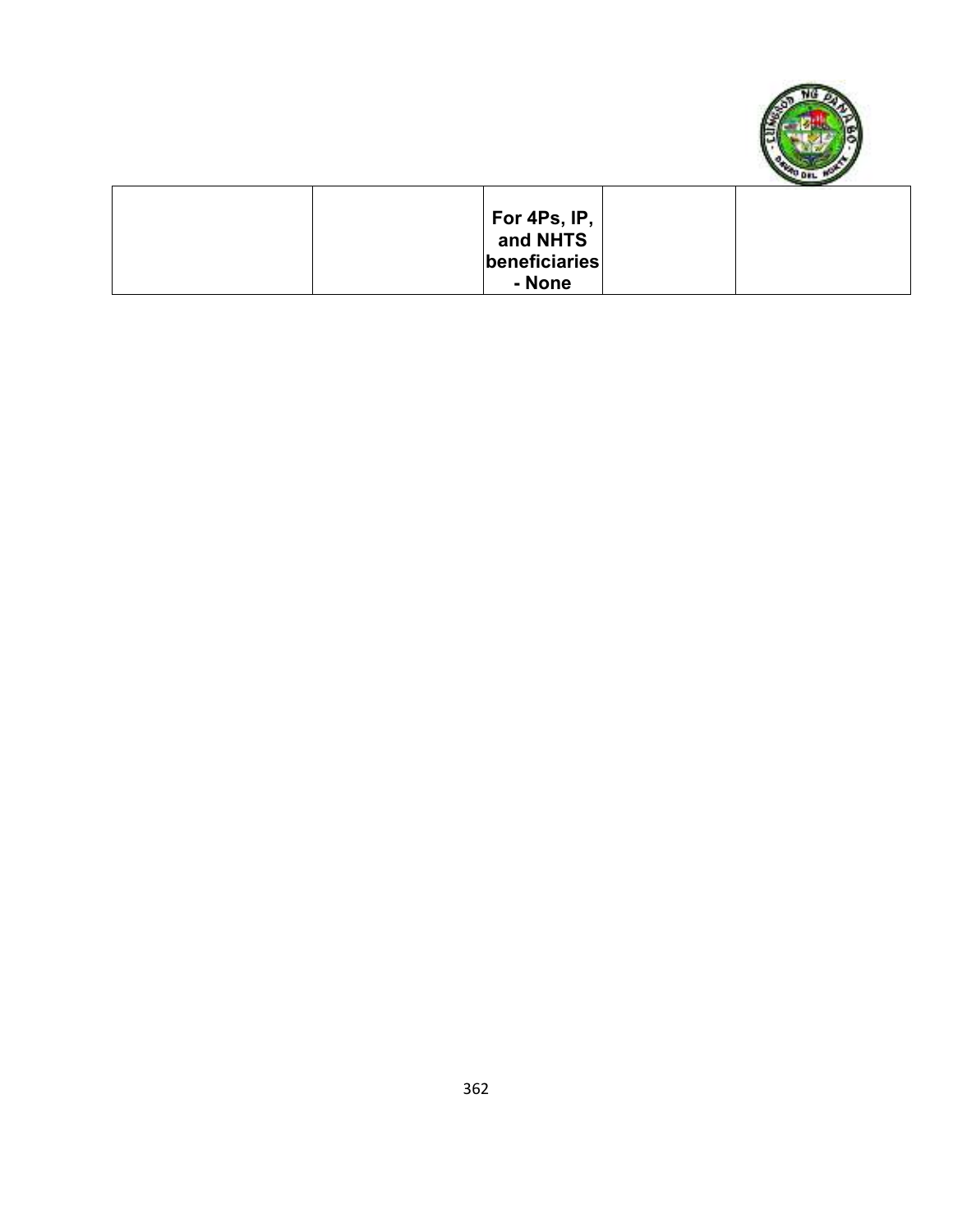

#### **2. Availment of Animal Bite Treatment**

This service intends to give appropriate medication of the animal bite cases to prevent death due to rabies. It also promotes advocacy of responsible pet ownership. Service is available every Monday and Thursday, from 8:00AM to 5:00 PM.

| <b>Office or Division:</b>                                                                                                                                                                                                  | <b>City Health Office</b>                                                                                                                                                                                                                                                                                                                                      |                                                                                                                                |                        |                                                                                                             |  |
|-----------------------------------------------------------------------------------------------------------------------------------------------------------------------------------------------------------------------------|----------------------------------------------------------------------------------------------------------------------------------------------------------------------------------------------------------------------------------------------------------------------------------------------------------------------------------------------------------------|--------------------------------------------------------------------------------------------------------------------------------|------------------------|-------------------------------------------------------------------------------------------------------------|--|
| <b>Classification:</b>                                                                                                                                                                                                      | <b>Highly Technical</b>                                                                                                                                                                                                                                                                                                                                        |                                                                                                                                |                        |                                                                                                             |  |
| <b>Type of Transaction:</b>                                                                                                                                                                                                 | G2C - Government to Client                                                                                                                                                                                                                                                                                                                                     |                                                                                                                                |                        |                                                                                                             |  |
| Who may avail:                                                                                                                                                                                                              | All                                                                                                                                                                                                                                                                                                                                                            |                                                                                                                                |                        |                                                                                                             |  |
| <b>CHECKLIST OF REQUIREMENTS</b>                                                                                                                                                                                            |                                                                                                                                                                                                                                                                                                                                                                |                                                                                                                                | <b>WHERE TO SECURE</b> |                                                                                                             |  |
| Referral Slip (1 Original Copy)<br><b>Individual Treatment Record</b><br>Post-Exposure Prophylaxis (PEP) or Pre-                                                                                                            |                                                                                                                                                                                                                                                                                                                                                                | <b>Barangay Health Stations</b><br><b>CHO-Outpatient and Safe Birthing Facility</b><br><b>CHO-Animal Bite Treatment Center</b> |                        |                                                                                                             |  |
| <b>Exposure Prophylaxis Card/ Slip</b>                                                                                                                                                                                      |                                                                                                                                                                                                                                                                                                                                                                |                                                                                                                                |                        |                                                                                                             |  |
| <b>Conditional Requirement:</b><br><b>Free Rabies Vaccine Referral Slip</b><br>(1 Original Copy)                                                                                                                            |                                                                                                                                                                                                                                                                                                                                                                | City Mayor's Office                                                                                                            |                        |                                                                                                             |  |
| <b>CLIENT STEPS</b>                                                                                                                                                                                                         | <b>AGENCY</b><br><b>ACTIONS</b>                                                                                                                                                                                                                                                                                                                                | <b>FEES TO BE</b><br><b>PROCESSING</b><br><b>PERSON</b><br><b>PAID</b><br><b>TIME</b><br><b>RESPONSIBLE</b>                    |                        |                                                                                                             |  |
| 1. Submit the Referral<br>Slip and wait for the<br>vital signs to be taken<br><b>CHO-Outpatient and</b><br><b>Safe Birthing Facility</b><br>*Wait for name to be<br>called before<br>proceeding to the<br>consultation room | 1. Receive the<br>Referral Slip,<br>interview and<br>record the<br>patient's data in<br>the Individual<br><b>Treatment</b><br>Record, take vital<br>signs and inform<br>the client to wait<br>for name to be<br>called before<br>proceeding to the<br>consultation room<br>*conditional step:<br>If the Vaccine is<br>available at CHO<br>and/or if there is a | None                                                                                                                           | 1 Hour                 | Nurse/<br>Nurse Aide/<br><b>Health Worker</b><br><b>CHO-Outpatient and</b><br><b>Safe Birthing Facility</b> |  |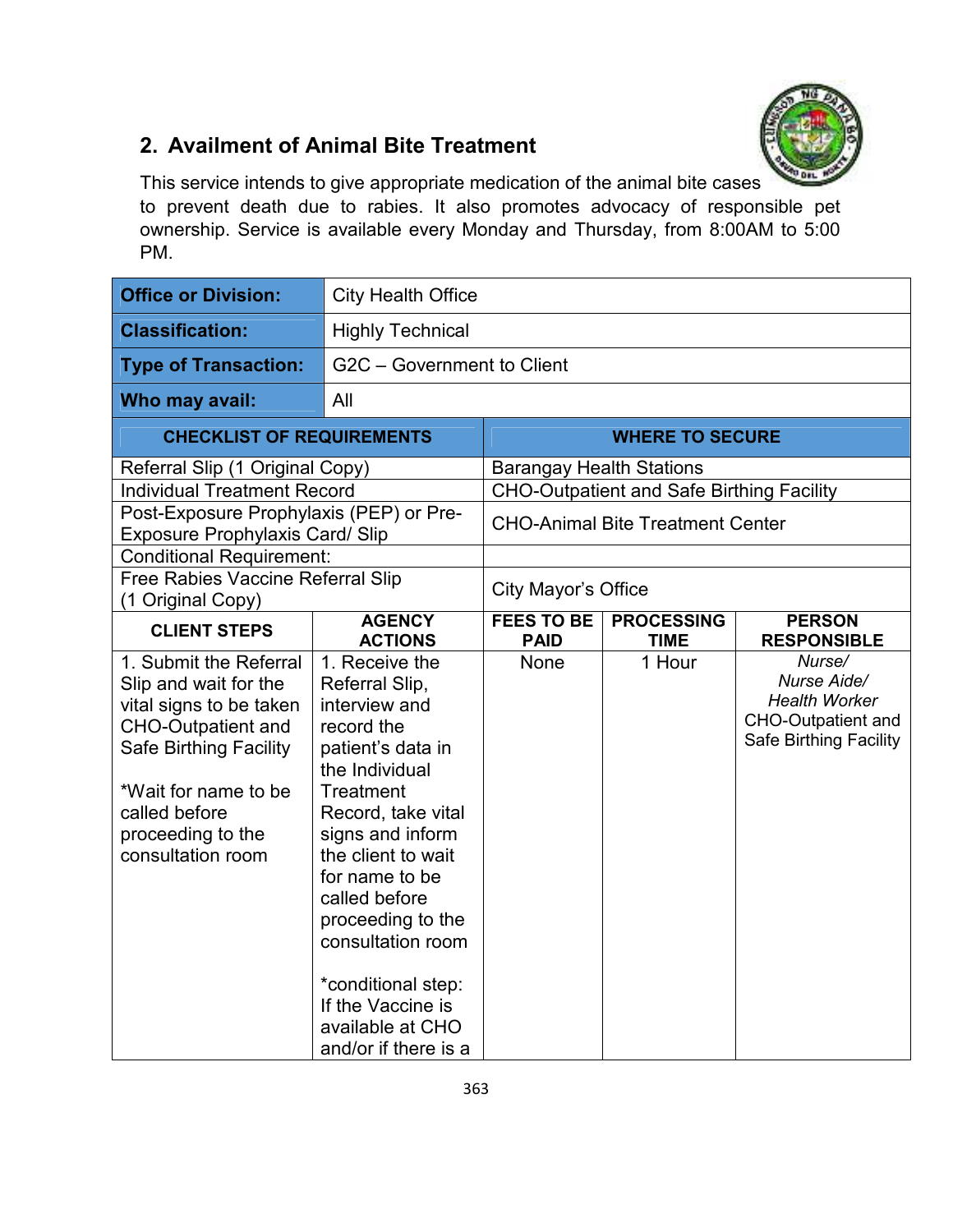

|                                                                                                 | <b>Free Rabies</b><br><b>Vaccine Referral</b><br>Slip from the City<br>Mayor's Office-<br>Vaccine is Free of<br>charge<br>If the Vaccine is<br>not available:<br><b>Patient will</b><br>buy/secure the<br>Vaccine                                                                           |      |            |                                                                                               |
|-------------------------------------------------------------------------------------------------|---------------------------------------------------------------------------------------------------------------------------------------------------------------------------------------------------------------------------------------------------------------------------------------------|------|------------|-----------------------------------------------------------------------------------------------|
| 2. Proceed to the<br><b>Consultation Room</b>                                                   | 2. Examine the<br>patient, give<br>prescription and<br>inform the client to<br>proceed to the<br>Nurse/Nurse<br>Aide/Health<br>Worker                                                                                                                                                       | None | 10 Minutes | <b>Medical Officer</b><br><b>CHO-Outpatient and</b><br>Safe Birthing Facility                 |
| 3. Return to the<br>Nurse/ Nurse Aide/<br>Health Worker and fill<br>out the Animal Bite<br>Form | 3. Give the<br>Individual<br><b>Treatment Record</b><br>3.1 Carry out<br><b>Medical Officer's</b><br>Order<br>3.2 Provide health<br>instruction on<br>medication<br>3.3 Give Tetanus<br>Toxoid as ordered<br>3.4 Instruct the<br>patient to proceed<br>to the Animal Bite<br>treatment room | None | 15 Minutes | Nurse/<br>Nurse Aide/<br><b>Health Worker</b><br>CHO-Outpatient and<br>Safe Birthing Facility |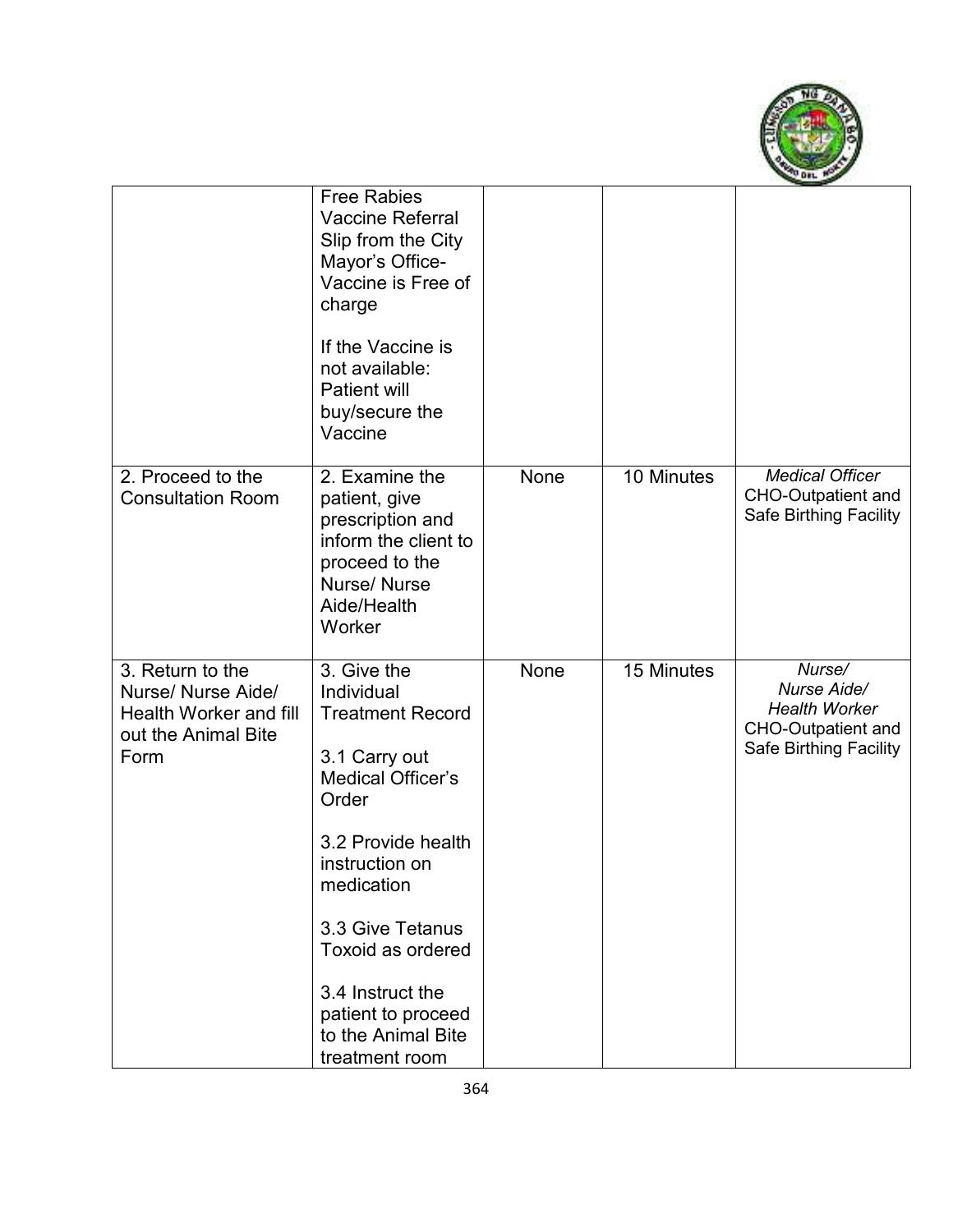

|                                                                                                                                                     | located inside the<br><b>City Health Office</b>                                                                              |             |                           |                                                               |
|-----------------------------------------------------------------------------------------------------------------------------------------------------|------------------------------------------------------------------------------------------------------------------------------|-------------|---------------------------|---------------------------------------------------------------|
| 4. Proceed to the<br><b>Animal Bite treatment</b><br>room located inside<br>the City Health Office<br>(wait for name to be<br>called by the Nurse/s | 4. Register<br>patient's<br>information and<br>provide Animal<br><b>Bite Treatment</b><br>Card/PEP Card/<br><b>PreP Card</b> |             | 2 Hours                   | <b>Nurse</b><br><b>Animal Bite</b><br><b>Treatment Center</b> |
|                                                                                                                                                     | 4.1 Administer the<br>Pre-Exposure or<br>Post-Exposure<br><b>Treatment with</b><br>necessary<br>instructions (as<br>needed)  |             |                           |                                                               |
|                                                                                                                                                     | 4.2 Give the<br><b>PEP/PreP Card</b><br>indicating the next<br>schedule of<br>treatment and<br>give health<br>teachings      |             |                           |                                                               |
|                                                                                                                                                     | 4.3 File the<br>Individual<br><b>Treatment Record</b>                                                                        |             |                           |                                                               |
|                                                                                                                                                     | <b>TOTAL:</b>                                                                                                                | <b>None</b> | 3 Hours and<br>25 minutes |                                                               |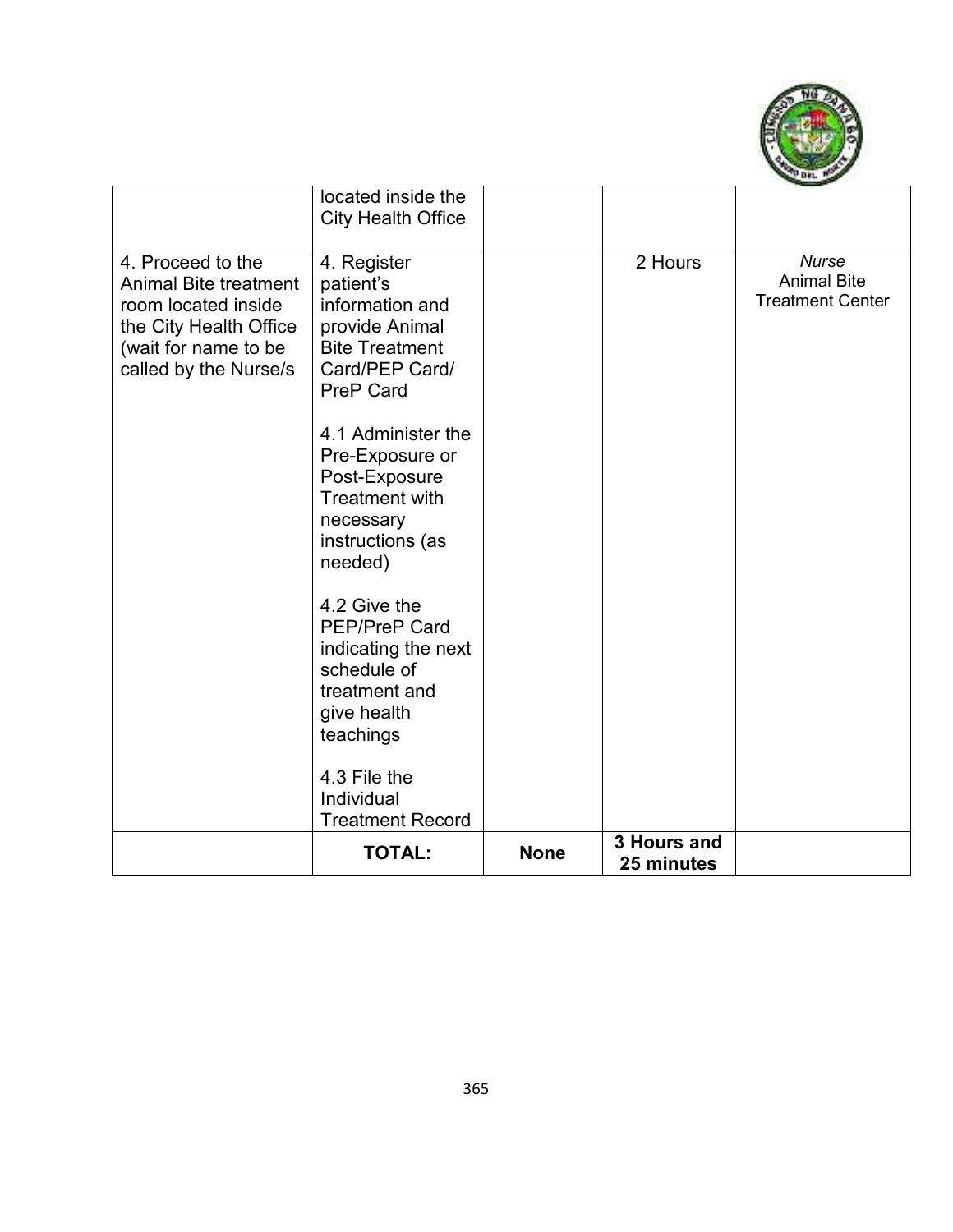

## **3. Issuance of Medical Certificate**

Medical certificate is issued as requirement or supporting document for employment purposes, remand, school requirements, travel and others.

| <b>Office or Division:</b>                                                                                      | <b>City Health Office</b>  |                                                |  |  |  |  |
|-----------------------------------------------------------------------------------------------------------------|----------------------------|------------------------------------------------|--|--|--|--|
| <b>Classification:</b>                                                                                          | Simple                     |                                                |  |  |  |  |
| <b>Type of Transaction:</b>                                                                                     | G2C - Government to Client |                                                |  |  |  |  |
| Who may avail:                                                                                                  | All                        |                                                |  |  |  |  |
| <b>CHECKLIST OF REQUIREMENTS</b>                                                                                |                            | <b>WHERE TO SECURE</b>                         |  |  |  |  |
| For Employment (Public & Private) and<br><b>Other Purposes:</b>                                                 |                            |                                                |  |  |  |  |
| Result of Complete Blood Count (CBC)<br>(1 Original Copy)                                                       |                            | <b>City Health Office - Laboratory Section</b> |  |  |  |  |
| Result of Urinalysis (specimen should not<br>be 1 hour old prior to examination) (1<br>Original Copy)           |                            | <b>City Health Office - Laboratory Section</b> |  |  |  |  |
| Result of Stool Exam/Fecalysis (specimen<br>should not be 1 hour old prior to<br>examination) (1 Original Copy) |                            | <b>City Health Office - Laboratory Section</b> |  |  |  |  |
| Result of X-ray (not more than 6 months<br>old) (1 Original Copy)                                               |                            | <b>Private Diagnostic Centers/Hospitals</b>    |  |  |  |  |
| Vital signs result (1 Original Copy)                                                                            |                            | <b>City Health Office</b>                      |  |  |  |  |
| Request Form (1 Original Copy)                                                                                  |                            | <b>City Health Office</b>                      |  |  |  |  |
| For Remand:                                                                                                     |                            |                                                |  |  |  |  |
| Vital signs result (1 Original Copy)                                                                            |                            | <b>City Health Office</b>                      |  |  |  |  |
| Medical Endorsement (1 Original Copy)                                                                           |                            | <b>Police Station</b>                          |  |  |  |  |
| Request Form (1 Original Copy)                                                                                  |                            | <b>City Health Office</b>                      |  |  |  |  |
| <b>For School Requirement:</b>                                                                                  |                            |                                                |  |  |  |  |
| Result of Complete Blood Count (CBC) (1<br>Original Copy)                                                       |                            | City Health Office - Laboratory Section        |  |  |  |  |
| Vital signs result (1 Original Copy)                                                                            |                            | <b>City Health Office</b>                      |  |  |  |  |
| Request Form (1 Original Copy)                                                                                  |                            | <b>City Health Office</b>                      |  |  |  |  |
| <b>For Travel Purposes:</b>                                                                                     |                            |                                                |  |  |  |  |
| Result of X-ray (not more than 6 months<br>old) (1 Original Copy)                                               |                            | Private Diagnostic Centers/Hospitals           |  |  |  |  |
| Vital signs result (1 Original Copy)                                                                            |                            | <b>City Health Office</b>                      |  |  |  |  |
| Request Form (1 Original Copy)                                                                                  |                            | <b>City Health Office</b>                      |  |  |  |  |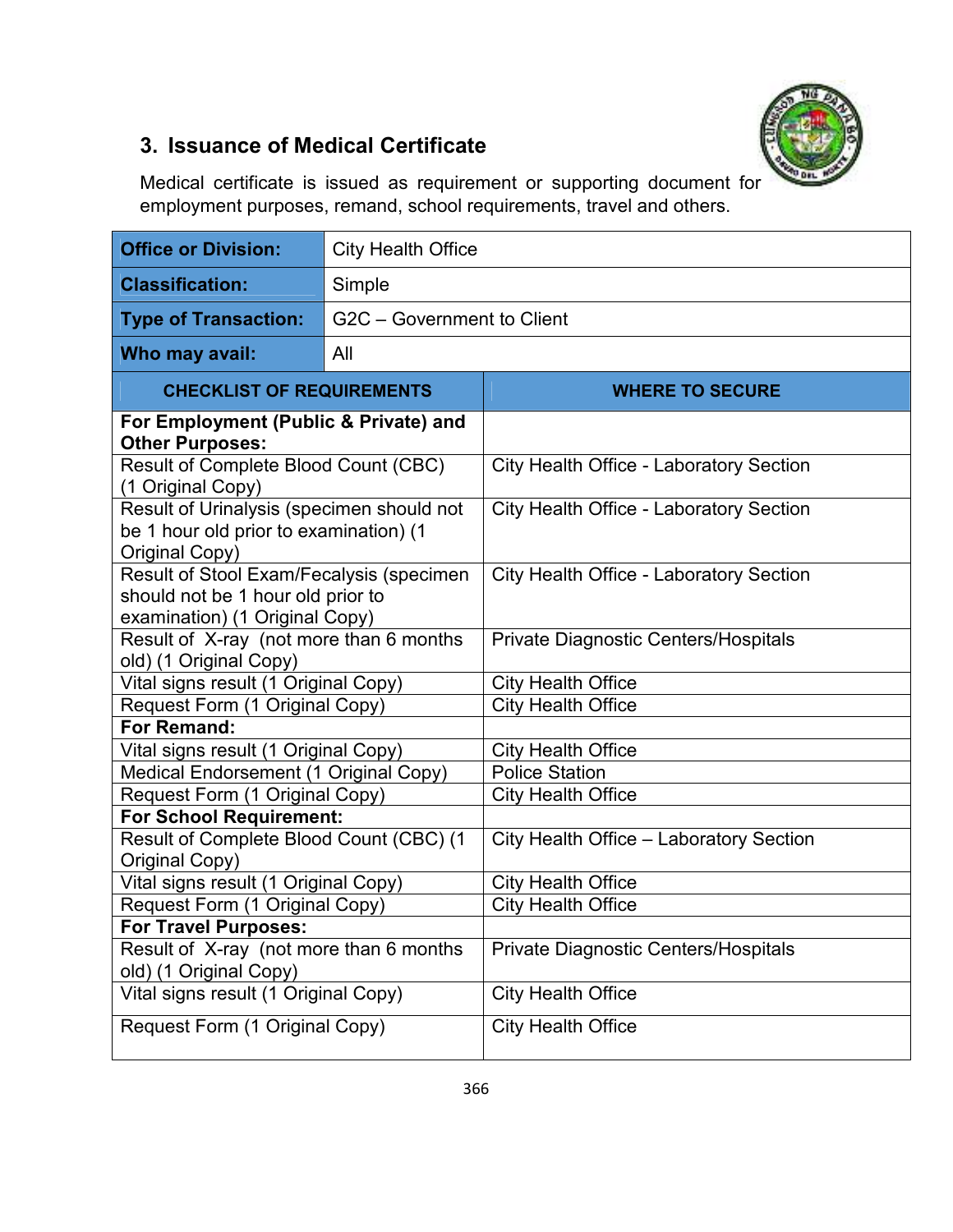

| <b>CLIENT STEPS</b>                                                        | <b>AGENCY</b>                                                                                                                                                                                                    | <b>FEES TO BE</b> | <b>PROCESSING</b> | <b>PERSON</b>                                                                                        |
|----------------------------------------------------------------------------|------------------------------------------------------------------------------------------------------------------------------------------------------------------------------------------------------------------|-------------------|-------------------|------------------------------------------------------------------------------------------------------|
|                                                                            | <b>ACTIONS</b>                                                                                                                                                                                                   | <b>PAID</b>       | <b>TIME</b>       | <b>RESPONSIBLE</b>                                                                                   |
| 1. Fill-out the request<br>form and submit the<br>complete<br>requirements | 1. Receive the<br>request form,<br>verify<br>requirements,<br>take vital signs,<br>encode data in the<br><b>Electronic Medical</b><br><b>Records</b><br>(iClinicSys)                                             | <b>None</b>       | 1 Hour            | Nurse/<br>Nurse Aide/<br><b>Health Worker</b><br><b>CHO-Outpatient and</b><br>Safe Birthing Facility |
| * Make sure to secure<br>Order of Payment<br>that will be issued           | * If the laboratory<br>result is not<br>normal/Vital signs<br>are not normal:<br>Refer the client to<br>the Medical<br>Officer for<br>consultation<br>1.1 Issue order of<br>payment                              |                   |                   |                                                                                                      |
|                                                                            | 1.2 Direct the<br>client to pay the<br>required fee at the<br>Cashier of the City<br>Treasurer's<br><b>Office-Satellite</b><br>Office situated<br>inside the CHO-<br>Outpatient and<br>Safe Birthing<br>Facility |                   |                   |                                                                                                      |
|                                                                            | 1.3 Prepare the<br>Certificate and<br>have it signed by<br>the City Health<br>Officer                                                                                                                            |                   |                   |                                                                                                      |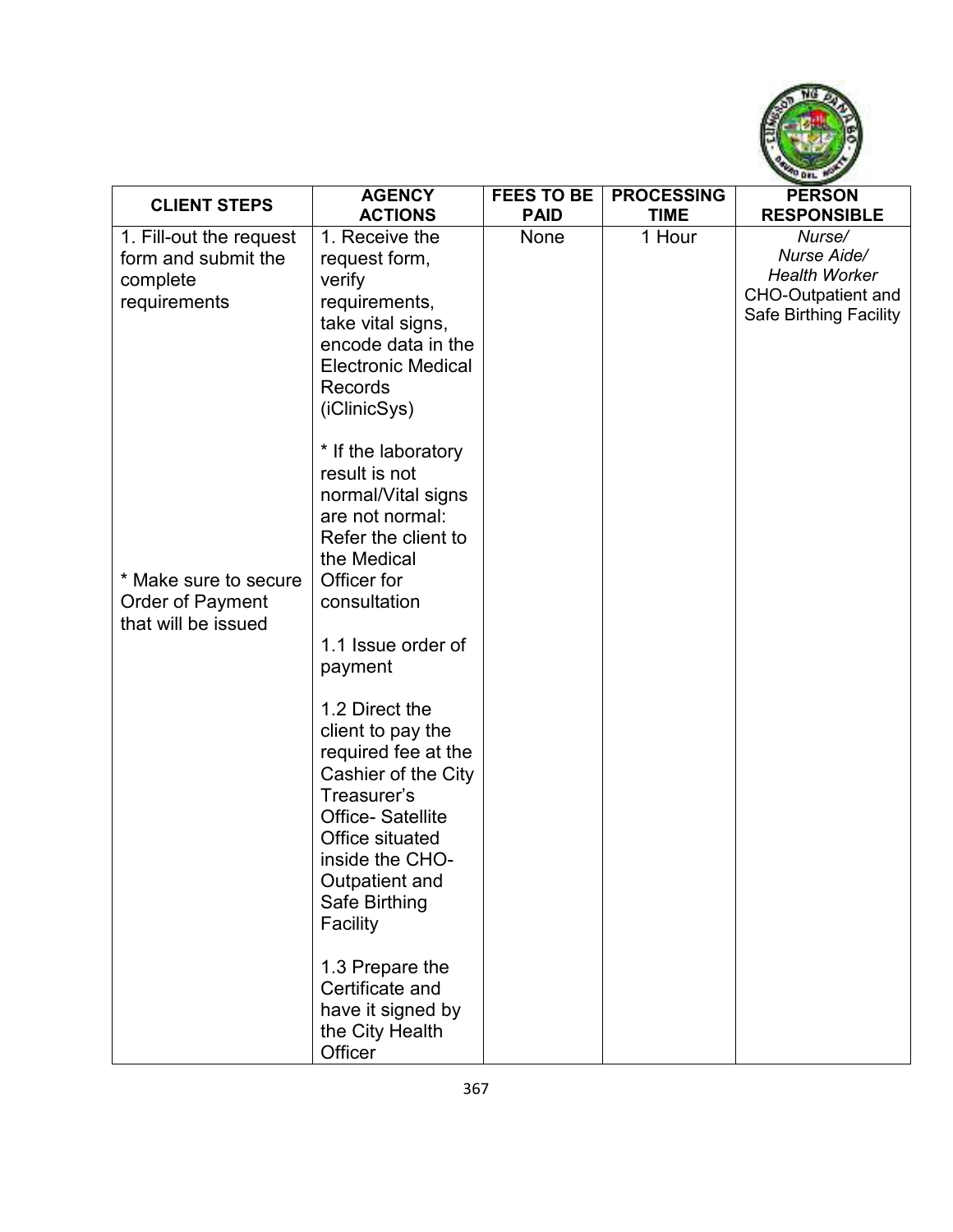

| 2. Go to the Cashier<br>of the City<br><b>Treasurer's Office-</b><br>Satellite Office at the<br><b>CHO- Outpatient and</b><br><b>Safe Birthing Facility</b><br>* Make sure to secure<br><b>Official Receipt that</b><br>will be issued upon           | 2. Accept<br>payment based on<br>the Order of<br>payment<br>2.1 Issue the<br>Official<br>Receipt                                                                    | Employment<br>and Other<br>Purposes<br>PHP 60.00<br>School<br>requirement<br>PHP 30.00                                                                                                                       | 1 Hour                    | Cashier<br><b>CTO-Satellite Office</b><br>at the CHO-<br><b>Outpatient and Safe</b><br><b>Birthing Facility</b> |
|-------------------------------------------------------------------------------------------------------------------------------------------------------------------------------------------------------------------------------------------------------|---------------------------------------------------------------------------------------------------------------------------------------------------------------------|--------------------------------------------------------------------------------------------------------------------------------------------------------------------------------------------------------------|---------------------------|-----------------------------------------------------------------------------------------------------------------|
| payment                                                                                                                                                                                                                                               |                                                                                                                                                                     |                                                                                                                                                                                                              |                           |                                                                                                                 |
| 3. Return to the<br>Nurse/ Nurse Aide/<br>Health Worker at the<br><b>CHO-Outpatient to</b><br>present the Official<br>Receipt and claim the<br><b>Medical Certificate</b><br>* Make sure to sign<br>the logbook upon<br>receipt of the<br>certificate | 3. Receive, verify<br>and record the<br>official receipt<br>3.1 Release /<br><b>Issue the Medical</b><br>Certificate<br>3.2 Advise client<br>to sign the<br>logbook | None                                                                                                                                                                                                         | 30 Minutes                | Nurse/<br>Nurse Aide/<br><b>Health Worker</b><br><b>CHO-Outpatient and</b><br><b>Safe Birthing Facility</b>     |
|                                                                                                                                                                                                                                                       | <b>TOTAL:</b>                                                                                                                                                       | For<br><b>Medical</b><br>Certificate-<br><b>Employment</b><br>and Other<br><b>Purposes -</b><br><b>PHP 60.00</b><br><b>For Medical</b><br>Certificate-<br><b>School</b><br><b>Requirement</b><br>- PHP 30.00 | 2 Hours and<br>30 minutes |                                                                                                                 |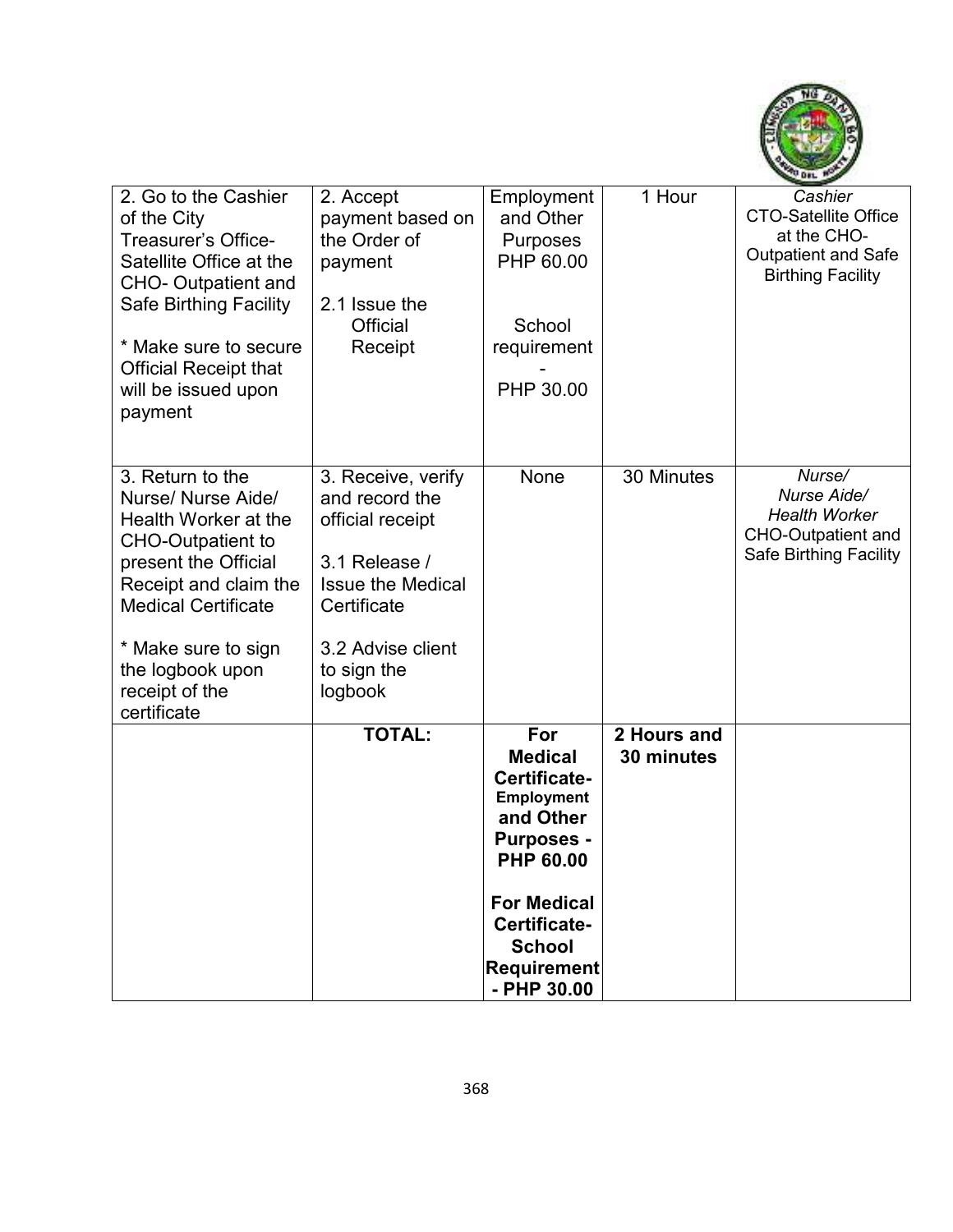

#### **4. Issuance of Medico-Legal Certificate/Medical Certificate for Correction of Entry (SEX)**

Medico-legal Certificate is issued to clients if medical testing and examination is undertaken for legal purposes. Medical Certificate for Correction of Entry (Sex) is issued to clients as a basis that he/she has not undergone sex change or sex transplant.

| <b>Office or Division:</b>                                                                                                        | <b>City Health Office</b>                                                                                                                                                                                                      |                                                  |                                                  |                                                                                                             |  |
|-----------------------------------------------------------------------------------------------------------------------------------|--------------------------------------------------------------------------------------------------------------------------------------------------------------------------------------------------------------------------------|--------------------------------------------------|--------------------------------------------------|-------------------------------------------------------------------------------------------------------------|--|
| <b>Classification:</b>                                                                                                            | <b>Highly Technical</b>                                                                                                                                                                                                        |                                                  |                                                  |                                                                                                             |  |
| <b>Type of Transaction:</b>                                                                                                       | G2C - Government to Client                                                                                                                                                                                                     |                                                  |                                                  |                                                                                                             |  |
| Who may avail:                                                                                                                    | All victims of Violence against Women (VAW)<br>$\bullet$<br>Violence against Women and their Children (VAWC)<br>$\bullet$<br><b>Physically/Sexually Abused</b><br>$\bullet$<br>Citizens with Gender Error in Birth Certificate |                                                  |                                                  |                                                                                                             |  |
| <b>CHECKLIST OF REQUIREMENTS</b>                                                                                                  |                                                                                                                                                                                                                                |                                                  | <b>WHERE TO SECURE</b>                           |                                                                                                             |  |
| <b>MEDICO-LEGAL CERTIFICATE</b>                                                                                                   |                                                                                                                                                                                                                                |                                                  |                                                  |                                                                                                             |  |
| Referral form for VAWC Cases (1 Original<br>Copy)                                                                                 |                                                                                                                                                                                                                                | <b>CSWDO</b>                                     |                                                  |                                                                                                             |  |
| Medical Endorsement (1 Original Copy)                                                                                             |                                                                                                                                                                                                                                | <b>Police Station</b>                            |                                                  |                                                                                                             |  |
| Request Form (1 Original Copy)                                                                                                    |                                                                                                                                                                                                                                | <b>CHO-Outpatient and Safe Birthing Facility</b> |                                                  |                                                                                                             |  |
| <b>CERTIFICATE FOR CORRECTION OF</b><br><b>ENTRY (SEX)</b>                                                                        |                                                                                                                                                                                                                                |                                                  |                                                  |                                                                                                             |  |
| Birth Certificate (1 Original & 1 Photocopy)                                                                                      |                                                                                                                                                                                                                                |                                                  | PSA/City Civil Registrar's Office                |                                                                                                             |  |
| Cedula (1 Photocopy)                                                                                                              |                                                                                                                                                                                                                                | <b>Barangay Hall</b>                             |                                                  |                                                                                                             |  |
| Barangay Clearance (1 Original Copy)                                                                                              |                                                                                                                                                                                                                                | <b>Barangay Hall</b>                             |                                                  |                                                                                                             |  |
| Correction of Entry Form (1 Original Copy)                                                                                        |                                                                                                                                                                                                                                |                                                  | <b>City Civil Registrar's Office</b>             |                                                                                                             |  |
| Request Form (1 Original Copy)                                                                                                    |                                                                                                                                                                                                                                |                                                  | <b>CHO-Outpatient and Safe Birthing Facility</b> |                                                                                                             |  |
| <b>CLIENT STEPS</b>                                                                                                               | <b>AGENCY</b><br><b>ACTIONS</b>                                                                                                                                                                                                | <b>FEES TO BE</b><br><b>PAID</b>                 | <b>PROCESSING</b><br><b>TIME</b>                 | <b>PERSON</b><br><b>RESPONSIBLE</b>                                                                         |  |
| 1. Fill-out request<br>form and submit<br>complete<br>requirements<br>* Wait for name to be<br>called before<br>proceeding to the | 1. Receive and<br>verify the filled-out<br>request form and<br>requirements<br>1.1 Inform the<br>client to wait for<br>name to be called<br>before proceeding                                                                  | <b>None</b>                                      | 30 Minutes                                       | Nurse/<br>Nurse Aide/<br><b>Health Worker</b><br><b>CHO-Outpatient and</b><br><b>Safe Birthing Facility</b> |  |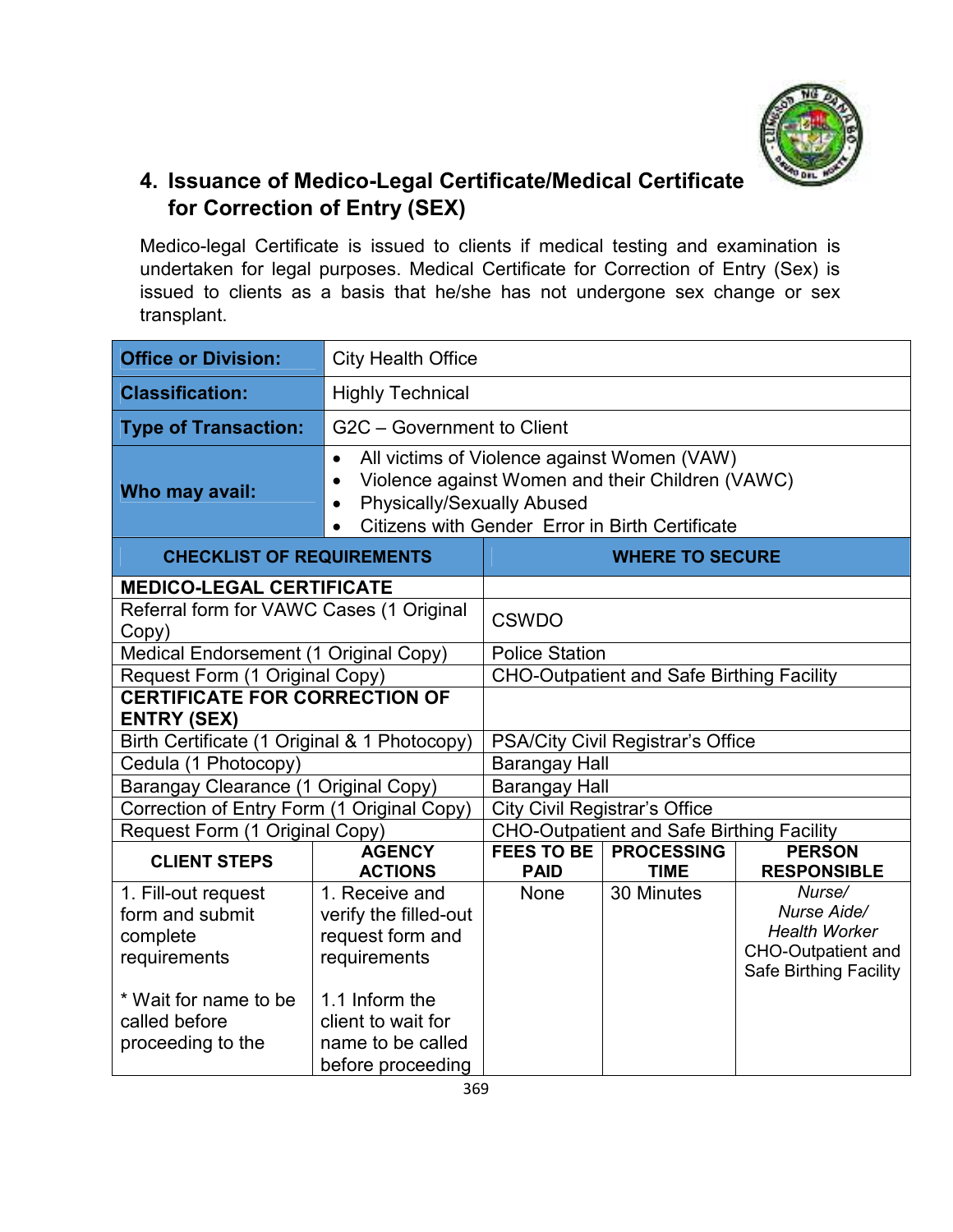

| <b>Medical Officer for</b>                                       | to the Medical                                                                                                                                                                                                                                        |      |            |                                                                                                       |
|------------------------------------------------------------------|-------------------------------------------------------------------------------------------------------------------------------------------------------------------------------------------------------------------------------------------------------|------|------------|-------------------------------------------------------------------------------------------------------|
| examination                                                      | Officer for                                                                                                                                                                                                                                           |      |            |                                                                                                       |
|                                                                  | examination                                                                                                                                                                                                                                           |      |            |                                                                                                       |
| 2. Proceed to the<br>consultation room                           | 2. For Medico-<br>Legal:<br>Interview,<br>examine the<br>client/victim and<br>record the findings<br><b>Conditional Step:</b><br>Refers to the<br>Dentist if dental<br>examination is<br>necessary<br>2.1 For Correction<br>of Entry:<br>Examines the | None | 30 Minutes | <b>Medical Health</b><br><b>Officer</b><br><b>CHO-Outpatient and</b><br><b>Safe Birthing Facility</b> |
|                                                                  | genital of the<br>client<br>2.2 Inform the<br>client to return to<br>the Nurse/ Nurse<br>Aide/ Health<br>Worker                                                                                                                                       |      |            |                                                                                                       |
| 3. Return to the<br>Nurse/ Nurse Aide/<br><b>Health Worker</b>   | 3. Issue order of<br>payment<br>3.1 Direct the                                                                                                                                                                                                        | None | 15 Minutes | Nurse/<br>Nurse Aide/<br><b>Health Worker</b><br><b>CHO-Outpatient and</b>                            |
| * Make sure to secure<br>Order of Payment<br>that will be issued | client to pay the<br>required fee at the<br>Cashier of the City<br>Treasurer's<br><b>Office-Satellite</b><br>Office at the CHO-<br>Outpatient and<br>Safe Birthing<br>Facility                                                                        |      |            | <b>Safe Birthing Facility</b>                                                                         |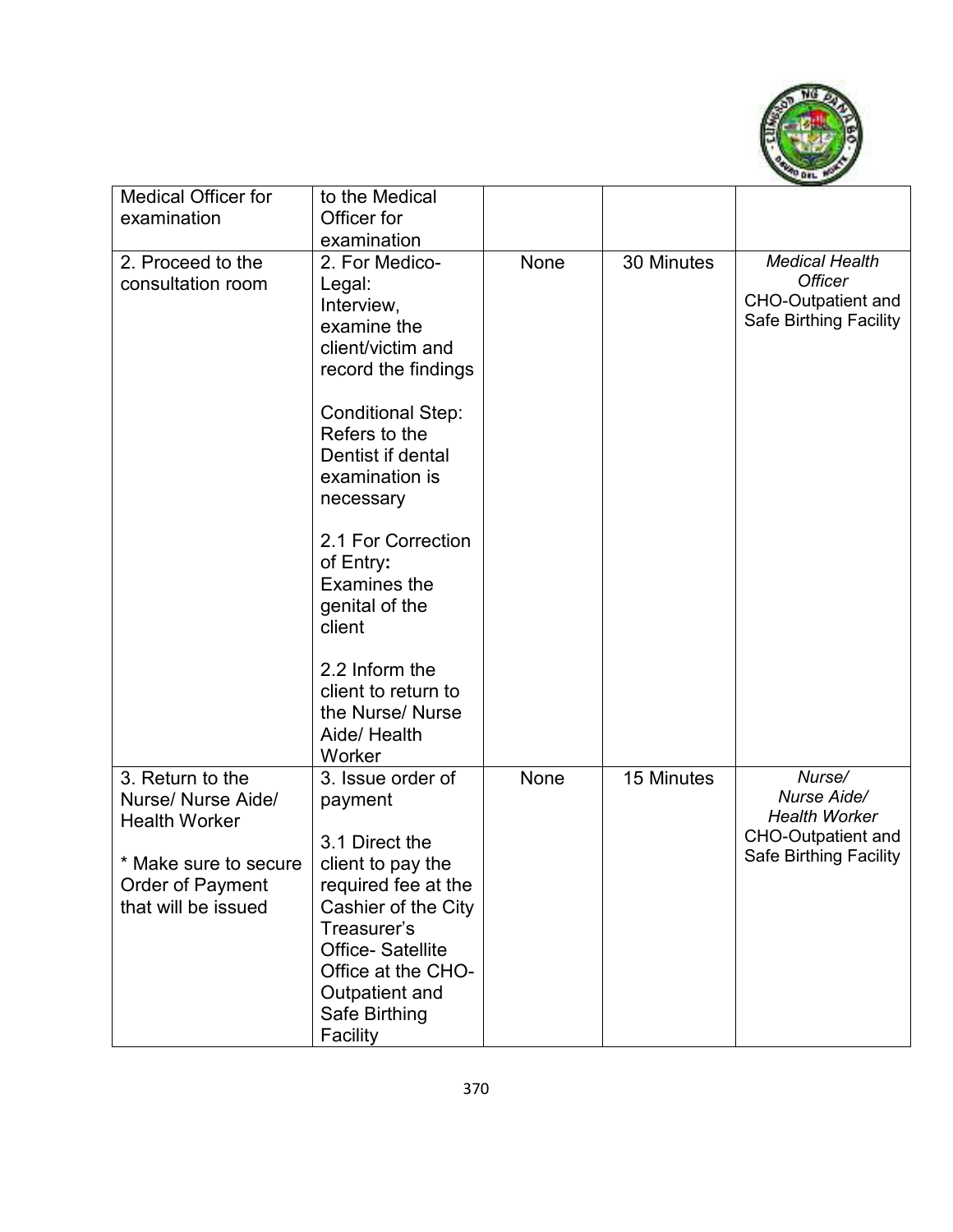

|                                                                                                                                                                                                                                                | 3.2 Prepare the<br>Certificate and<br>have it signed by<br>the City Health<br>Officer                                                                |                                                                                                                                                                     |                                  |                                                                                                                 |
|------------------------------------------------------------------------------------------------------------------------------------------------------------------------------------------------------------------------------------------------|------------------------------------------------------------------------------------------------------------------------------------------------------|---------------------------------------------------------------------------------------------------------------------------------------------------------------------|----------------------------------|-----------------------------------------------------------------------------------------------------------------|
| 4. Go to the Cashier<br>of the City<br>Treasurer's Office-<br>Satellite Office at the<br><b>CHO-Outpatient and</b><br><b>Safe Birthing Facility</b><br>* Make sure to secure<br><b>Official Receipt that</b><br>will be issued upon<br>payment | 4. Accept<br>payment based on<br>the Order of<br>payment<br>4.1 Issue the<br><b>Official Receipt</b>                                                 | Medico<br>Legal -<br>PHP150.00<br>Gender<br>Correction-<br>PHP 60.00                                                                                                | 1 Hour                           | Cashier<br><b>CTO-Satellite Office</b><br>at the CHO-<br><b>Outpatient and Safe</b><br><b>Birthing Facility</b> |
| 5. Return to the<br>Nurse/ Nurse Aide/<br><b>Health Worker to</b><br>present the Official<br>Receipt and claim the<br>Certificate<br>* Make sure to sign<br>the logbook upon<br>receipt of the<br>Certificate                                  | 5. Receive, verify<br>and record the<br>official receipt<br>5.1 Advise client<br>to sign the<br>logbook<br>5.2 Release /<br>Issue the<br>Certificate | None                                                                                                                                                                | 30 Minutes                       | Nurse/<br>Nurse Aide/<br><b>Health Worker</b><br><b>CHO-Outpatient and</b><br><b>Safe Birthing Facility</b>     |
|                                                                                                                                                                                                                                                | <b>TOTAL:</b>                                                                                                                                        | For<br><b>Medico-</b><br>Legal<br><b>Certificate</b><br>PHP 150.00<br>For<br><b>Certificate</b><br>for<br><b>Correction of</b><br>Entry (Sex) -<br><b>PHP 60.00</b> | 2 Hours and<br><b>45 Minutes</b> |                                                                                                                 |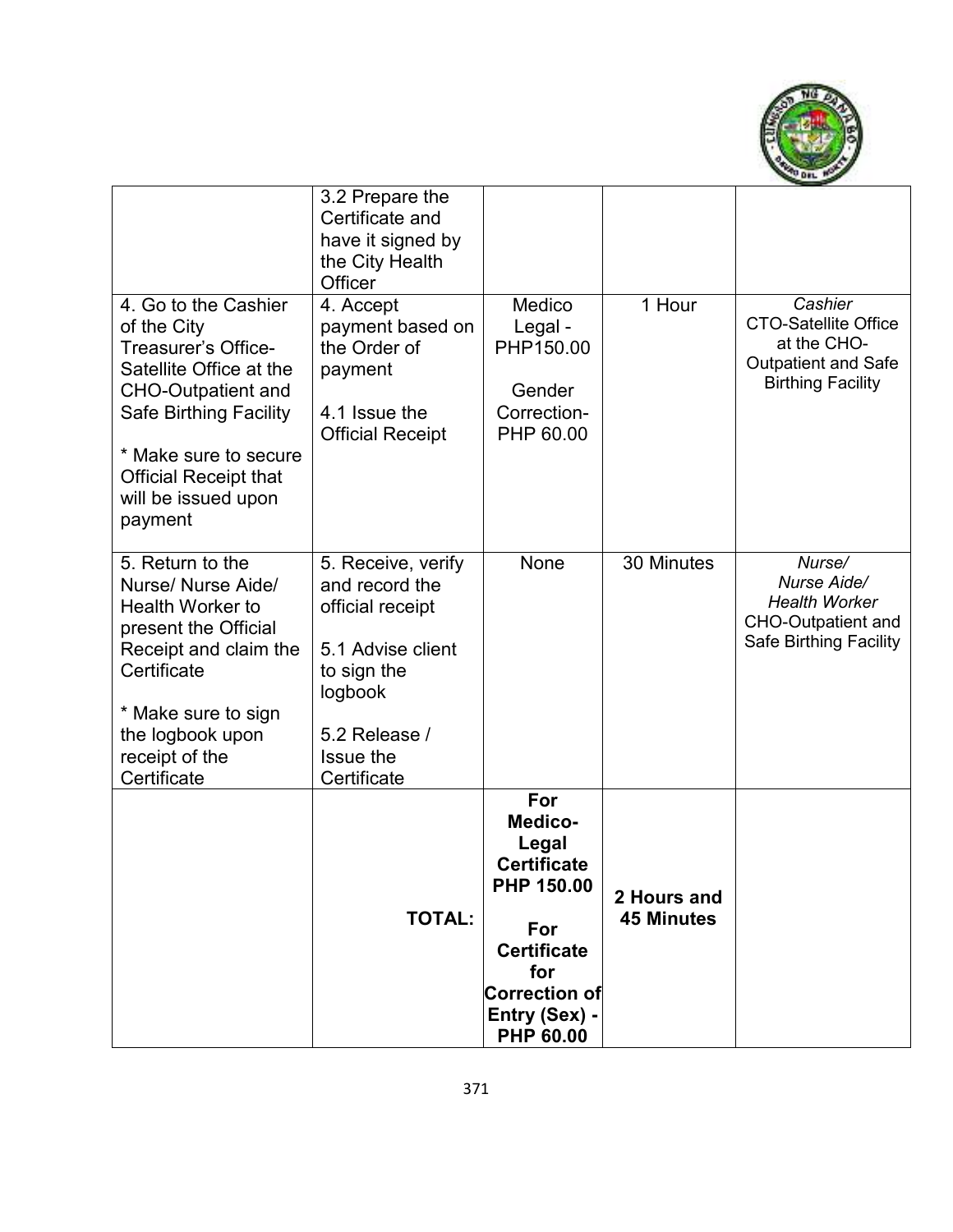

#### **5. Issuance of Sanitary Permit, Health Card, Transfer of Cadaver Permit, and Exhumation Permit**

Sanitary Permit is issued to all business owners with complete requirements. To ensure that safe and quality food is served to the consumers, inspection and evaluation of different public eating places is being conducted. It is pre-requisite for issuance of Business Permits and to determine compliance with PD 856 known as "The Code on Sanitation of the Philippines" and local ordinances on Health and Sanitation.

Health Card is issued to persons involved in the operation and management of an establishment regardless of job description, upon compliance with all the requirements set by the Panabo City Health Office.

Transfer of Cadaver Permit on the other hand is required in the inter-LGU transfer of the cadaver. While Exhumation Permit is required in digging up or removing a dead body from the ground after it has been buried in a cemetery located in Panabo City.

| <b>Office or Division:</b>                                                                                                                                        | <b>City Health Office</b>                                  |                                                                         |  |  |
|-------------------------------------------------------------------------------------------------------------------------------------------------------------------|------------------------------------------------------------|-------------------------------------------------------------------------|--|--|
| <b>Classification:</b>                                                                                                                                            | <b>Highly Technical</b>                                    |                                                                         |  |  |
| <b>Type of Transaction:</b>                                                                                                                                       | G2C - Government to Client<br>G2B - Government to Business |                                                                         |  |  |
| Who may avail:                                                                                                                                                    | All                                                        |                                                                         |  |  |
| <b>CHECKLIST OF REQUIREMENTS</b>                                                                                                                                  |                                                            | <b>WHERE TO SECURE</b>                                                  |  |  |
| <b>Sanitary Permit</b>                                                                                                                                            |                                                            |                                                                         |  |  |
| Health Card/Certificate (1 Photocopy)                                                                                                                             |                                                            | City Health Office - Environmental Health and<br><b>Sanitation Unit</b> |  |  |
| <b>Actual Inspection</b>                                                                                                                                          |                                                            | City Health Office - Environmental Health and<br><b>Sanitation Unit</b> |  |  |
| Request Form (1 Original Copy)                                                                                                                                    |                                                            | <b>City Health Office</b>                                               |  |  |
| <b>Health Card</b>                                                                                                                                                |                                                            |                                                                         |  |  |
| Result of Complete Blood Count (CBC) (1<br>Original Copy)                                                                                                         |                                                            | <b>City Health Office - Laboratory Section</b>                          |  |  |
| Result of Urinalysis (specimen should not<br>be 1 hour old prior to examination) (1<br>Original Copy)                                                             |                                                            | <b>City Health Office - Laboratory Section</b>                          |  |  |
| Result of Stool Exam/Fecalysis (specimen<br><b>City Health Office - Laboratory Section</b><br>should not be 1 hour old prior to<br>examination) (1 Original Copy) |                                                            |                                                                         |  |  |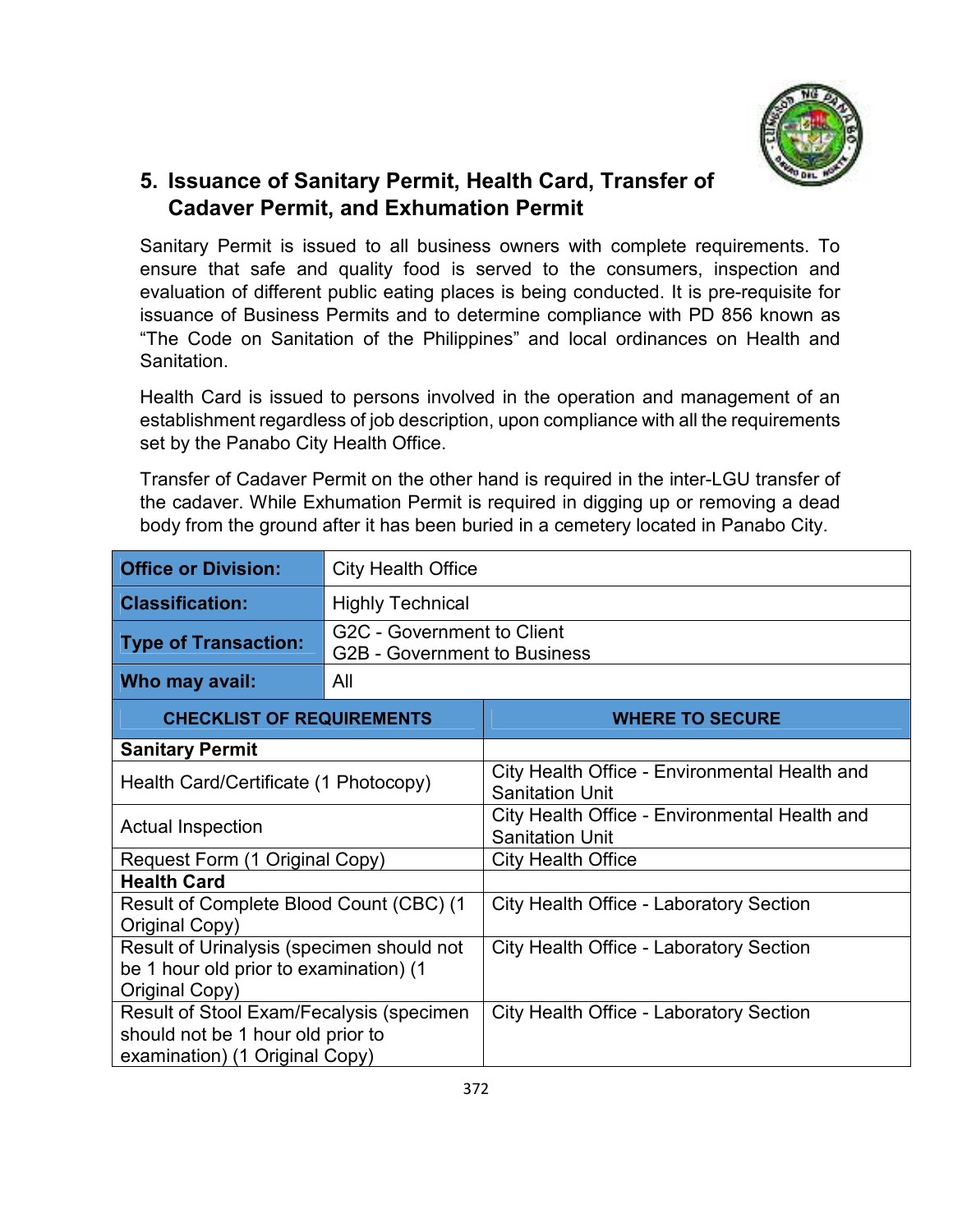

| Result of X-ray (not more than 6 months<br>old) (1 Original Copy) |                                    |                           | Private Diagnostic Centers/Hospitals    |                                       |
|-------------------------------------------------------------------|------------------------------------|---------------------------|-----------------------------------------|---------------------------------------|
| Request Form (1 Original Copy)                                    |                                    | <b>City Health Office</b> |                                         |                                       |
| <b>Transfer of Cadaver Permit</b>                                 |                                    |                           |                                         |                                       |
| Death Certificate (1 Photocopy)                                   |                                    |                           | <b>City Civil Registrar's Office</b>    |                                       |
| Request Form (1 Original Copy)                                    |                                    | <b>City Health Office</b> |                                         |                                       |
| <b>Exhumation Permit</b>                                          |                                    |                           |                                         |                                       |
| Certificate of Burial in the Cemetery                             |                                    |                           | City Economic Enterprise Management and |                                       |
| (1 Original Copy)                                                 |                                    | <b>Development Office</b> |                                         |                                       |
| at least 3 years for Non-                                         |                                    |                           |                                         |                                       |
| <b>Communicable Diseases</b>                                      |                                    |                           |                                         |                                       |
| at least 6 years for Communicable<br>-                            |                                    |                           |                                         |                                       |
| <b>Diseases</b>                                                   |                                    |                           |                                         |                                       |
| Request Form (1 Original Copy)                                    |                                    | <b>City Health Office</b> |                                         |                                       |
| <b>CLIENT STEPS</b>                                               | <b>AGENCY</b>                      | <b>FEES TO BE</b>         | <b>PROCESSING</b>                       | <b>PERSON</b>                         |
|                                                                   | <b>ACTIONS</b>                     | <b>PAID</b>               | <b>TIME</b>                             | <b>RESPONSIBLE</b>                    |
| 1. Fill-out request                                               | 1. Receive and                     | <b>None</b>               | 50 Minutes                              | Sanitation Inspector<br>and /or Staff |
| form and submit                                                   | verify the filled-out              |                           |                                         | Environmental                         |
| complete                                                          | request form and                   |                           |                                         | Health and                            |
| requirements                                                      | requirements                       |                           |                                         | <b>Sanitation Unit</b>                |
|                                                                   |                                    |                           |                                         |                                       |
|                                                                   | *For Health Card                   |                           |                                         |                                       |
|                                                                   | issuance, If the                   |                           |                                         |                                       |
|                                                                   | laboratory result is               |                           |                                         |                                       |
|                                                                   | not normal: Refer                  |                           |                                         |                                       |
|                                                                   | the client to the                  |                           |                                         |                                       |
|                                                                   | <b>Medical Officer for</b>         |                           |                                         |                                       |
|                                                                   | consultation                       |                           |                                         |                                       |
| * Make sure to secure                                             |                                    |                           |                                         |                                       |
| Order of Payment                                                  | 1.1 Issue order of                 |                           |                                         |                                       |
| that will be issued                                               | payment                            |                           |                                         |                                       |
|                                                                   |                                    |                           |                                         |                                       |
|                                                                   | 1.2 Direct the                     |                           |                                         |                                       |
|                                                                   | client to pay the                  |                           |                                         |                                       |
|                                                                   | required fee at the                |                           |                                         |                                       |
|                                                                   | Cashier of the City<br>Treasurer's |                           |                                         |                                       |
|                                                                   |                                    |                           |                                         |                                       |
|                                                                   | <b>Office-Satellite</b>            |                           |                                         |                                       |
|                                                                   | Office at the CHO-                 |                           |                                         |                                       |
|                                                                   | <b>City Outpatient</b>             |                           |                                         |                                       |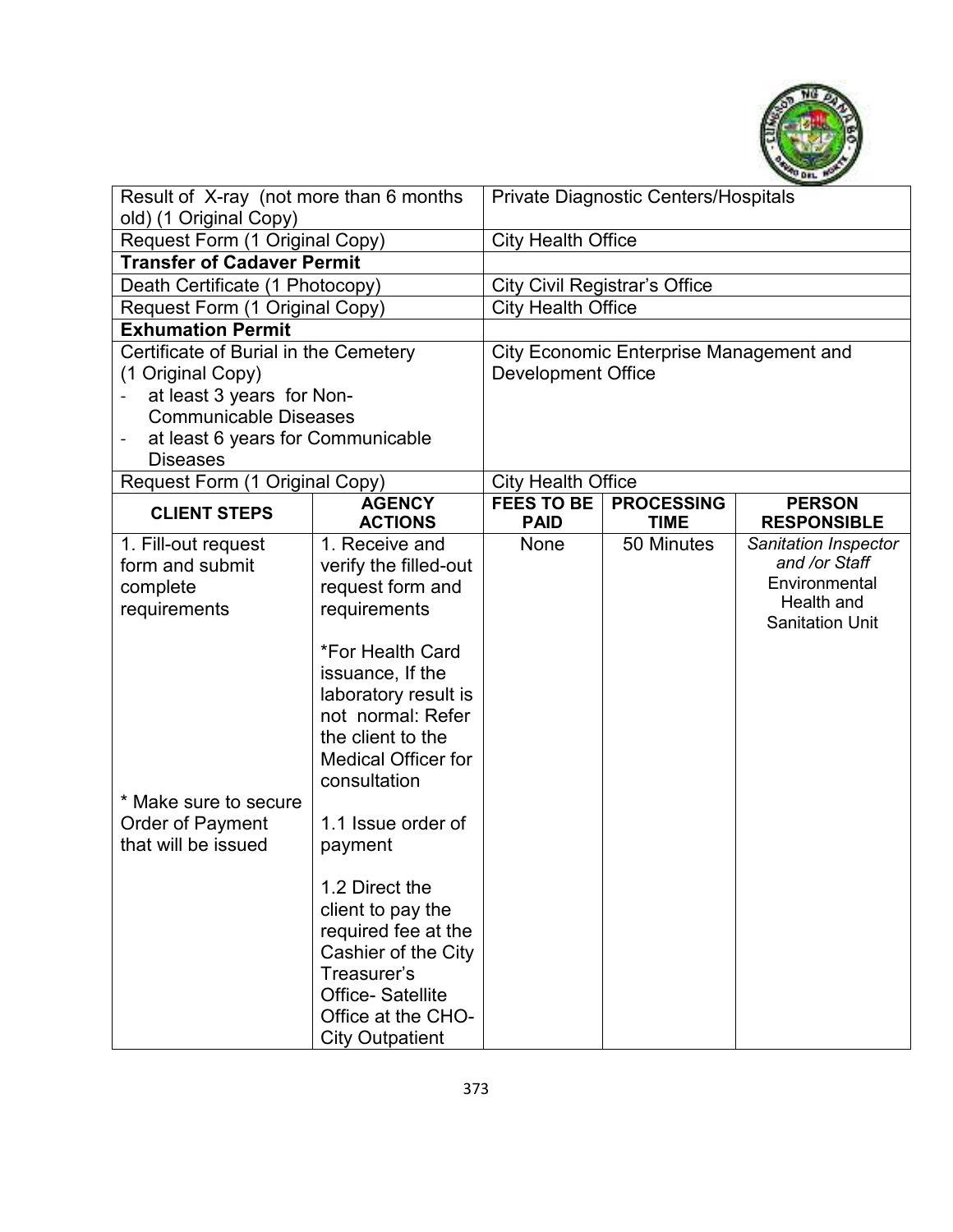

|                                                                                                                                                                                                                                                | and Safe Birthing<br>Facility<br>1.3 Prepare the<br>Certificate and<br>have it signed by<br>the City Health<br>Officer |                                                                                                                                                                                                                                                                                                                                                                                               |        |                                                                                                            |
|------------------------------------------------------------------------------------------------------------------------------------------------------------------------------------------------------------------------------------------------|------------------------------------------------------------------------------------------------------------------------|-----------------------------------------------------------------------------------------------------------------------------------------------------------------------------------------------------------------------------------------------------------------------------------------------------------------------------------------------------------------------------------------------|--------|------------------------------------------------------------------------------------------------------------|
| 2. Go to the Cashier<br>of the City<br>Treasurer's Office-<br>Satellite Office at the<br><b>CHO-Outpatient and</b><br><b>Safe Birthing Facility</b><br>* Make sure to secure<br><b>Official Receipt that</b><br>will be issued upon<br>payment | 2. Accept<br>payment based on<br>the Order of<br>payment<br>2.1 Issue the<br><b>Official Receipt</b>                   | Sanitary<br>Permit:<br>Based on<br>the Local<br><b>Tax Code</b><br>depending<br>on the<br>Gross<br>Receipts<br>and<br>Classification<br>of Business:<br>Article 8,<br>Section 77<br>of the City<br>Ordinance<br>No. 04-09,<br>Series of<br>2009,<br>"Enacting of<br><b>Revised</b><br>Revenue<br>Code of<br>Panabo<br>City-Please<br>refer to<br>Annex<br>as per<br>attached by<br><b>CTO</b> | 1 Hour | Cashier<br>CTO - Satellite<br>Office at the CHO-<br><b>Outpatient and Safe</b><br><b>Birthing Facility</b> |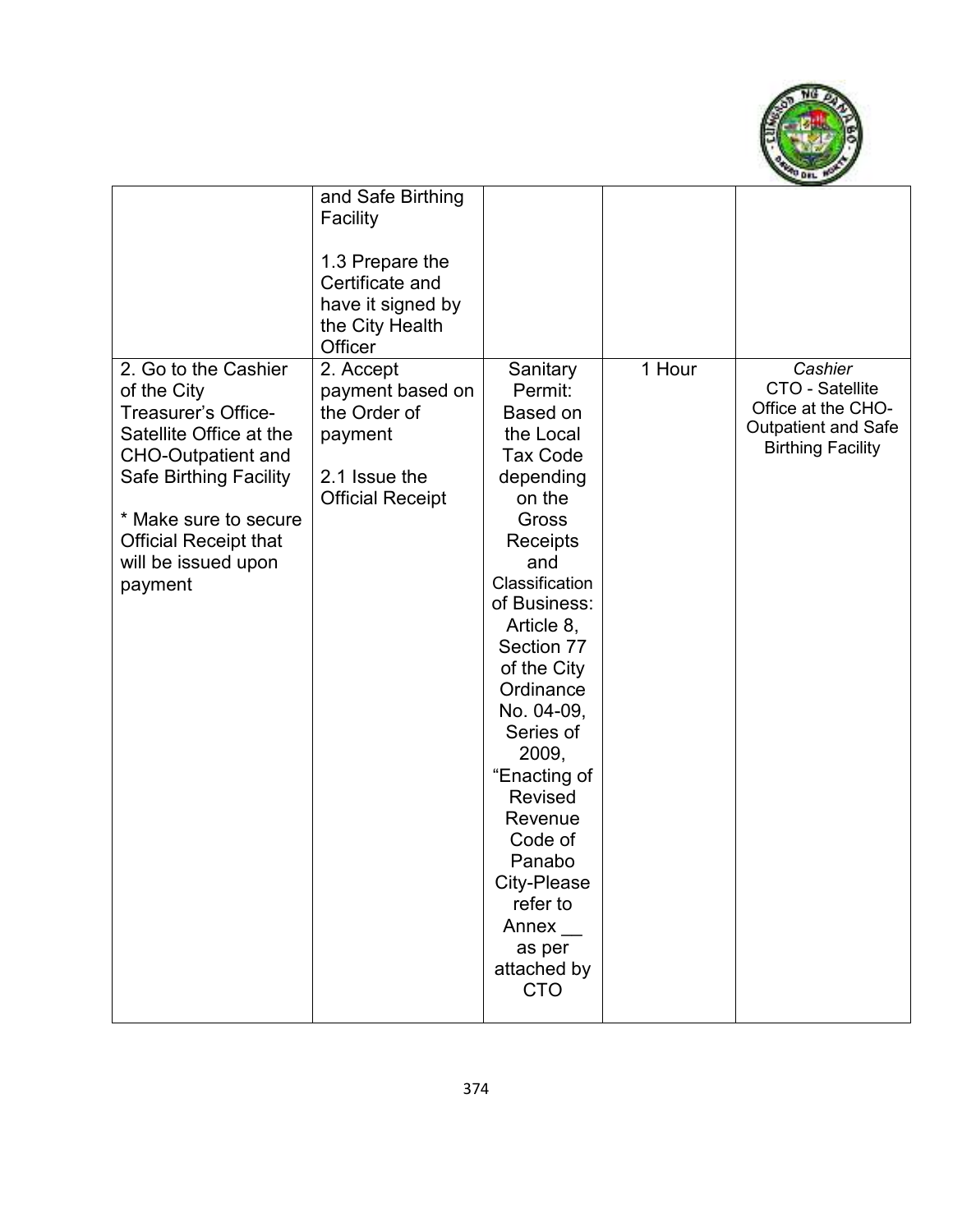

|                                                                                                                                                                                                                                                                                                  |                                                                                                                                                                                                                                               | Health<br>Certificate -<br>PHP 60.00<br>Transfer of<br>Cadaver:<br>PHP 200.00<br>Exhumation<br>Permit:<br>PHP 200.00                                                                              |                           |                                                                                                |
|--------------------------------------------------------------------------------------------------------------------------------------------------------------------------------------------------------------------------------------------------------------------------------------------------|-----------------------------------------------------------------------------------------------------------------------------------------------------------------------------------------------------------------------------------------------|---------------------------------------------------------------------------------------------------------------------------------------------------------------------------------------------------|---------------------------|------------------------------------------------------------------------------------------------|
| 3. Return to the<br><b>Sanitation Inspector</b><br>and/or Staff to<br>present the Official<br>Receipt and claim the<br>Permit<br>* Make sure to sign<br>the logbook upon<br>receipt of the Sanitary<br>Permit/ Health Card/<br><b>Transfer of Cadaver</b><br><b>Permit/ Exhumation</b><br>Permit | 3. Receive, verify<br>and record the<br>official receipt<br>3.1 Advise client<br>to sign the<br>logbook<br>3.2 Release /<br><b>Issue the Sanitary</b><br>Permit/ Health<br>Card/Transfer of<br>Cadaver Permit/<br><b>Exhumation</b><br>Permit | None                                                                                                                                                                                              | 30 Minutes                | Sanitation Inspector<br>and /or Staff<br>Environmental<br>Health and<br><b>Sanitation Unit</b> |
|                                                                                                                                                                                                                                                                                                  | <b>TOTAL:</b>                                                                                                                                                                                                                                 | <b>Sanitary</b><br>Permit:<br><b>Based on</b><br>the Local<br><b>Tax Code</b><br>depending<br>on the<br><b>Gross</b><br><b>Receipts</b><br>and<br><b>Classification</b><br>οf<br><b>Business:</b> | 2 hours and<br>20 minutes |                                                                                                |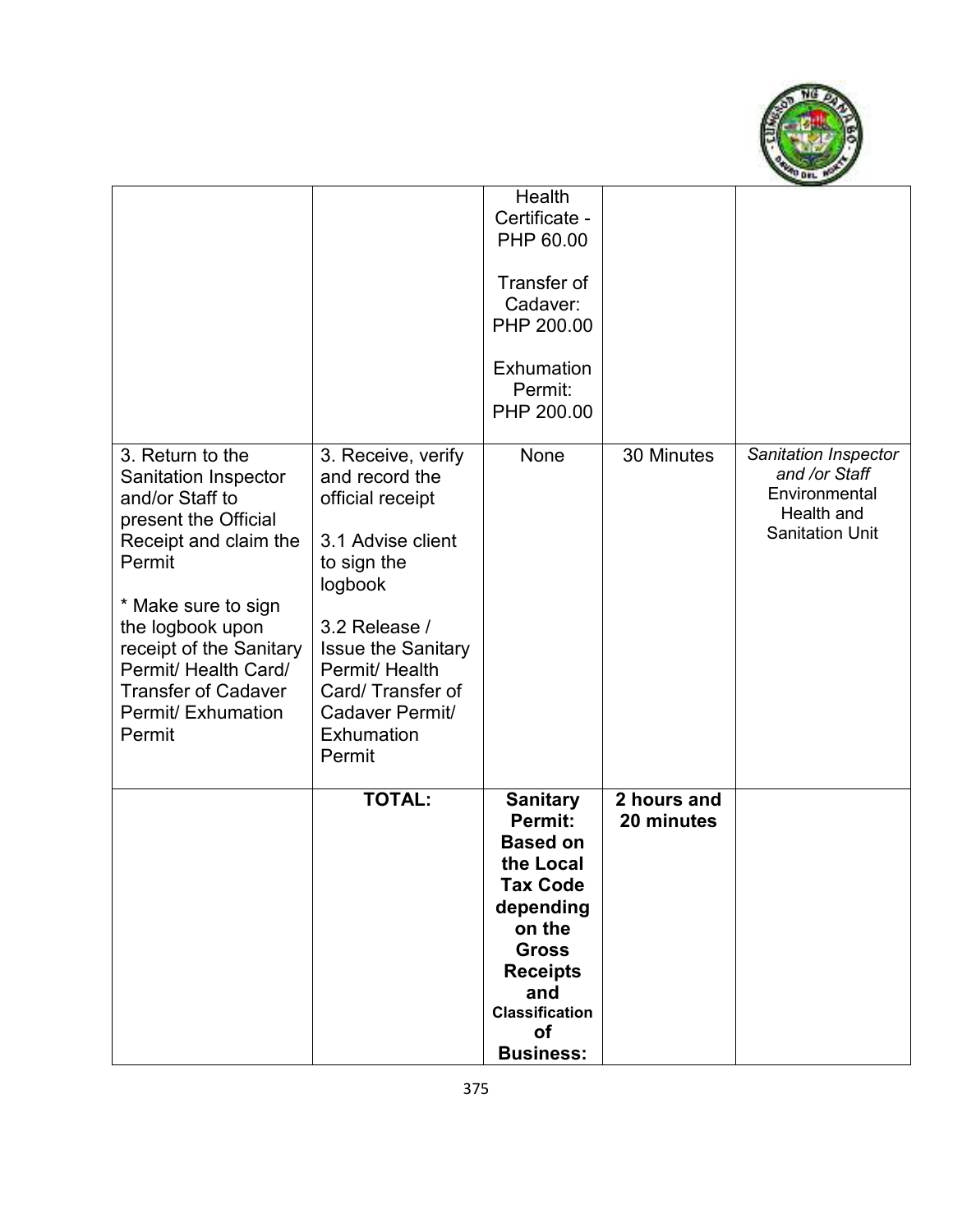

| Article 8,         |  |
|--------------------|--|
| <b>Section 77</b>  |  |
| of the City        |  |
| <b>Ordinance</b>   |  |
| No. 04-09,         |  |
| <b>Series of</b>   |  |
| 2009,              |  |
| "Enacting          |  |
| of Revised         |  |
| <b>Revenue</b>     |  |
| Code of            |  |
| <b>Panabo</b>      |  |
| <b>City-Please</b> |  |
| refer to           |  |
| <b>Annex</b>       |  |
| as per             |  |
| attached           |  |
| by CTO             |  |
|                    |  |
| <b>Health</b>      |  |
| Certificate-       |  |
| Employmen          |  |
| $t - PHP$          |  |
| 60.00              |  |
|                    |  |
| <b>Transfer of</b> |  |
| <b>Cadaver</b>     |  |
| Permit -           |  |
| PHP 200.00         |  |
|                    |  |
| <b>Exhumation</b>  |  |
| Permit -           |  |
| PHP 200.00         |  |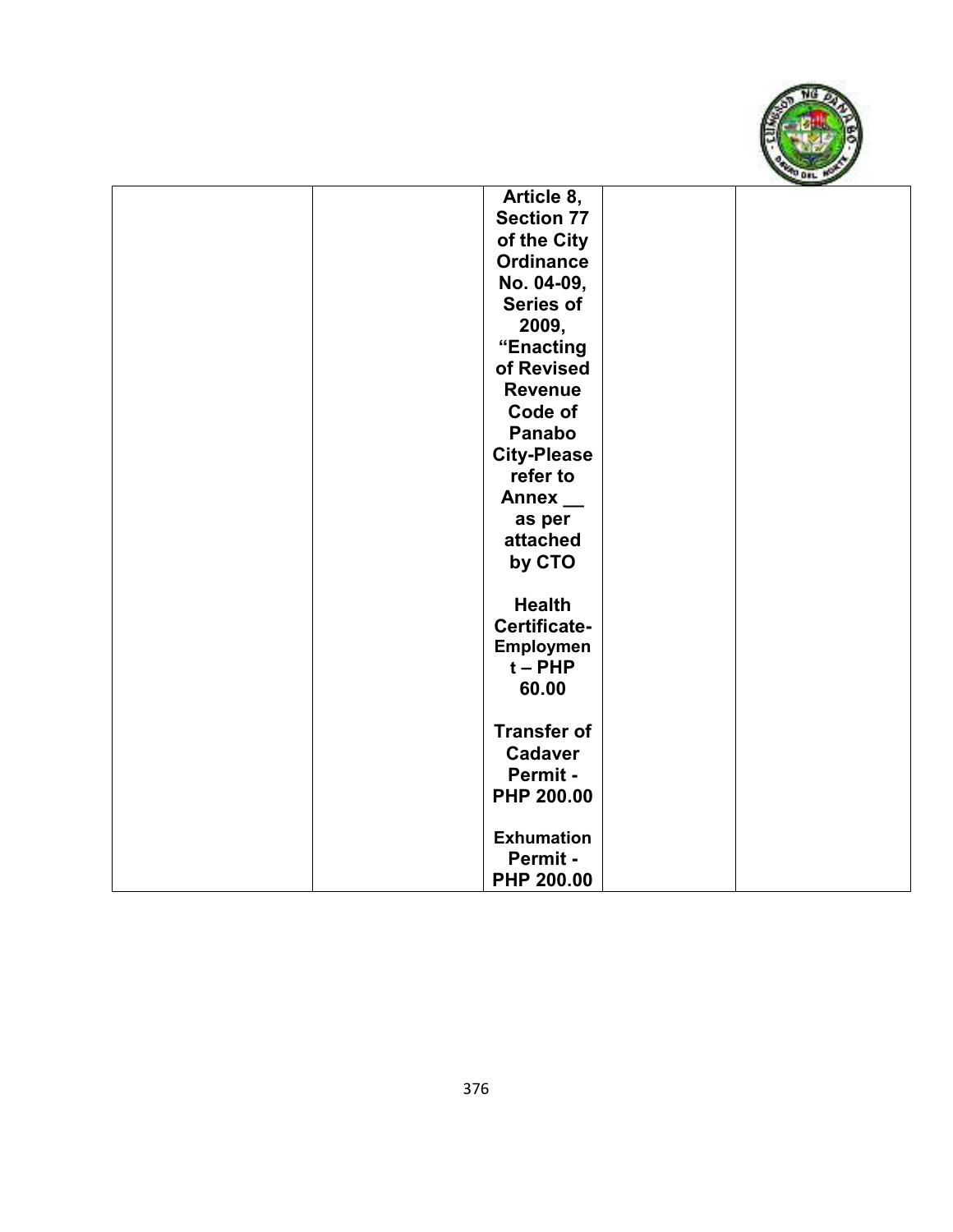

## **6. Availment of Pre-Marriage Orientation and Counseling (PMOC)**

Pre-Marriage Orientation and Counseling is a one-day orientation session for couples applying for marriage license that has been instituted by Local Government Units as mandated according to P.D. 965 Article 16 of the New Family Code (1991) which states that all applicants for marriage license must receive instructions on family planning and responsible parenthood. It is designed to provide pre-marrying couples with a realistic overview of what marriage is all about. It aims to contribute to the creation of enabling environment for couples and individuals to manage their fertility goals effectively in the context of Responsible Parenthood and Family Planning and to promote maternal and child health, thereby enabling them to achieve their wellbeing and development.

| <b>Office or Division:</b>                                                                                                                                                                    | <b>City Health Office</b>                                                                                                                                          |                                                                                                             |                                    |                                                                                               |  |
|-----------------------------------------------------------------------------------------------------------------------------------------------------------------------------------------------|--------------------------------------------------------------------------------------------------------------------------------------------------------------------|-------------------------------------------------------------------------------------------------------------|------------------------------------|-----------------------------------------------------------------------------------------------|--|
| <b>Classification:</b>                                                                                                                                                                        | Simple                                                                                                                                                             |                                                                                                             |                                    |                                                                                               |  |
| <b>Type of Transaction:</b>                                                                                                                                                                   | G2C - Government to Client                                                                                                                                         |                                                                                                             |                                    |                                                                                               |  |
| Who may avail:                                                                                                                                                                                |                                                                                                                                                                    | All Would-be Couples                                                                                        |                                    |                                                                                               |  |
| <b>CHECKLIST OF REQUIREMENTS</b>                                                                                                                                                              |                                                                                                                                                                    |                                                                                                             | <b>WHERE TO SECURE</b>             |                                                                                               |  |
| Birth Certificate (1 Photocopy)                                                                                                                                                               |                                                                                                                                                                    |                                                                                                             | PSA/ City Civil Registrar's Office |                                                                                               |  |
| <b>Community Tax Certificate (CEDULA)</b><br>latest (1 Photocopy)                                                                                                                             |                                                                                                                                                                    | Barangay Hall                                                                                               |                                    |                                                                                               |  |
| <b>Barangay Certification (Purpose: Marriage</b><br>License Application) (1 Photocopy)                                                                                                        |                                                                                                                                                                    | Barangay Hall                                                                                               |                                    |                                                                                               |  |
| CEMONAR (if available) (1 Photocopy)                                                                                                                                                          |                                                                                                                                                                    | PSA/ City Civil Registrar's Office                                                                          |                                    |                                                                                               |  |
| Pre-Marriage Counseling Registration<br>Form (1 Original Copy)                                                                                                                                |                                                                                                                                                                    | <b>City Health Office-Population Management Unit</b>                                                        |                                    |                                                                                               |  |
| <b>CLIENT STEPS</b>                                                                                                                                                                           | <b>AGENCY</b><br><b>ACTIONS</b>                                                                                                                                    | <b>FEES TO BE</b><br><b>PROCESSING</b><br><b>PERSON</b><br><b>RESPONSIBLE</b><br><b>PAID</b><br><b>TIME</b> |                                    |                                                                                               |  |
| 1. Fill-out Pre-<br><b>Marriage Counseling</b><br><b>Registration Form</b><br>and submits the<br>complete<br>requirements<br>* Make sure to secure<br>Order of Payment<br>that will be issued | 1. Receives and<br>verifies the filled-<br>out PMC<br><b>Registration Form</b><br>and submitted<br>requirements<br>1.1 Inform the<br>client of the<br>schedule and | None                                                                                                        | 50 Minutes                         | <b>Population Program</b><br>Officer and/or Staff<br><b>CHO-Population</b><br>Management Unit |  |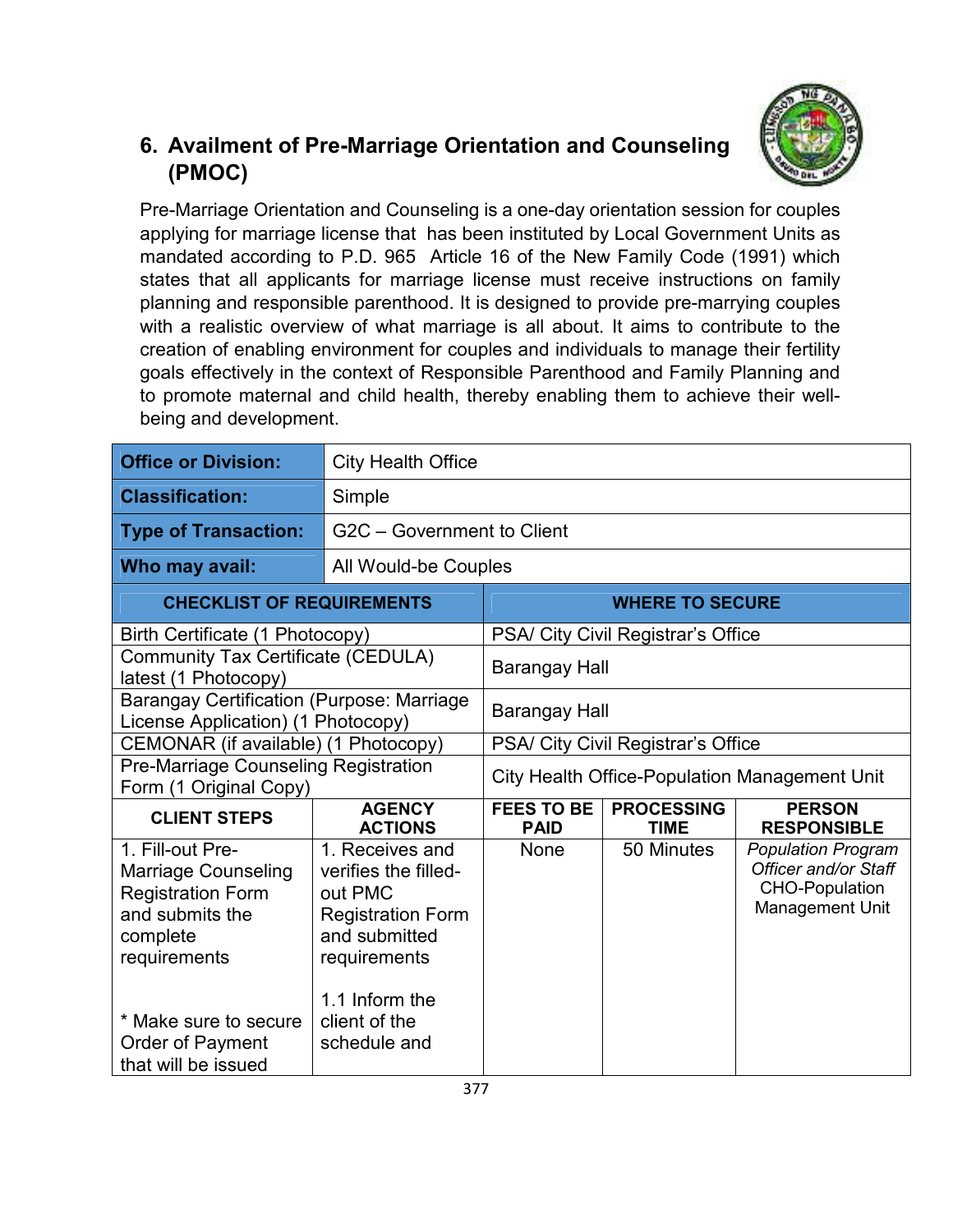

|                                                                                                                                                                              | venue of the<br><b>PMOC</b><br>1.2 Orient of the<br>rules during the<br>conduct of the<br>seminar<br>1.3 Issue order of<br>payment<br>1.4 Direct the<br>client to pay the<br>required fee at the<br>Cashier of the City<br>Treasurer's<br><b>Office-Satellite</b><br>Office at the CHO-<br>Outpatient and<br>Safe Birthing<br>Facility |                                                                                          |            |                                                                                                                 |
|------------------------------------------------------------------------------------------------------------------------------------------------------------------------------|----------------------------------------------------------------------------------------------------------------------------------------------------------------------------------------------------------------------------------------------------------------------------------------------------------------------------------------|------------------------------------------------------------------------------------------|------------|-----------------------------------------------------------------------------------------------------------------|
| 2. Go to the Cashier<br>of the City<br>Treasurer's Office-<br>Satellite Office at the<br><b>CHO-Outpatient and</b><br><b>Safe Birthing Facility</b><br>* Make sure to secure | 2. Accept<br>payment based on<br>the Order of<br>payment<br>2.1 Issue the<br><b>Official Receipt</b>                                                                                                                                                                                                                                   | Regular<br>Session -<br>PHP 250.00<br>/couple<br>With foreign<br>partner -<br>PHP 500.00 | 1 Hour     | Cashier<br><b>CTO-Satellite Office</b><br>at the CHO-<br><b>Outpatient and Safe</b><br><b>Birthing Facility</b> |
| <b>Official Receipt that</b><br>will be issued upon<br>payment                                                                                                               |                                                                                                                                                                                                                                                                                                                                        | /couple<br>Special<br>Session -<br>PHP 1,800/<br>Couple                                  |            |                                                                                                                 |
| 3. Return to the<br><b>Population Program</b><br>Officer and/or Staff<br>and submit 1                                                                                        | 3. Receive the<br>photocopy of the<br><b>Official Receipt</b>                                                                                                                                                                                                                                                                          | None                                                                                     | 30 Minutes | <b>Population Program</b><br>Officer and/or Staff<br><b>CHO-Population</b><br>Management Unit                   |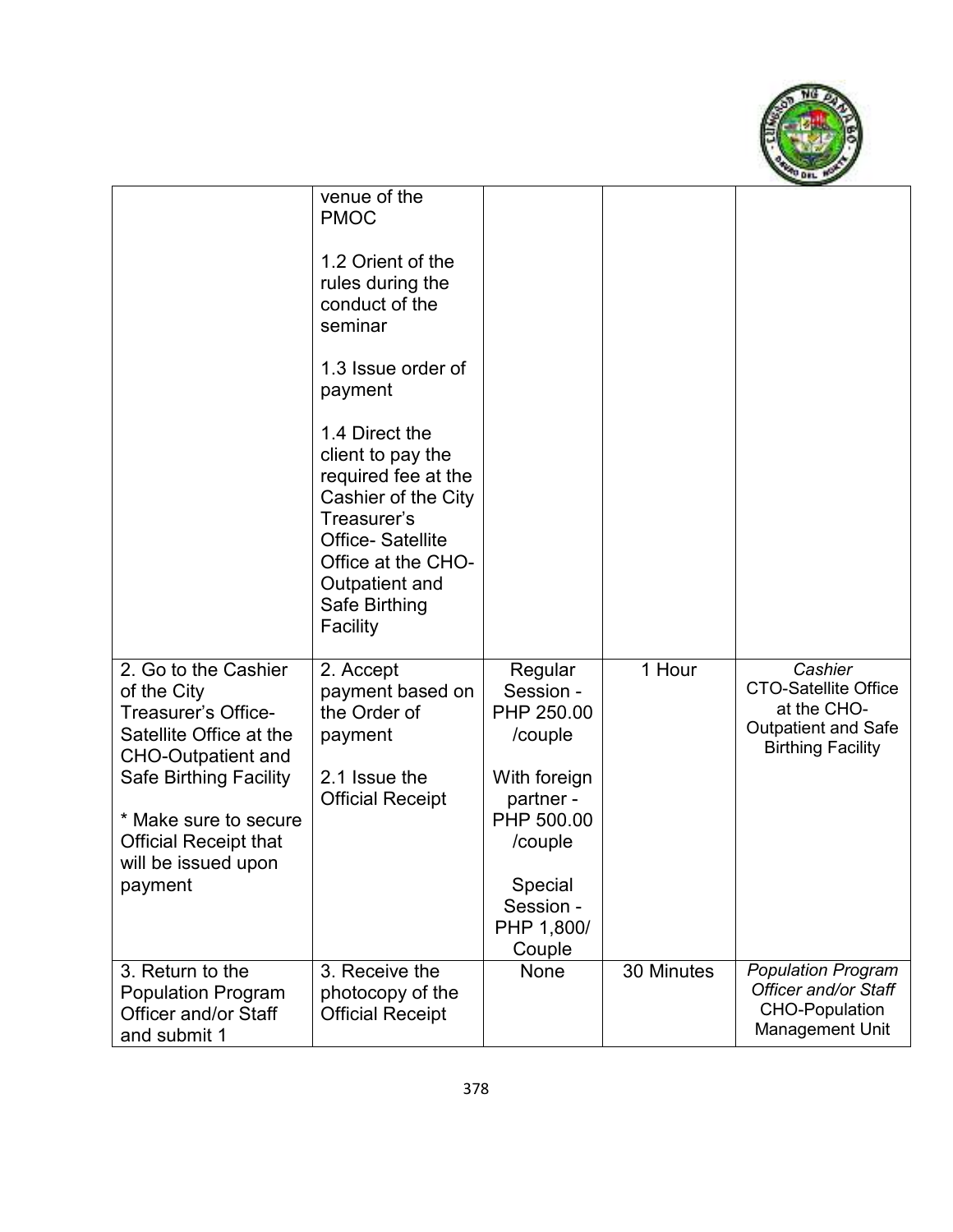

| photocopy of the<br><b>Official Receipt</b>                                                                                                                           | 3.1 Inform the<br>client to return on<br>the date of their<br><b>PMOC</b> schedule          |                                                                                                                                                                   |                                  |                                                                                               |
|-----------------------------------------------------------------------------------------------------------------------------------------------------------------------|---------------------------------------------------------------------------------------------|-------------------------------------------------------------------------------------------------------------------------------------------------------------------|----------------------------------|-----------------------------------------------------------------------------------------------|
| 4. Would-be-couples<br>return to the BHW<br>Building, City Health<br>Office, Barangay New<br>Pandan, Panabo City<br>for the PMO and/or<br>PMC session as<br>scheduled | 4. Issue the PMO<br>and/or PMC<br>Certificate after<br>the scheduled<br><b>PMOC</b> session | None                                                                                                                                                              | as scheduled                     | <b>Population Program</b><br>Officer and/or Staff<br><b>CHO-Population</b><br>Management Unit |
|                                                                                                                                                                       | <b>TOTAL:</b>                                                                               | Regular<br>Session -<br>PHP 250.00<br>Regular<br><b>Session</b><br>with<br>foreign<br>partner -<br><b>PHP 500.00</b><br><b>Special</b><br>Session -<br><b>PHP</b> | 2 Hours and<br><b>20 Minutes</b> |                                                                                               |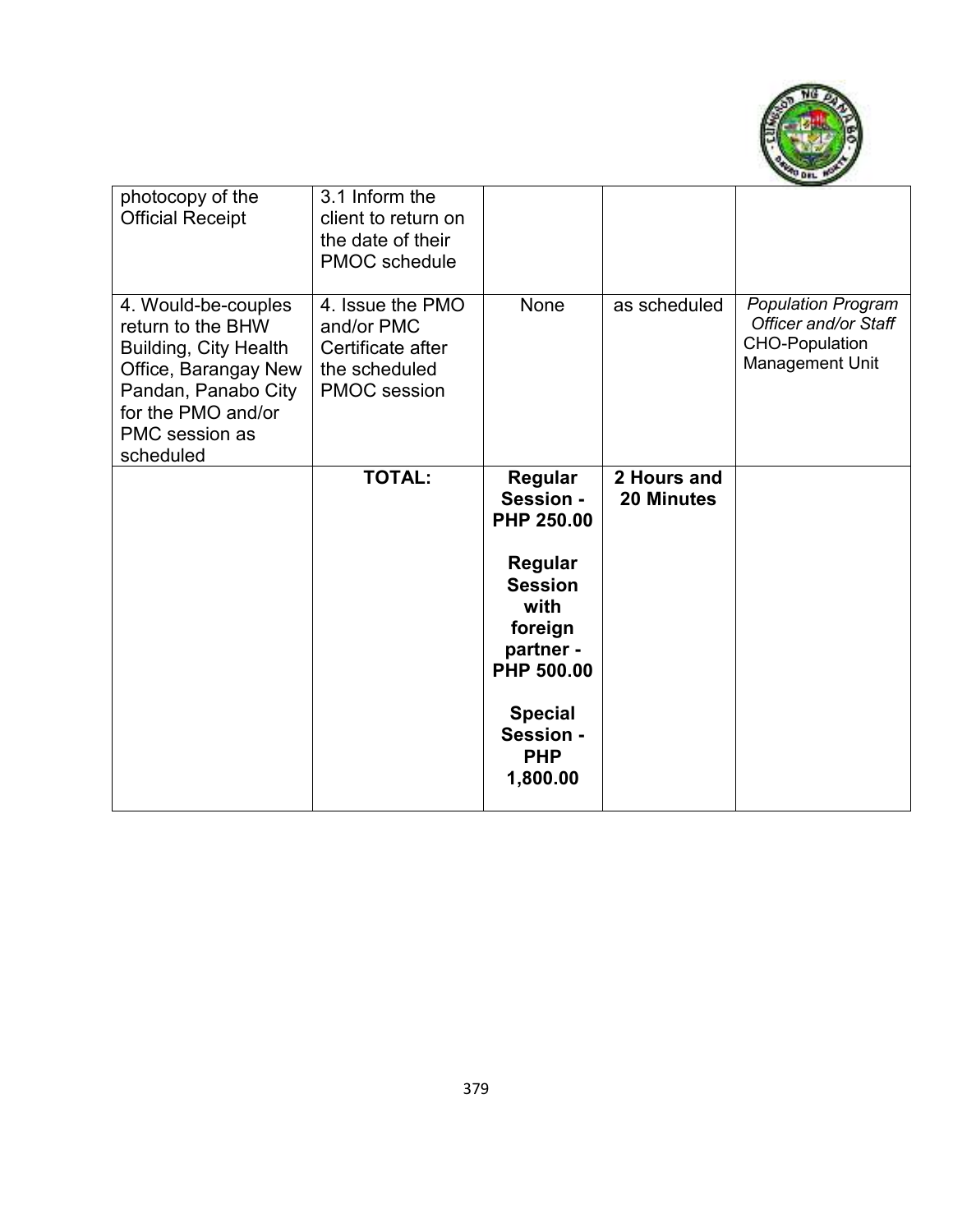

#### **7. Availment of Laboratory Services (Complete Blood Count, Hemoglobin, Platelet Count, Hematocrit, Blood Typing, Urinalysis, Fecalysis/Stool Examination, Gram Stain, Sputum Exam)**

The laboratory provides and interprets analytical and morphological information to assist in the diagnosis of clinical problems. The properly collected specimen allows the laboratory to issue relevant and accurate results and to assists a Medical Officer in the interpretation of the results in the clinical context. Service is available at the Main City Health Office. Receiving of specimen is from Monday to Friday, 8:00AM to 5:00PM, while the cut-off time for the collection of specimen is until 3:00 PM.

| <b>Office or Division:</b>              | <b>City Health Office</b>       |                                                                                                             |                        |                                                     |  |
|-----------------------------------------|---------------------------------|-------------------------------------------------------------------------------------------------------------|------------------------|-----------------------------------------------------|--|
| <b>Classification:</b>                  | <b>Highly Technical</b>         |                                                                                                             |                        |                                                     |  |
| <b>Type of Transaction:</b>             | G2C - Government to Client      |                                                                                                             |                        |                                                     |  |
| Who may avail:                          | All                             |                                                                                                             |                        |                                                     |  |
| <b>CHECKLIST OF REQUIREMENTS</b>        |                                 |                                                                                                             | <b>WHERE TO SECURE</b> |                                                     |  |
| Request Form (1 Original Copy)          |                                 | <b>City Health Office</b>                                                                                   |                        |                                                     |  |
| Specimen to be examined, if any         |                                 |                                                                                                             |                        |                                                     |  |
| (for Urine/Stool Exam: Specimen should  |                                 | <b>Requesting Client</b>                                                                                    |                        |                                                     |  |
| not be 1 hour old prior to examination) |                                 |                                                                                                             |                        |                                                     |  |
| <b>Situational Requirement</b>          |                                 |                                                                                                             |                        |                                                     |  |
| Referral Slip (1 Original Copy)         |                                 | Doctor / Midwife                                                                                            |                        |                                                     |  |
| <b>CLIENT STEPS</b>                     | <b>AGENCY</b><br><b>ACTIONS</b> | <b>FEES TO BE</b><br><b>PROCESSING</b><br><b>PERSON</b><br><b>TIME</b><br><b>RESPONSIBLE</b><br><b>PAID</b> |                        |                                                     |  |
| 1. Submit referral slip                 | 1. Receive and                  | None                                                                                                        | 1 Hour                 | <b>Medical</b>                                      |  |
| or fill-out the request                 | verify the request              |                                                                                                             |                        | Technologist/                                       |  |
| form                                    | form or referral                |                                                                                                             |                        | <b>Laboratory Aide</b><br><b>Laboratory Section</b> |  |
|                                         | slip                            |                                                                                                             |                        |                                                     |  |
| * Make sure to secure                   | 1.1 Issue order of              |                                                                                                             |                        |                                                     |  |
| Order of Payment                        | payment                         |                                                                                                             |                        |                                                     |  |
| that will be issued                     |                                 |                                                                                                             |                        |                                                     |  |
|                                         | 1.2 Direct the                  |                                                                                                             |                        |                                                     |  |
|                                         | client to pay the               |                                                                                                             |                        |                                                     |  |
|                                         | required fee at the             |                                                                                                             |                        |                                                     |  |
|                                         | Cashier of the City             |                                                                                                             |                        |                                                     |  |
|                                         | Treasurer's                     |                                                                                                             |                        |                                                     |  |
|                                         | <b>Office-Satellite</b>         |                                                                                                             |                        |                                                     |  |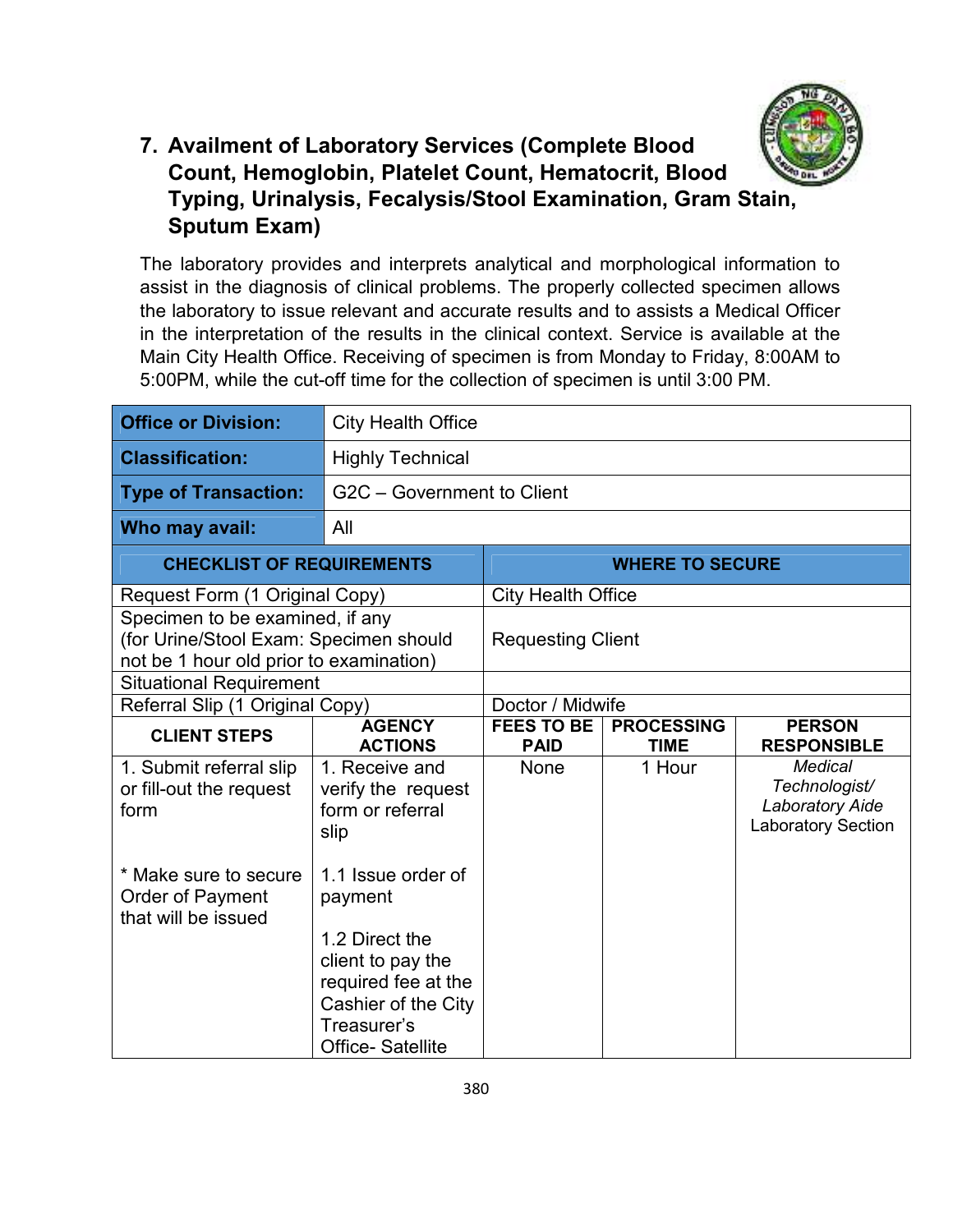

|                                                                                                                                                                                                                                                 | Office at the CHO-<br>Outpatient and<br>Safe Birthing<br>Facility                                                                                                                                                                                                                                                                                         |                                                      |         |                                                                                                                                                              |
|-------------------------------------------------------------------------------------------------------------------------------------------------------------------------------------------------------------------------------------------------|-----------------------------------------------------------------------------------------------------------------------------------------------------------------------------------------------------------------------------------------------------------------------------------------------------------------------------------------------------------|------------------------------------------------------|---------|--------------------------------------------------------------------------------------------------------------------------------------------------------------|
| 2. Go to the Cashier<br>of the City<br>Treasurer's Office-<br>Satellite Office at the<br><b>CHO- Outpatient and</b><br><b>Safe Birthing Facility</b><br>* Make sure to secure<br><b>Official Receipt that</b><br>will be issued upon<br>payment | 2. Accept<br>payment based on<br>the Order of<br>payment<br>2.1 Issue the<br><b>Official Receipt</b>                                                                                                                                                                                                                                                      | See table of<br>the Fees<br>attached as<br>Annex "A" | 1 Hour  | Cashier<br><b>CTO-Satellite Office</b><br>at the CHO-<br><b>Outpatient and Safe</b><br><b>Birthing Facility</b>                                              |
| 3. Present the Official<br>Receipt with the<br>specimen to be<br>examined and/or<br>subjects to blood<br>extraction (if<br>applicable)                                                                                                          | 3. Receive and/or<br>extract the<br>specimen<br>3.1 Issue claim<br>stub<br>3.2 For client with<br>referral slip from<br>doctor/midwife:<br>Advice the patient<br>to claim the result<br>after 1 hour<br>For employment<br>purposes:<br>Advice the client<br>to claim the result<br>from 2:00PM to<br>3:00PM<br>3.3 Perform the<br>laboratory<br>procedure | None                                                 | 2 Hours | <b>Medical</b><br>Technologist/<br><b>Laboratory Aide</b><br><b>Laboratory Section</b><br><b>Medical</b><br><b>Technologist</b><br><b>Laboratory Section</b> |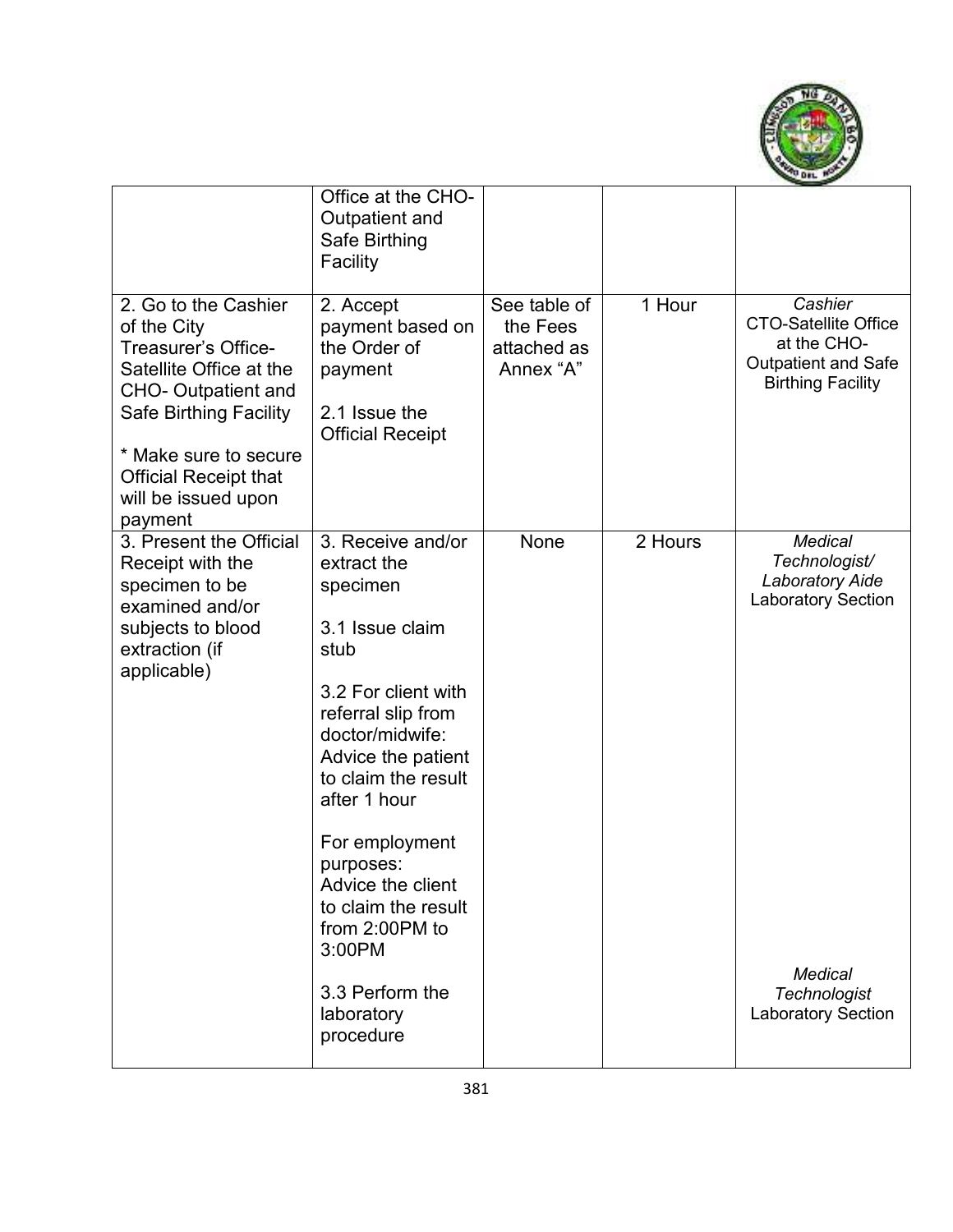

| 4. Returns to the<br>laboratory, present<br>the claim stub, and<br>claim the laboratory<br>result | 4. Receive the<br>claim stub<br>4.1 Release the<br>laboratory result | None                                                 | 30 Minutes                | <b>Medical</b><br>Technologist/<br><b>Laboratory Aide</b><br><b>Laboratory Section</b> |
|---------------------------------------------------------------------------------------------------|----------------------------------------------------------------------|------------------------------------------------------|---------------------------|----------------------------------------------------------------------------------------|
|                                                                                                   | <b>TOTAL:</b>                                                        | See table of<br>the Fees<br>attached as<br>Annex "A" | 4 hours and<br>30 minutes |                                                                                        |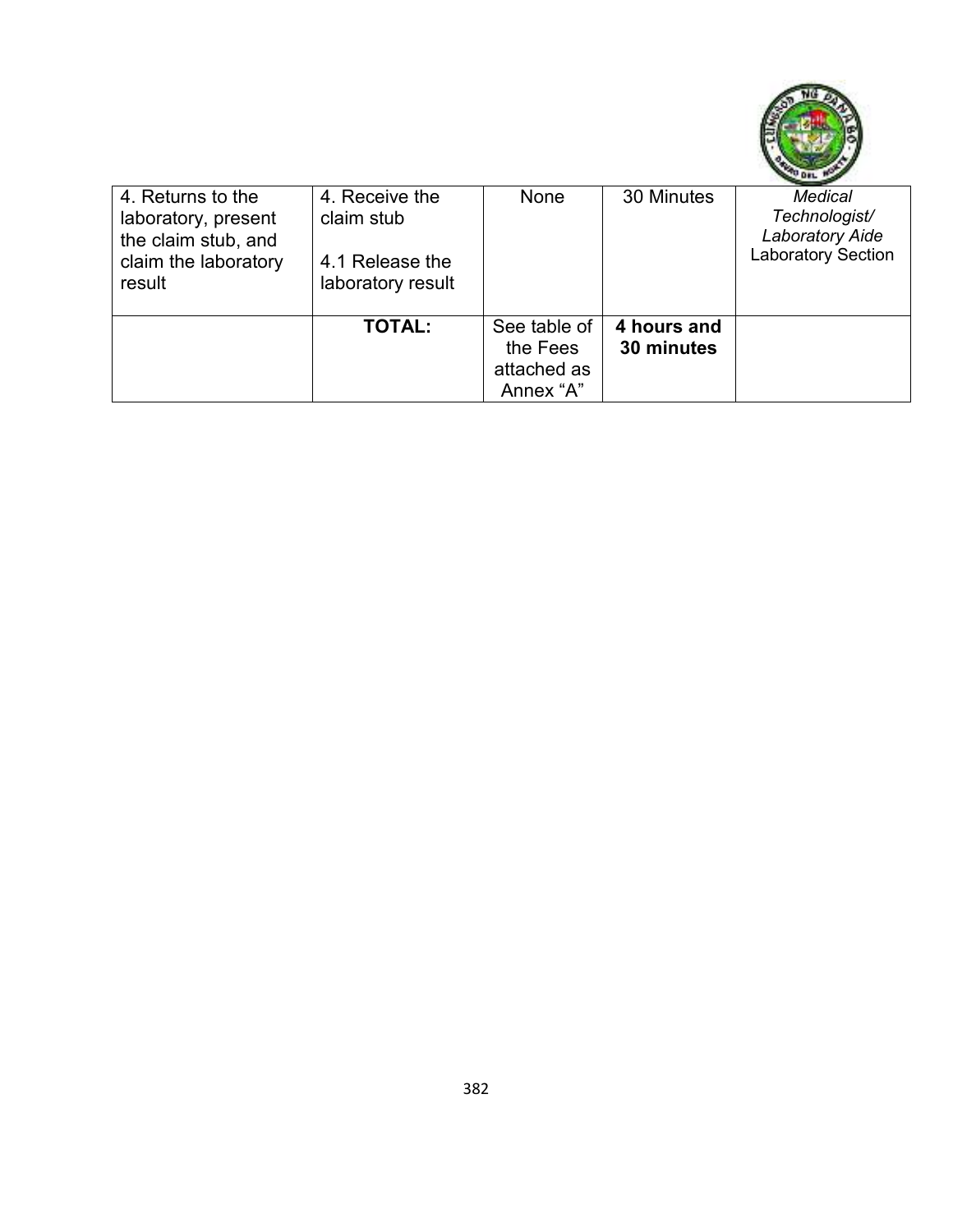ANNEX "A"



# **Laboratory Fees** CBC: PHP 60.00 Hemoglobin: PHP 50.00 Platelet Count PHP 90.00 Hematocrit: PHP 50.00 Blood Typing: PHP 50.00 Urinalysis: PHP 20.00 Fecalysis: PHP 20.00 Gram Stain: PHP 60.00 Sputum Exam for pregnant women/ employment: PHP 60.00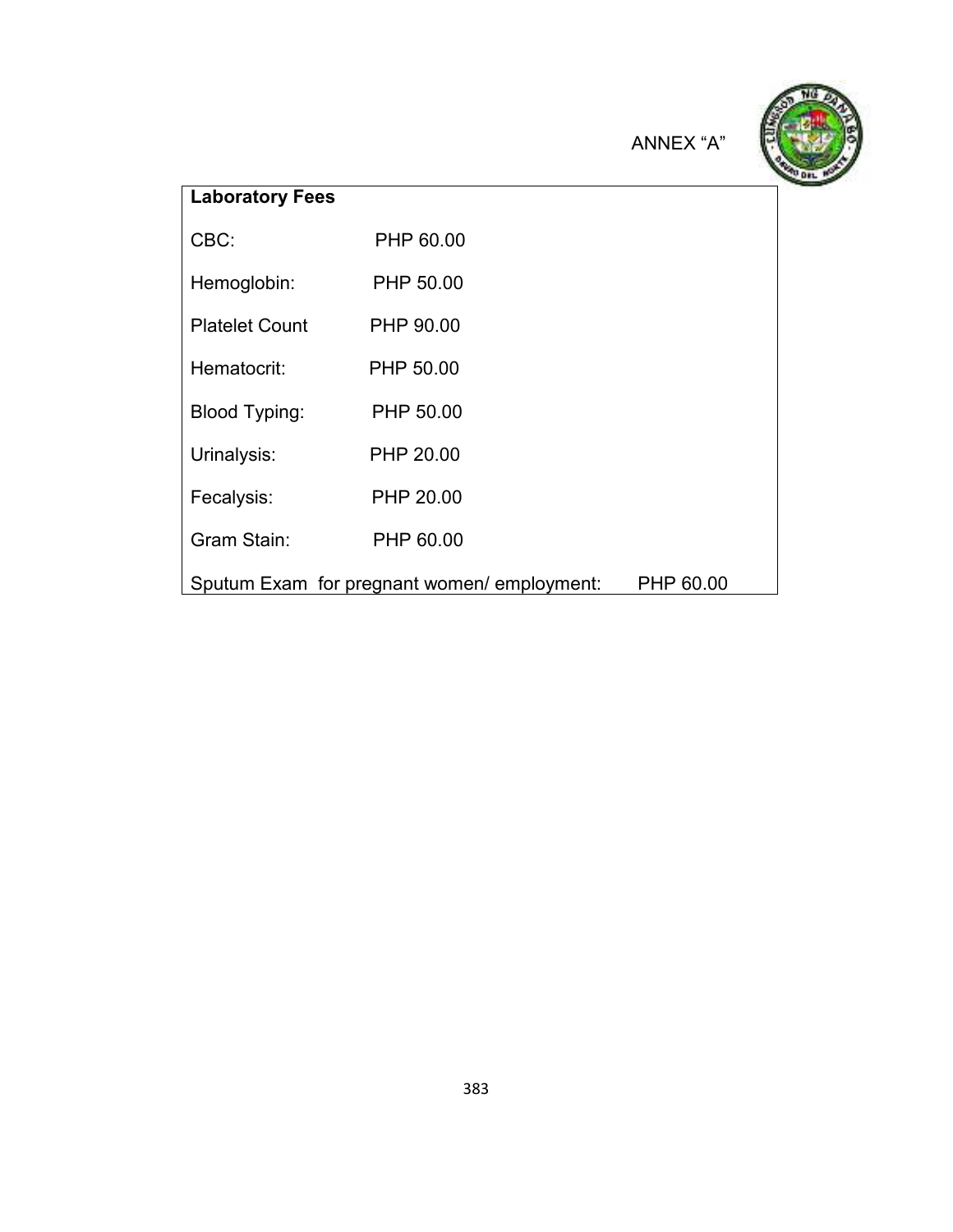

# **8. Availment of Communicable Diseases Control Services (TB) Treatment**

The City Health Office/Main Health Center manages the National Tuberculosis Program. The purpose is to treat patients with tuberculosis. Sputum examination thru Gen Xpert and medicines for the whole course of treatment is provided free of charge. Treatment schedule is available every Tuesday at the Main Health Center from 8:00 am to 5:00 pm.

| <b>Office or Division:</b>                                                                                      | <b>City Health Office</b>                                                                                                                              |                                                                 |                                         |                                                                |
|-----------------------------------------------------------------------------------------------------------------|--------------------------------------------------------------------------------------------------------------------------------------------------------|-----------------------------------------------------------------|-----------------------------------------|----------------------------------------------------------------|
| <b>Classification:</b>                                                                                          | <b>Highly Technical</b>                                                                                                                                |                                                                 |                                         |                                                                |
| <b>Type of Transaction:</b>                                                                                     | G2C - Government to Client                                                                                                                             |                                                                 |                                         |                                                                |
| Who may avail:                                                                                                  | Any person diagnosed with Tuberculosis (TB)                                                                                                            |                                                                 |                                         |                                                                |
| <b>CHECKLIST OF REQUIREMENTS</b>                                                                                |                                                                                                                                                        |                                                                 | <b>WHERE TO SECURE</b>                  |                                                                |
| Individual Treatment Record (ITR)                                                                               |                                                                                                                                                        | <b>City Health Office</b>                                       |                                         |                                                                |
| Gen Xpert Result (1 Original copy)                                                                              |                                                                                                                                                        |                                                                 | City Health Office - Laboratory Section |                                                                |
| Chest X-ray Result (1 Original copy)                                                                            |                                                                                                                                                        | <b>Private Facility</b>                                         |                                         |                                                                |
| <b>Accompanied by Treatment Partner</b>                                                                         |                                                                                                                                                        | Barangay Health Station - Barangay where the<br>patient resides |                                         |                                                                |
| <b>Situational Requirements: If the Patient</b><br>is from other Facility                                       |                                                                                                                                                        |                                                                 |                                         |                                                                |
| Referral Form from referring facility with<br>Gen Xpert result and Chest X-Ray Result<br>(1 Original copy each) |                                                                                                                                                        | <b>Other Referring Facility</b>                                 |                                         |                                                                |
| <b>Accompanied by Treatment Partner</b>                                                                         |                                                                                                                                                        | patient resides                                                 |                                         | Barangay Health Station - Barangay where the                   |
| <b>CLIENT STEPS</b>                                                                                             | <b>AGENCY</b><br><b>ACTIONS</b>                                                                                                                        | <b>FEES TO BE</b><br><b>PAID</b>                                | <b>PROCESSING</b><br><b>TIME</b>        | <b>PERSON</b><br><b>RESPONSIBLE</b>                            |
| 1. Submit the Referral<br>Form and<br>requirements and<br>proceed for treatment                                 | 1. Receive and<br>verify the<br>submitted<br>requirements and<br>filled out form<br>1.2 Interview, take<br>vital signs and<br>record patient's<br>data | <b>None</b>                                                     | 1 Hour                                  | Nurse In-Charge<br>TB-DOTS at the City<br><b>Health Office</b> |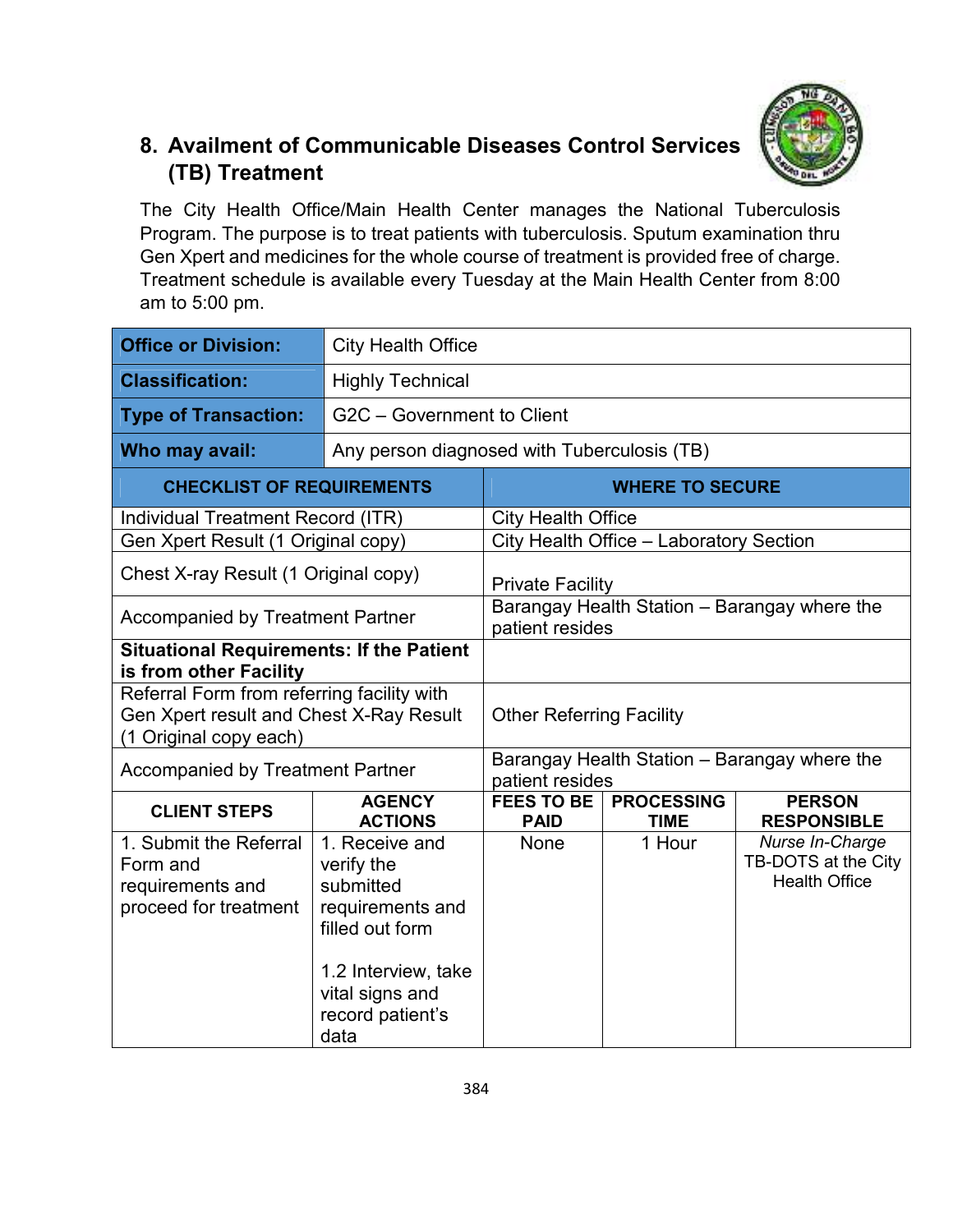

|                      | <b>TOTAL:</b>                                                                                                   | <b>None</b> | 1 Hour and<br>45 minutes |                                                                |
|----------------------|-----------------------------------------------------------------------------------------------------------------|-------------|--------------------------|----------------------------------------------------------------|
|                      | For positive drug<br>reaction: Patient<br>will be referred to<br>physician and<br>given further<br>instructions |             |                          |                                                                |
|                      | For negative drug<br>reaction: Patient<br>will be discharged                                                    |             |                          |                                                                |
|                      | 2.1 Initiation of<br>treatment and<br>observation of<br>possible drug<br>reaction to patient                    |             |                          |                                                                |
| 2. Receive Treatment | 2. Provide health<br>teaching/<br>education                                                                     | None        | 45 Minutes               | Nurse In-Charge<br>TB-DOTS at the City<br><b>Health Office</b> |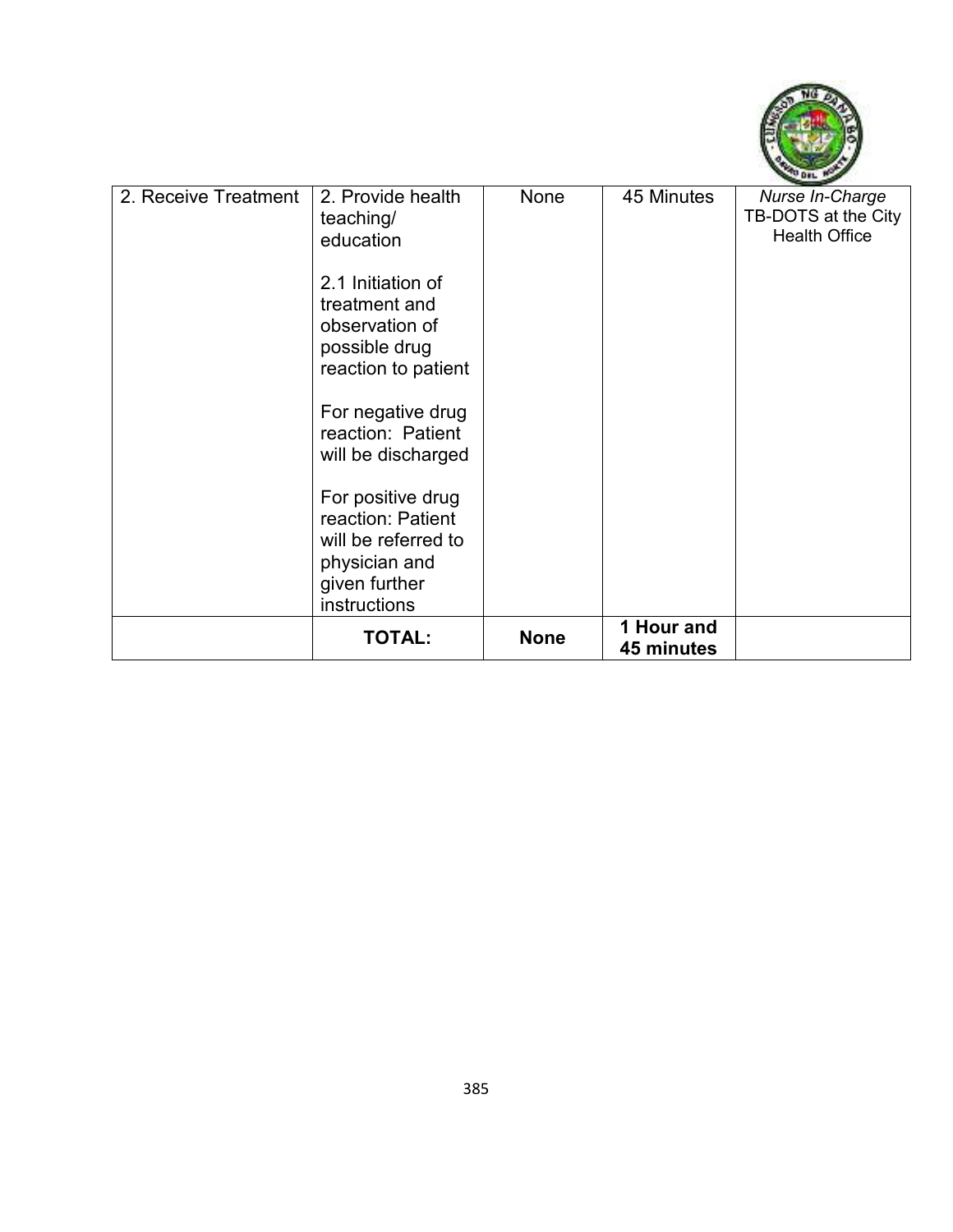#### **9. Availment of Maternal Care Services**



Under the supervision of the City Health Office, the 40 Barangay Health Stations in the city provides a comprehensive maternal care services for pregnant and lactating mothers. Rural Health Midwives and Barangay Health Workers monitors the health status of the pregnant women as the child's health depends on the health and nutrition of the mother. Mothers are educated during their visits for the preparation of their upcoming delivery, birth planning/spacing, and also giving emphasis on the importance and benefits of breastfeeding on their infants. Free check-up and consultation is available at the Barangay Health Stations from Monday to Friday, 8:00AM – 5:00PMFile.

| <b>Office or Division:</b>                                                                                                        | <b>City Health Office</b>                                                                                                 |                                |                        |                                                                              |
|-----------------------------------------------------------------------------------------------------------------------------------|---------------------------------------------------------------------------------------------------------------------------|--------------------------------|------------------------|------------------------------------------------------------------------------|
| <b>Classification:</b>                                                                                                            | <b>Highly Technical</b>                                                                                                   |                                |                        |                                                                              |
| <b>Type of Transaction:</b>                                                                                                       | G2C - Government to Client                                                                                                |                                |                        |                                                                              |
| Who may avail:                                                                                                                    | Pregnant women                                                                                                            |                                |                        |                                                                              |
| <b>CHECKLIST OF REQUIREMENTS</b>                                                                                                  |                                                                                                                           |                                | <b>WHERE TO SECURE</b> |                                                                              |
| There is no requirement for initial<br>consultation                                                                               |                                                                                                                           |                                |                        |                                                                              |
| <b>Situational Requirement:</b>                                                                                                   |                                                                                                                           |                                |                        |                                                                              |
| Pre-natal records is required for follow-up<br>consultation                                                                       |                                                                                                                           | <b>Barangay Health Station</b> |                        |                                                                              |
|                                                                                                                                   |                                                                                                                           |                                |                        |                                                                              |
|                                                                                                                                   | <b>AGENCY</b>                                                                                                             | <b>FEES TO BE</b>              | <b>PROCESSING</b>      | <b>PERSON</b>                                                                |
|                                                                                                                                   |                                                                                                                           |                                |                        |                                                                              |
| <b>CLIENT STEPS</b>                                                                                                               | <b>ACTIONS</b>                                                                                                            | <b>PAID</b>                    | <b>TIME</b>            | <b>RESPONSIBLE</b>                                                           |
| 1. Fill-out Individual<br><b>Treatment Record</b><br>and get priority<br>number<br>* Wait for the priority<br>number to be called | 1. Receive and<br>verify filled-out<br>ITR, take vital<br>sign and advise<br>client to wait for<br>number to be<br>called | <b>None</b>                    | 30 Minutes             | <b>Barangay Health</b><br>Worker<br><b>Barangay Health</b><br><b>Station</b> |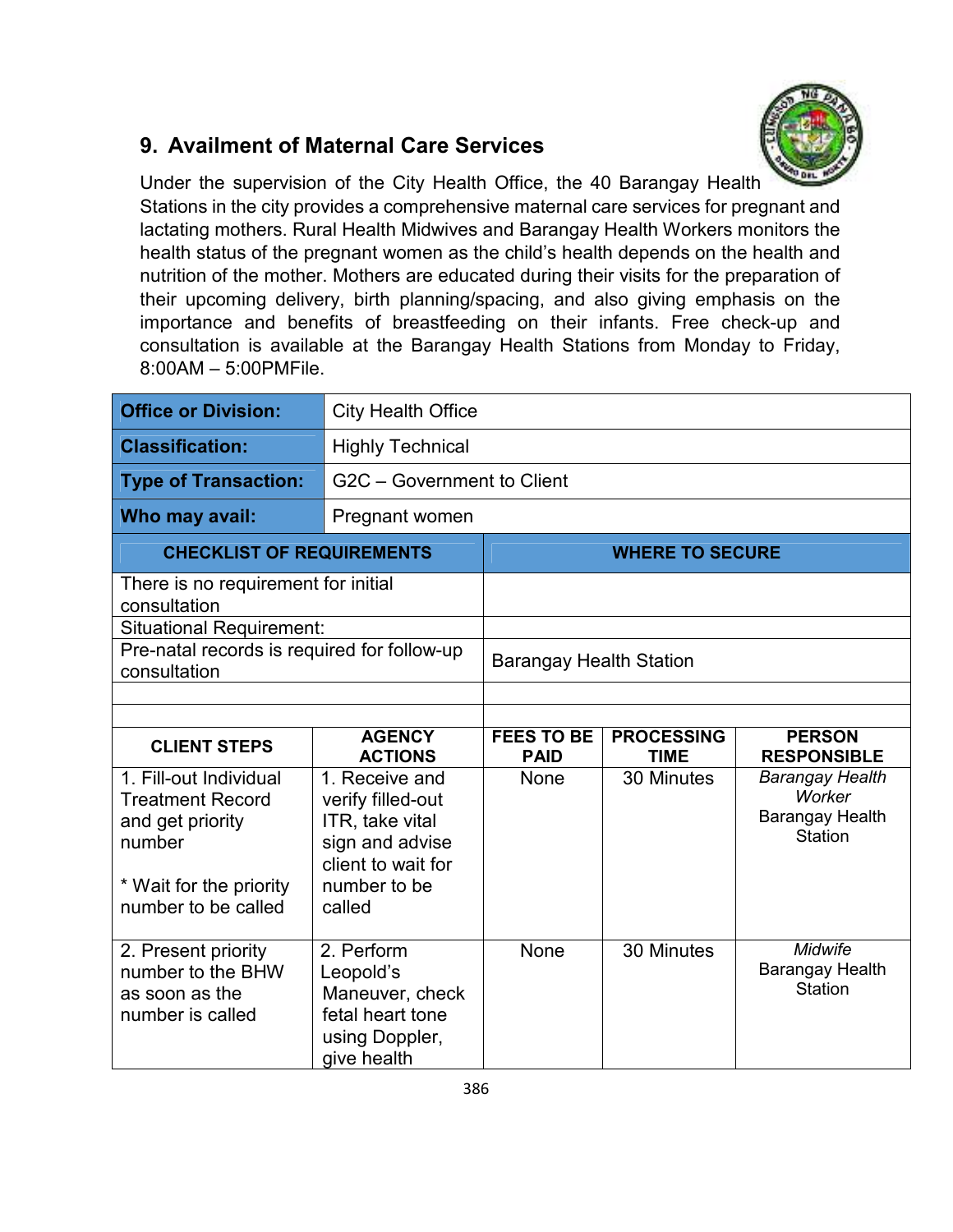

|                                                               | teachings, and<br>inform of the<br>schedule of the<br>next visit |             |                          |                                                                       |
|---------------------------------------------------------------|------------------------------------------------------------------|-------------|--------------------------|-----------------------------------------------------------------------|
| 3. Return Individual<br><b>Treatment Record to</b><br>the BHW | 3. File Individual<br><b>Treatment Record</b>                    | None        | 10 Minutes               | <b>Barangay Health</b><br>Worker<br><b>Barangay Health</b><br>Station |
|                                                               | <b>TOTAL:</b>                                                    | <b>None</b> | 1 hour and<br>10 minutes |                                                                       |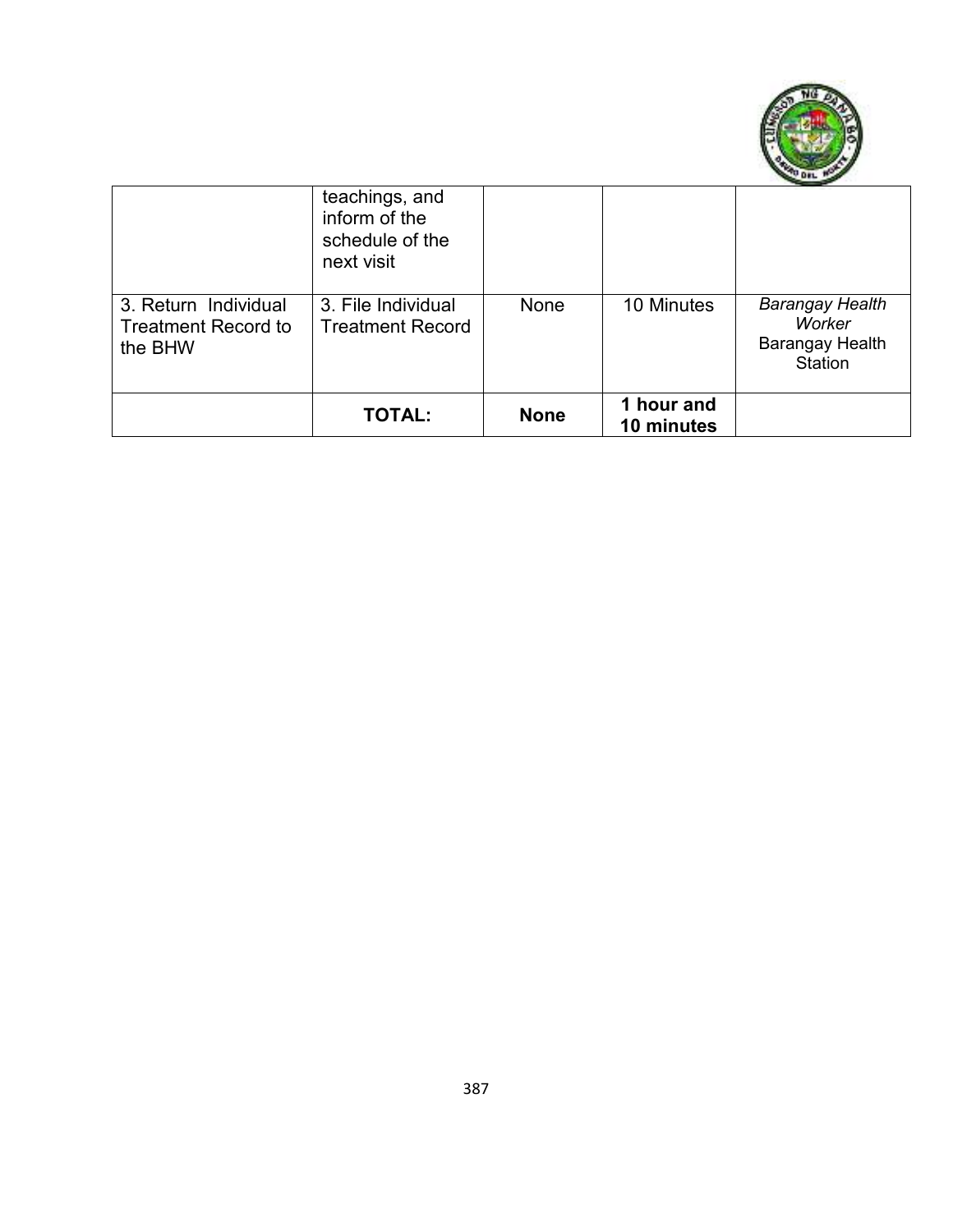

## **10. Availment of Immunization Services**

Under the supervision of the City Health Office, the Rural Health Midwives in the 40 Barangay Health Stations in the city provide free immunization to infants, 0- 12 months old. The infants are vaccinated against the seven (7) immunizable diseases.

| <b>Office or Division:</b>                                                                                                        | <b>City Health Office</b>                                                                                                                                                                                                                                                                                                                                                 |                                  |                                  |                                                                              |  |
|-----------------------------------------------------------------------------------------------------------------------------------|---------------------------------------------------------------------------------------------------------------------------------------------------------------------------------------------------------------------------------------------------------------------------------------------------------------------------------------------------------------------------|----------------------------------|----------------------------------|------------------------------------------------------------------------------|--|
| <b>Classification:</b>                                                                                                            | <b>Highly Technical</b>                                                                                                                                                                                                                                                                                                                                                   |                                  |                                  |                                                                              |  |
| <b>Type of Transaction:</b>                                                                                                       | G2C - Government to Client                                                                                                                                                                                                                                                                                                                                                |                                  |                                  |                                                                              |  |
| Who may avail:                                                                                                                    | Infants and eligible children to be assisted by their parents/guardians<br>birth dose - Hepa B/BCG<br>1.5 month (6weeks) - start of Pentavalent/OPV/Pneumoccocal<br>Vaccine - 3 doses 1 month interval)<br>3.5 months (14 weeks) - IPV<br>$\bullet$<br>9 months - Measles Containing Vaccine/IPV2<br>$\bullet$<br>10-12 months - Measles/Mumps/Rubella (MMR)<br>$\bullet$ |                                  |                                  |                                                                              |  |
| <b>CHECKLIST OF REQUIREMENTS</b>                                                                                                  |                                                                                                                                                                                                                                                                                                                                                                           |                                  | <b>WHERE TO SECURE</b>           |                                                                              |  |
| There is no requirement for the initial<br>immunization                                                                           |                                                                                                                                                                                                                                                                                                                                                                           |                                  |                                  |                                                                              |  |
| <b>Situational Requirement:</b>                                                                                                   |                                                                                                                                                                                                                                                                                                                                                                           |                                  |                                  |                                                                              |  |
| Immunization record is required for the<br>next immunization                                                                      |                                                                                                                                                                                                                                                                                                                                                                           | <b>Barangay Health Station</b>   |                                  |                                                                              |  |
| <b>CLIENT STEPS</b>                                                                                                               | <b>AGENCY</b><br><b>ACTIONS</b>                                                                                                                                                                                                                                                                                                                                           | <b>FEES TO BE</b><br><b>PAID</b> | <b>PROCESSING</b><br><b>TIME</b> | <b>PERSON</b><br><b>RESPONSIBLE</b>                                          |  |
| 1. Fill-out Individual<br><b>Treatment Record</b><br>and get priority<br>number<br>* wait for the priority<br>number to be called | 1. Receive and<br>verify filled-out<br>ITR, take vital<br>signs and advise<br>client to wait for<br>number to be<br>called                                                                                                                                                                                                                                                | <b>None</b>                      | 30 Minutes                       | <b>Barangay Health</b><br>Worker<br><b>Barangay Health</b><br><b>Station</b> |  |
| 2. Present priority<br>number to the BHW<br>as soon as the<br>number is called                                                    | 2. Perform<br>immunization<br>services, record<br>and signs the<br>immunization<br>record and give<br>health teachings,<br>and inform of the                                                                                                                                                                                                                              | None                             | 30 Minutes                       | Midwife<br><b>Barangay Health</b><br><b>Station</b>                          |  |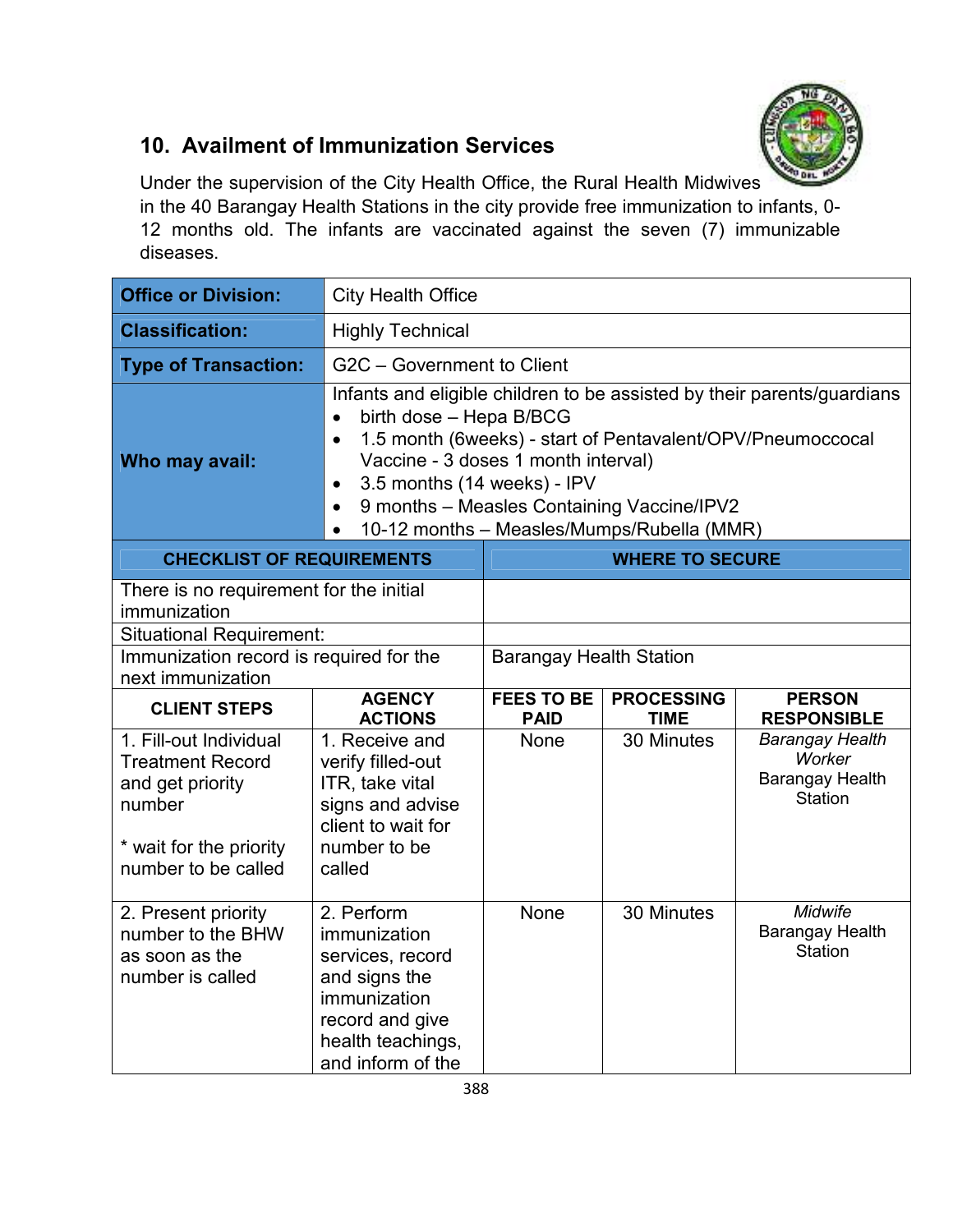

|                                                               | schedule of the<br>next visit                 |             |                          |                                                                       |
|---------------------------------------------------------------|-----------------------------------------------|-------------|--------------------------|-----------------------------------------------------------------------|
| 3. Return Individual<br><b>Treatment Record to</b><br>the BHW | 3. File Individual<br><b>Treatment Record</b> | None        | 10 Minute                | <b>Barangay Health</b><br>Worker<br><b>Barangay Health</b><br>Station |
|                                                               | <b>TOTAL:</b>                                 | <b>None</b> | 1 Hour and<br>10 minutes |                                                                       |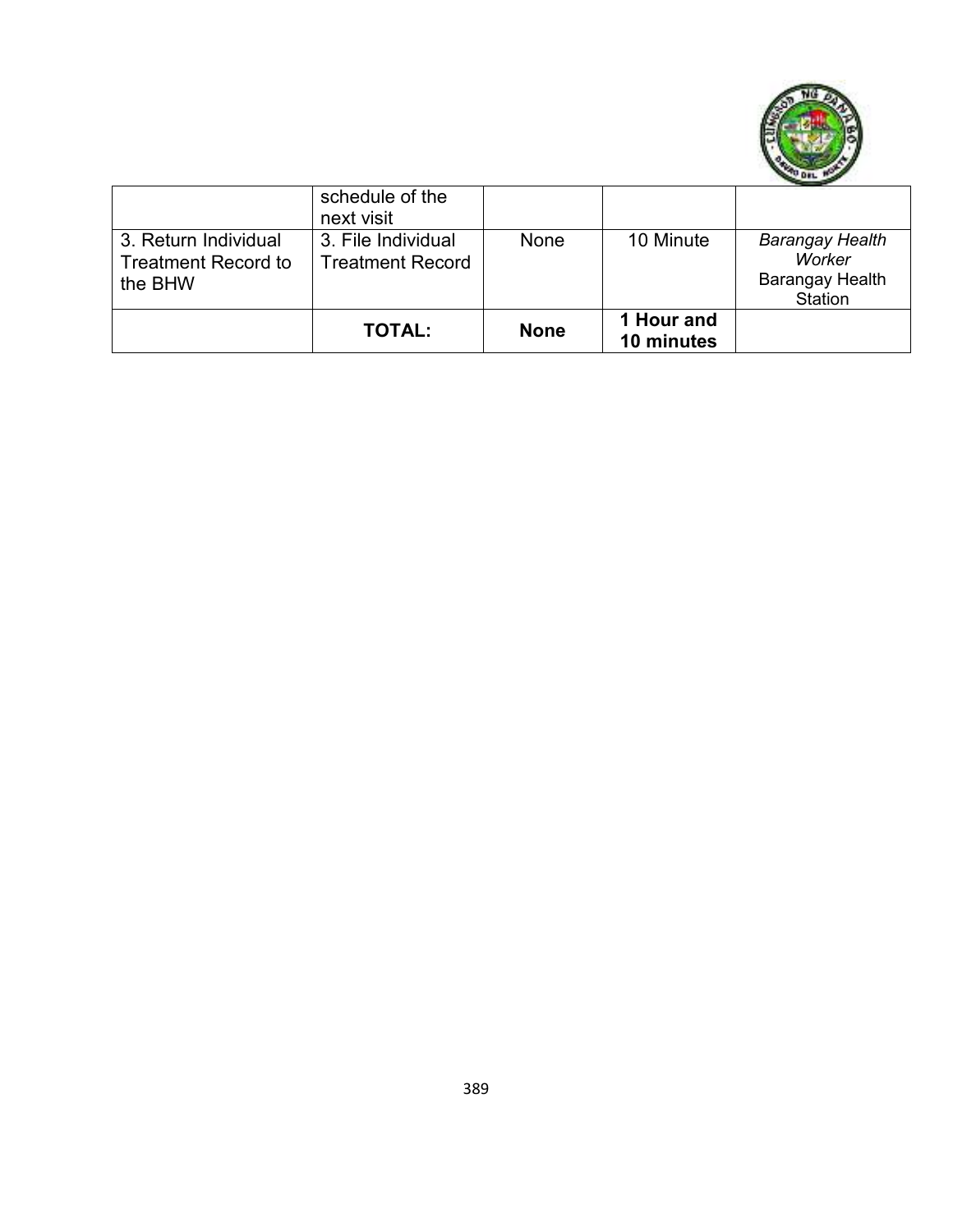

# **11. Availment of Family Planning Services**

Under the supervision of the City Health Office, the Rural Health Midwives in the 40 Barangay Health Stations in the city gives basic family planning education, provides information on the various family planning methods, and gives family planning commodity that is suitable for the clients.

| <b>Office or Division:</b>                                                                                                        | <b>City Health Office</b>                                                                                                                                                 |                                  |                                  |                                                                              |
|-----------------------------------------------------------------------------------------------------------------------------------|---------------------------------------------------------------------------------------------------------------------------------------------------------------------------|----------------------------------|----------------------------------|------------------------------------------------------------------------------|
| <b>Classification:</b>                                                                                                            | <b>Highly Technical</b>                                                                                                                                                   |                                  |                                  |                                                                              |
| <b>Type of Transaction:</b>                                                                                                       | G2C - Government to Client                                                                                                                                                |                                  |                                  |                                                                              |
| Who may avail:                                                                                                                    | Postpartum women, men and women of reproductive age and<br>couples                                                                                                        |                                  |                                  |                                                                              |
| <b>CHECKLIST OF REQUIREMENTS</b>                                                                                                  |                                                                                                                                                                           |                                  | <b>WHERE TO SECURE</b>           |                                                                              |
| There is no requirement for the initial<br>consultation                                                                           |                                                                                                                                                                           |                                  |                                  |                                                                              |
| <b>Situational Requirement:</b>                                                                                                   |                                                                                                                                                                           |                                  |                                  |                                                                              |
| Family Planning Record is required for the<br>next visit                                                                          |                                                                                                                                                                           | <b>Barangay Health Station</b>   |                                  |                                                                              |
| <b>CLIENT STEPS</b>                                                                                                               | <b>AGENCY</b><br><b>ACTIONS</b>                                                                                                                                           | <b>FEES TO BE</b><br><b>PAID</b> | <b>PROCESSING</b><br><b>TIME</b> | <b>PERSON</b><br><b>RESPONSIBLE</b>                                          |
| 1. Fill-out Individual<br><b>Treatment Record</b><br>and get priority<br>number<br>* wait for the priority<br>number to be called | 1. Receive and<br>verify filled-out<br>ITR, take vital<br>signs and advise<br>client to wait for<br>number to be<br>called                                                | None                             | 30 Minutes                       | <b>Barangay Health</b><br>Worker<br><b>Barangay Health</b><br><b>Station</b> |
| 2. Present priority<br>number to the BHW<br>as soon as the<br>number is called                                                    | 2. Conduct one on<br>one family<br>planning<br>counseling to<br>client and<br>administer family<br>planning services<br>based on client's<br>needs and<br>informed choice | None                             | 1 Hour                           | Midwife<br><b>Barangay Health</b><br><b>Station</b>                          |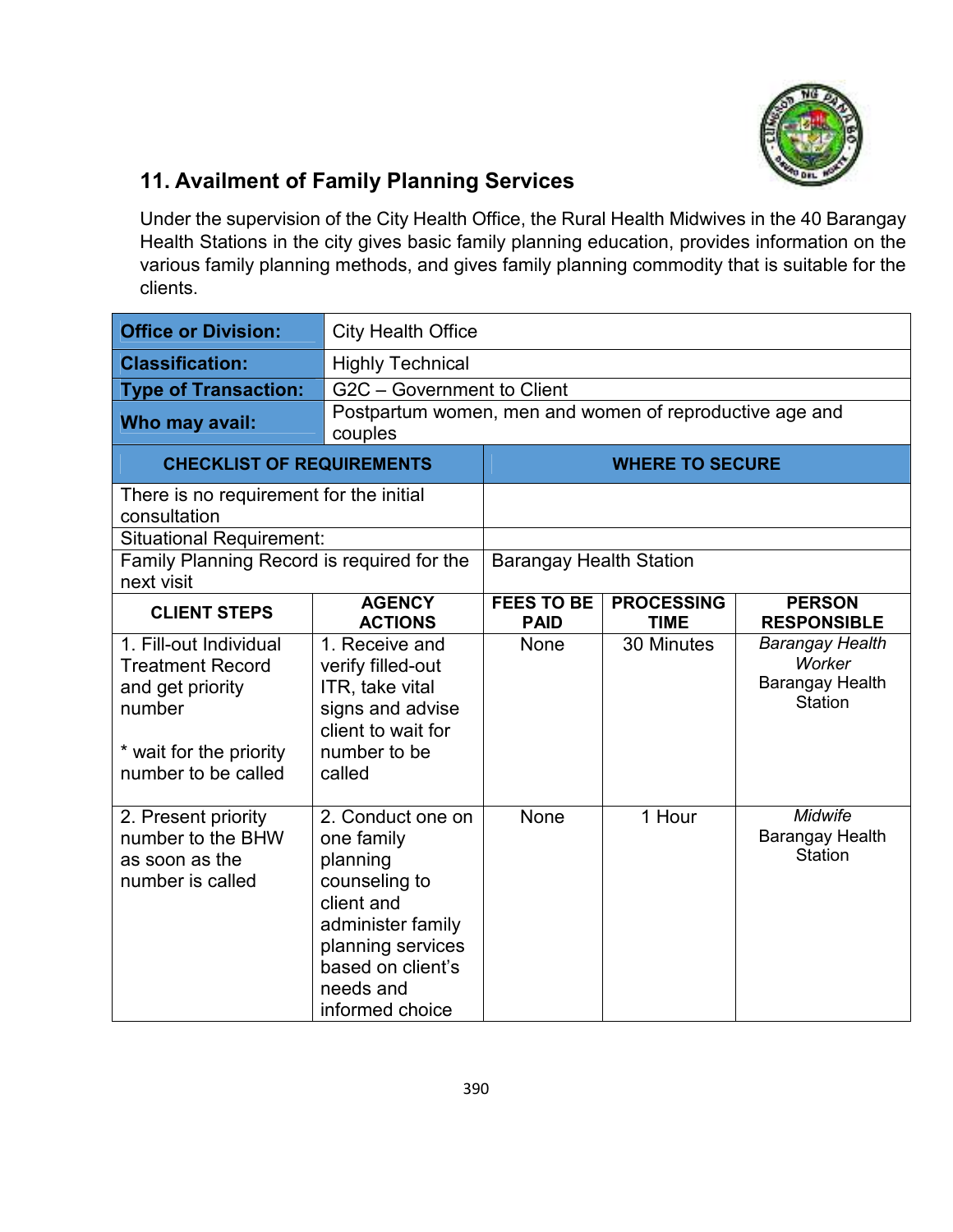

| 3. Return Individual<br>Treatment Record to<br>the BHW | 3. File Individual<br><b>Treatment Record</b> | None        | 10 Minute  | <b>Barangay Health</b><br>Worker<br><b>Barangay Health</b> |
|--------------------------------------------------------|-----------------------------------------------|-------------|------------|------------------------------------------------------------|
|                                                        |                                               |             | 1 hour and | Station                                                    |
|                                                        | <b>TOTAL:</b>                                 | <b>None</b> | 40 minutes |                                                            |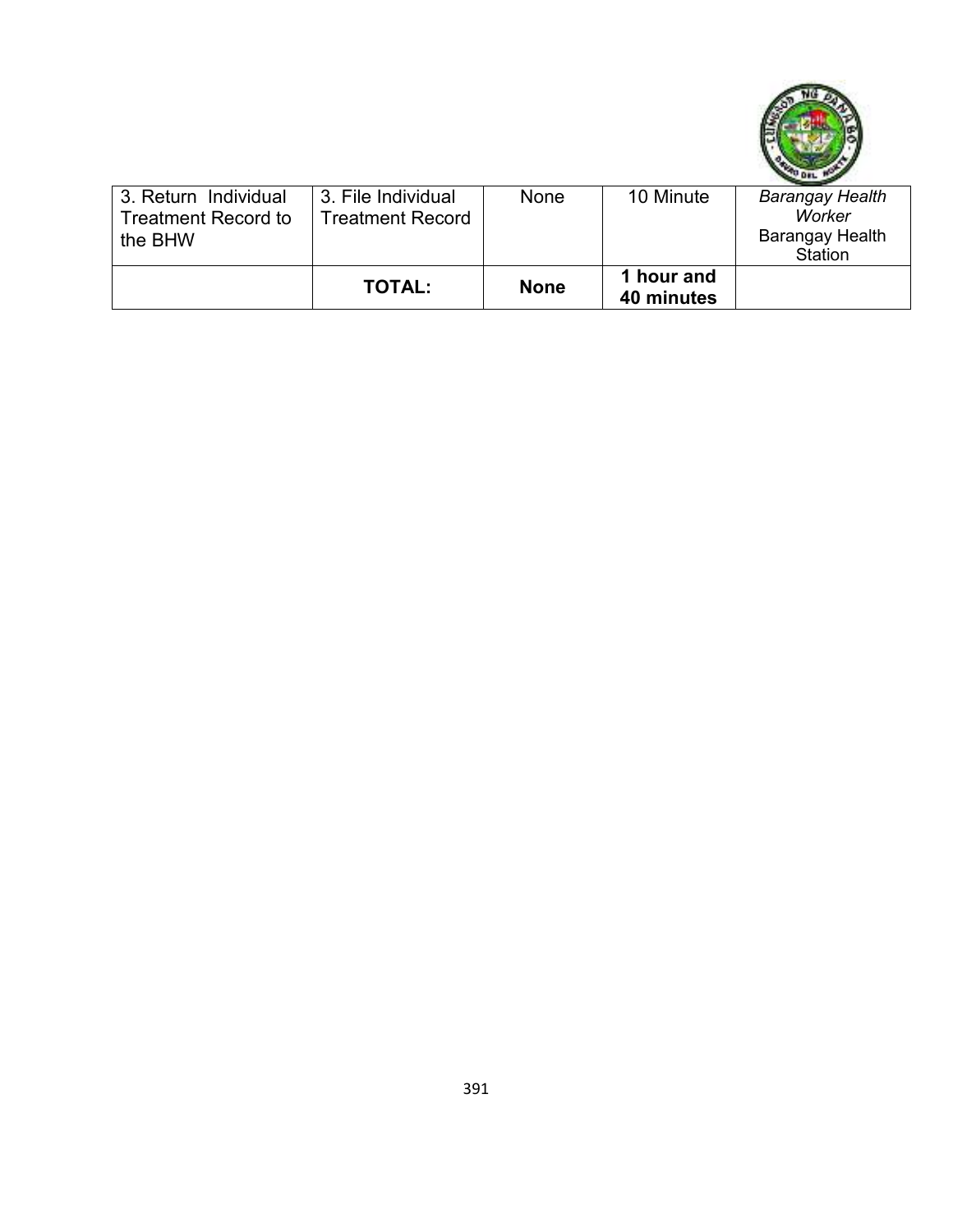

## **12. Availment of Dental Services**

This service provides oral examination, extraction and dental health education to clients. Pre-school children are also taught on developing and practicing desirable oral health habits and behavior to prevent dental diseases.

| <b>Office or Division:</b>                                                                              | <b>City Health Office</b>                                                                                                                                                                                                                       |                                  |                                         |                                                                                            |  |
|---------------------------------------------------------------------------------------------------------|-------------------------------------------------------------------------------------------------------------------------------------------------------------------------------------------------------------------------------------------------|----------------------------------|-----------------------------------------|--------------------------------------------------------------------------------------------|--|
| <b>Classification:</b>                                                                                  | <b>Highly Technical</b>                                                                                                                                                                                                                         |                                  |                                         |                                                                                            |  |
| <b>Type of Transaction:</b>                                                                             | G2C - Government to Client                                                                                                                                                                                                                      |                                  |                                         |                                                                                            |  |
| Who may avail:                                                                                          | All                                                                                                                                                                                                                                             |                                  |                                         |                                                                                            |  |
| <b>CHECKLIST OF REQUIREMENTS</b>                                                                        |                                                                                                                                                                                                                                                 |                                  | <b>WHERE TO SECURE</b>                  |                                                                                            |  |
| Fasting Blood Sugar (FBS) Result (30<br>years old and above) - (1 Original Copy)                        |                                                                                                                                                                                                                                                 |                                  | City Health Office - Laboratory Section |                                                                                            |  |
| Blood Pressure (BP) Result - (1 Original<br>Copy)                                                       |                                                                                                                                                                                                                                                 | <b>City Health Office</b>        |                                         |                                                                                            |  |
| Request Form (1 Original Copy)                                                                          |                                                                                                                                                                                                                                                 | <b>City Health Office</b>        |                                         |                                                                                            |  |
| <b>CLIENT STEPS</b>                                                                                     | <b>AGENCY</b><br><b>ACTIONS</b>                                                                                                                                                                                                                 | <b>FEES TO BE</b><br><b>PAID</b> | <b>PROCESSING</b><br><b>TIME</b>        | <b>PERSON</b><br><b>RESPONSIBLE</b>                                                        |  |
| 1. Fill-out request<br>form and submit the<br>requirements                                              | 1. Receive and<br>verify filled-out<br>form, take vital<br>signs<br>1.1 Inform the<br>client to proceed<br>to the Dentist                                                                                                                       | <b>None</b>                      | 30 Minutes                              | <b>Dental Hygienist</b><br><b>Dental Clinic</b>                                            |  |
| 2. Proceed to the<br><b>Dentist</b><br>* Make sure to secure<br>Order of Payment<br>that will be issued | 2. Interviews and<br>assess the patient<br>2.1 Issue order of<br>payment<br>2.2 Direct the<br>client to pay the<br>required fee at the<br>Cashier of the City<br>Treasurer's<br><b>Office-Satellite</b><br>Office at the CHO-<br>Outpatient and | <b>None</b>                      | 20 Minutes                              | <b>Dentist</b><br><b>Dental Section</b><br><b>Dental Hygienist</b><br><b>Dental Clinic</b> |  |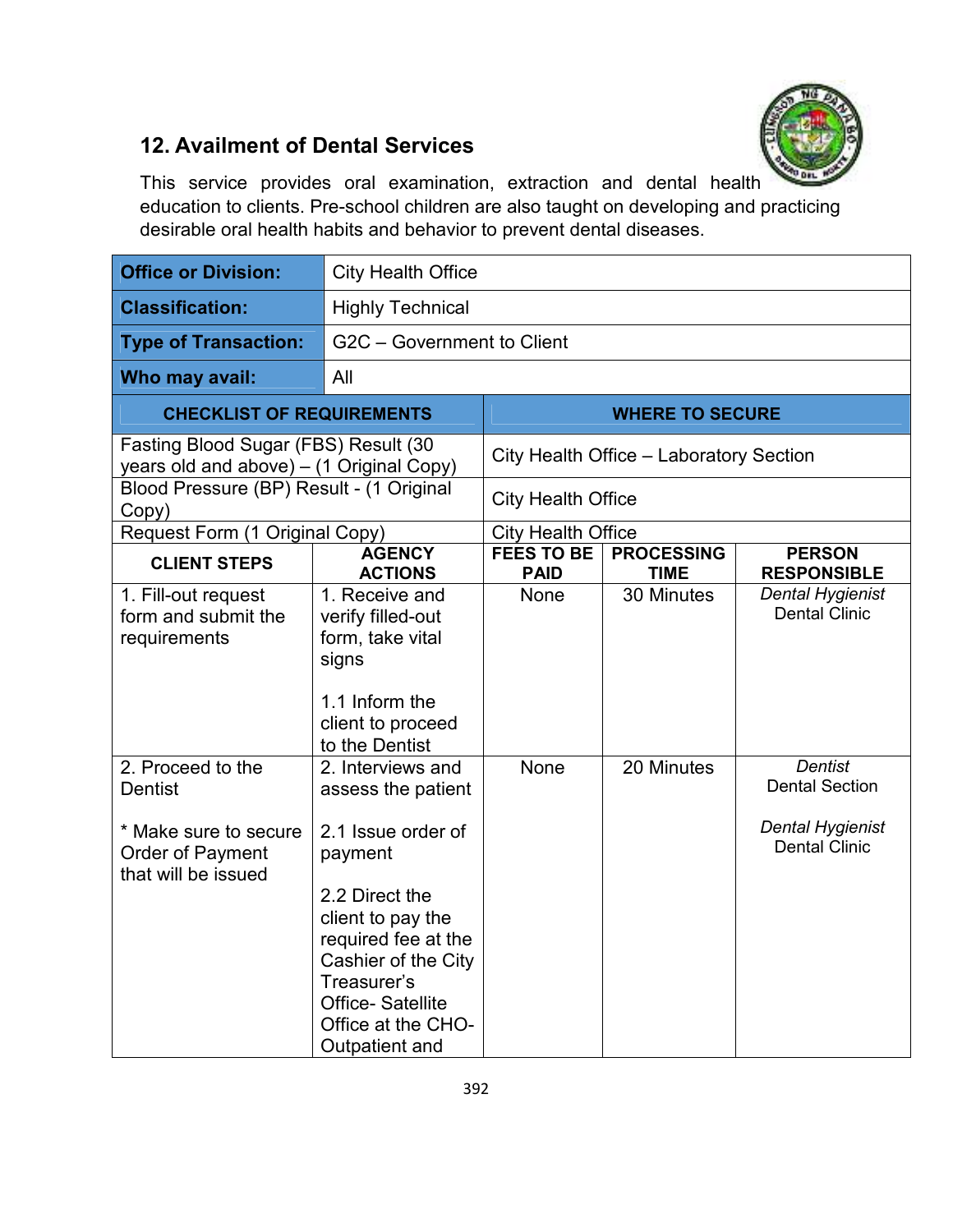

|                                                                                              | Safe Birthing                                                                             |                                                             |                          |                                                                                                                 |
|----------------------------------------------------------------------------------------------|-------------------------------------------------------------------------------------------|-------------------------------------------------------------|--------------------------|-----------------------------------------------------------------------------------------------------------------|
|                                                                                              | Facility                                                                                  |                                                             |                          |                                                                                                                 |
| 3. Go to the Cashier<br>of the City<br><b>Treasurer's Office-</b><br>Satellite Office at the | 3. Accept<br>payment based on<br>the Order of<br>payment                                  | Tooth<br><b>Extraction</b><br>Child:<br>Anterior            | 1 Hour and<br>20 minutes | Cashier<br><b>CTO-Satellite Office</b><br>at the CHO-<br><b>Outpatient and Safe</b><br><b>Birthing Facility</b> |
| <b>CHO- Outpatient and</b><br><b>Safe Birthing Facility</b>                                  | 3.1 Issue the<br><b>Official Receipt</b>                                                  | tooth - PHP<br>50                                           |                          |                                                                                                                 |
| * Make sure to secure<br><b>Official Receipt that</b><br>will be issued upon<br>payment      |                                                                                           | Posterior<br>tooth - PHP<br>75                              |                          |                                                                                                                 |
|                                                                                              |                                                                                           | Adult:<br>Central-<br>Lateral<br>Incisors:<br><b>PHP100</b> |                          |                                                                                                                 |
|                                                                                              |                                                                                           | Canine-<br>Molar:<br><b>PHP150</b>                          |                          |                                                                                                                 |
|                                                                                              |                                                                                           | Root<br>Fragment &<br>Fracture:<br><b>PHP 150</b>           |                          |                                                                                                                 |
| 4. Return to the<br><b>Dental Clinic and</b><br>present the Official                         | 4. Record the<br>payment                                                                  | None                                                        | 1 Hour                   | <b>Dental Hygienist</b><br><b>Dental Clinic</b>                                                                 |
| Receipt                                                                                      | 4.1 Record oral<br>condition, conduct<br>oral examination<br>and give health<br>education |                                                             |                          | <b>Dentist</b><br><b>Dental Clinic</b>                                                                          |
|                                                                                              | 4.2 Perform tooth<br>extraction                                                           |                                                             |                          |                                                                                                                 |
|                                                                                              | 4.3 Give<br>prescription and                                                              |                                                             |                          |                                                                                                                 |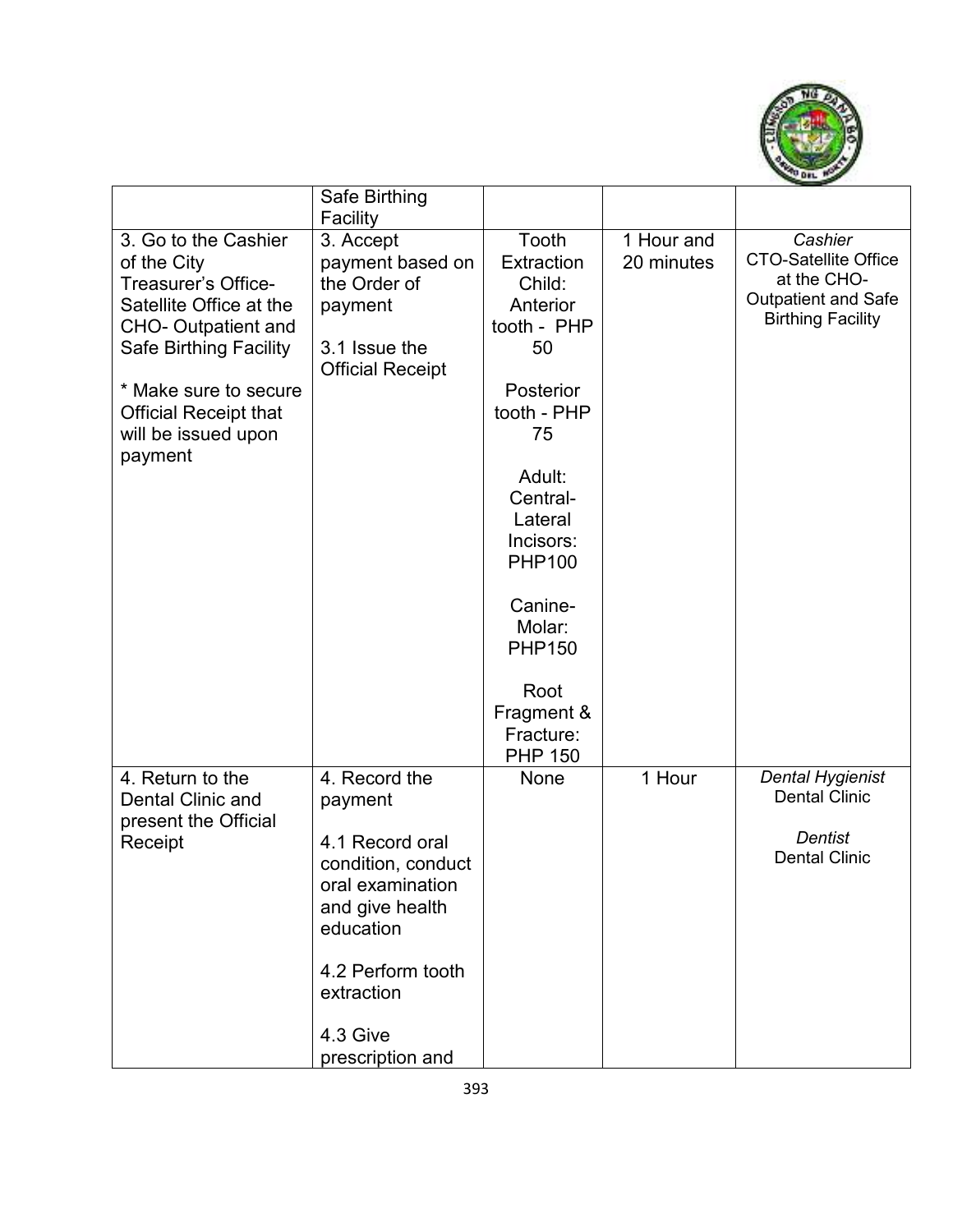

| home care          |                      |             |                         |
|--------------------|----------------------|-------------|-------------------------|
| instruction        |                      |             |                         |
|                    |                      |             |                         |
| 4.4 Wash/Clean     |                      |             | <b>Dental Hygienist</b> |
| and sterilize the  |                      |             | <b>Dental Clinic</b>    |
| instruments and    |                      |             |                         |
| disinfect the room |                      |             |                         |
| <b>TOTAL:</b>      | <b>Tooth</b>         | 3 hours and |                         |
|                    | <b>Extraction</b>    | 10 minutes  |                         |
|                    | of Child-            |             |                         |
|                    | <b>Anterior -</b>    |             |                         |
|                    | <b>PHP 50.00</b>     |             |                         |
|                    |                      |             |                         |
|                    | <b>Tooth</b>         |             |                         |
|                    | <b>Extraction</b>    |             |                         |
|                    | of Child-            |             |                         |
|                    | <b>Posterior -</b>   |             |                         |
|                    | <b>PHP 75.00</b>     |             |                         |
|                    |                      |             |                         |
|                    | <b>Tooth</b>         |             |                         |
|                    | <b>Extraction</b>    |             |                         |
|                    | of Adult-            |             |                         |
|                    | <b>Central</b>       |             |                         |
|                    | Lateral              |             |                         |
|                    | Incisors -           |             |                         |
|                    | PHP 100.00           |             |                         |
|                    |                      |             |                         |
|                    | <b>Tooth</b>         |             |                         |
|                    | <b>Extraction</b>    |             |                         |
|                    | of Adult-            |             |                         |
|                    | <b>Canine</b>        |             |                         |
|                    | Molar -              |             |                         |
|                    | PHP 150.00           |             |                         |
|                    |                      |             |                         |
|                    | <b>Tooth</b>         |             |                         |
|                    | <b>Extraction of</b> |             |                         |
|                    | <b>Adult-Root</b>    |             |                         |
|                    | <b>Fragment</b>      |             |                         |
|                    | and Fracture         |             |                         |
|                    | $-$ PHP 150.00       |             |                         |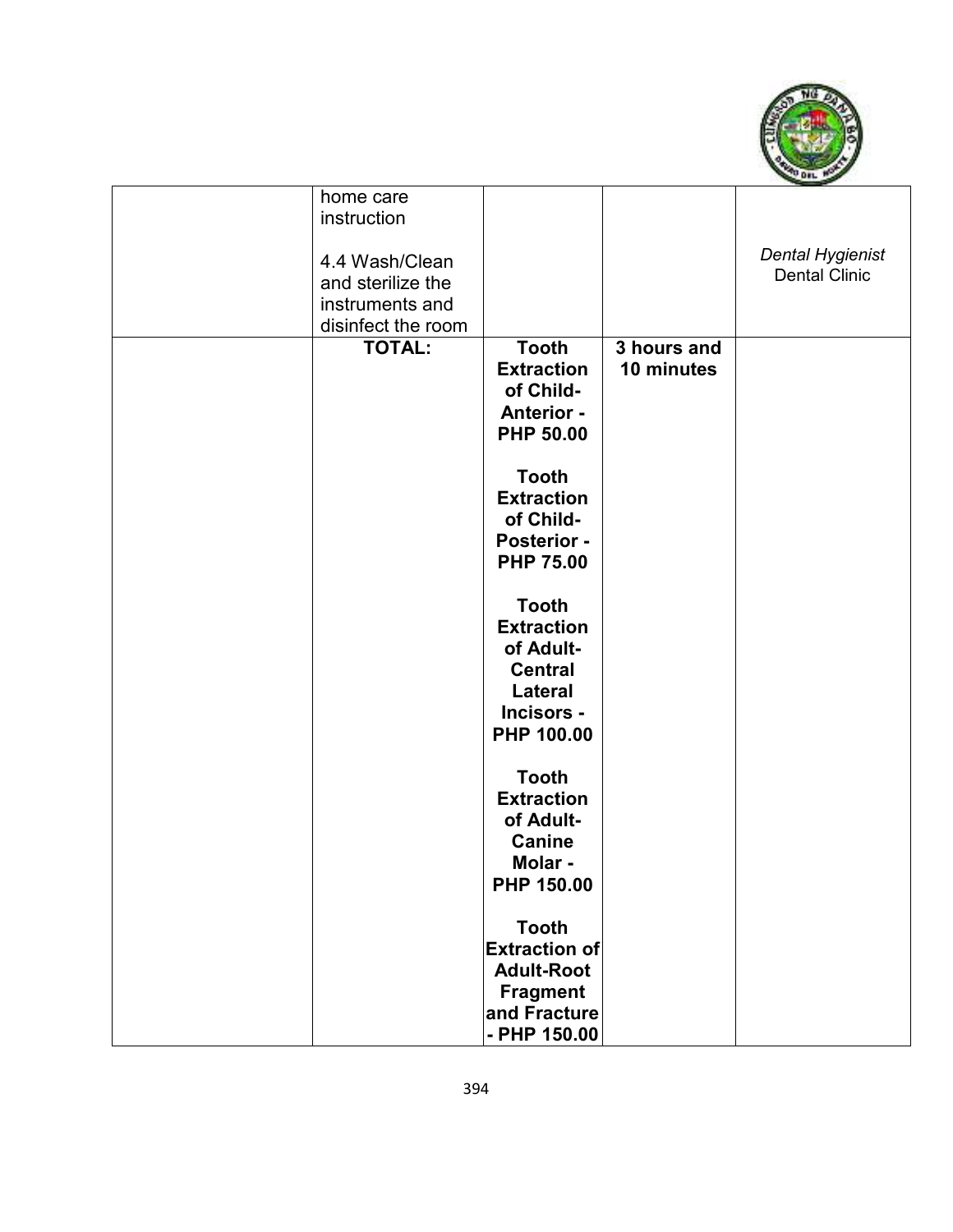

# **13. Issuance of Dental Certificate (Employment and School Requirement)**

Dental Certificate is issued for various purposes such as school, employment requirements, etc.

| <b>Office or Division:</b>                                                                              | <b>City Health Office</b>                                                                                                                                                                                                                   |                                  |                                             |                                                                                           |
|---------------------------------------------------------------------------------------------------------|---------------------------------------------------------------------------------------------------------------------------------------------------------------------------------------------------------------------------------------------|----------------------------------|---------------------------------------------|-------------------------------------------------------------------------------------------|
| <b>Classification:</b>                                                                                  | <b>Highly Technical</b>                                                                                                                                                                                                                     |                                  |                                             |                                                                                           |
| <b>Type of Transaction:</b>                                                                             | G2C - Government to Client                                                                                                                                                                                                                  |                                  |                                             |                                                                                           |
| Who may avail:                                                                                          | Employees/Students/Applicants                                                                                                                                                                                                               |                                  |                                             |                                                                                           |
| <b>CHECKLIST OF REQUIREMENTS</b>                                                                        |                                                                                                                                                                                                                                             |                                  | <b>WHERE TO SECURE</b>                      |                                                                                           |
| Request Form (1 Original Copy)                                                                          |                                                                                                                                                                                                                                             | <b>City Health Office</b>        |                                             |                                                                                           |
| Result of X-ray (not more than 6 months<br>old) (1 Original Copy) (if applicable)                       |                                                                                                                                                                                                                                             |                                  | <b>Private Diagnostic Centers/Hospitals</b> |                                                                                           |
| <b>CLIENT STEPS</b>                                                                                     | <b>AGENCY</b><br><b>ACTIONS</b>                                                                                                                                                                                                             | <b>FEES TO BE</b><br><b>PAID</b> | <b>PROCESSING</b><br><b>TIME</b>            | <b>PERSON</b><br><b>RESPONSIBLE</b>                                                       |
| 1. Fill-out the request<br>form                                                                         | 1. Receive and<br>log the request<br>1.1 Inform to<br>proceed to the<br>dentist                                                                                                                                                             | <b>None</b>                      | 30 Minutes                                  | <b>Dental Hygienist</b><br><b>Dental Clinic</b>                                           |
| 2. Proceed to the<br><b>Dentist</b><br>* Make sure to secure<br>Order of Payment<br>that will be issued | 2. Interview and<br>assess the<br>patient, and give<br>health teaching<br>2.1 Record Oral<br>Condition<br>2.2 Issue order of<br>payment<br>2.3 Direct the<br>client to pay the<br>required fee at the<br>Cashier of the City<br>Treasurer's | <b>None</b>                      | 20 Minutes                                  | <b>Dentist</b><br><b>Dental Clinic</b><br><b>Dental Hygienist</b><br><b>Dental Clinic</b> |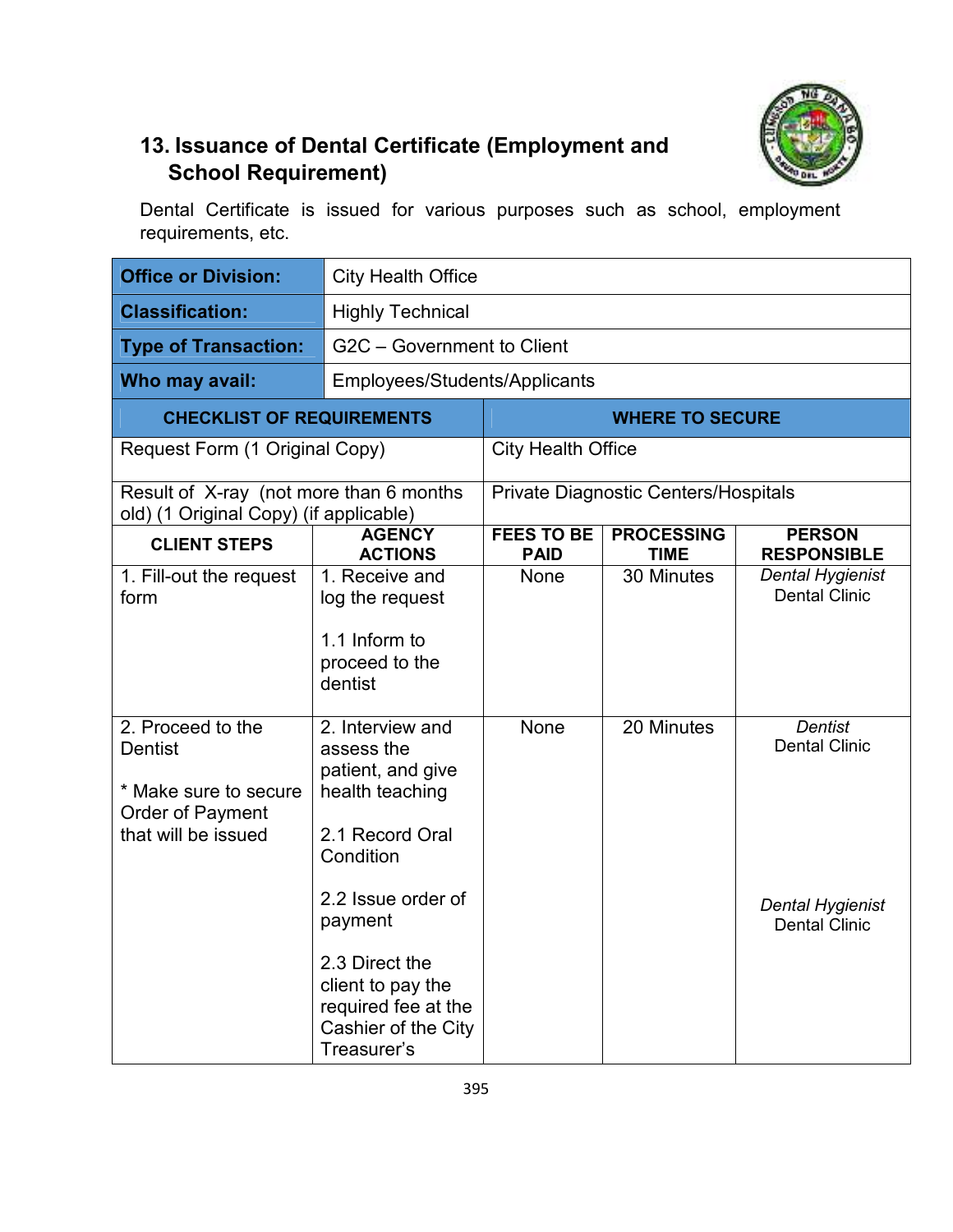

|                                                                                                                                                      | <b>Office-Satellite</b><br>Office at the CHO-<br>Outpatient and<br>Safe Birthing<br>Facility<br>2.4 Prepare the<br>Certificate and<br>have it signed by<br>the City Health<br>Officer<br>* For clients with<br>X-Ray result:<br>interpret the result<br>* For pregnant<br>women: examine<br>the oral condition,<br>give basic oral<br>health services<br>and give<br>prescription<br>(if necessary)<br>* Refer to higher<br>facility if there is a<br>need for another<br>oral procedure |                                                               |        | <b>Dentist</b><br><b>Dental Clinic</b>                                                                          |
|------------------------------------------------------------------------------------------------------------------------------------------------------|------------------------------------------------------------------------------------------------------------------------------------------------------------------------------------------------------------------------------------------------------------------------------------------------------------------------------------------------------------------------------------------------------------------------------------------------------------------------------------------|---------------------------------------------------------------|--------|-----------------------------------------------------------------------------------------------------------------|
| 3. Go to the Cashier<br>of the City<br>Treasurer's Office-<br>Satellite Office at the<br><b>CHO- Outpatient and</b><br><b>Safe Birthing Facility</b> | 3. Accept<br>payment based on<br>the Order of<br>payment<br>3.1 Issue the<br><b>Official Receipt</b>                                                                                                                                                                                                                                                                                                                                                                                     | Student -<br>PHP 30.00<br>Applicant/<br>Abroad -<br>PHP 50.00 | 1 Hour | Cashier<br><b>CTO-Satellite Office</b><br>at the CHO-<br><b>Outpatient and Safe</b><br><b>Birthing Facility</b> |
| * Make sure to secure<br><b>Official Receipt that</b><br>will be issued upon<br>payment                                                              |                                                                                                                                                                                                                                                                                                                                                                                                                                                                                          | Senior<br>Citizens -                                          |        |                                                                                                                 |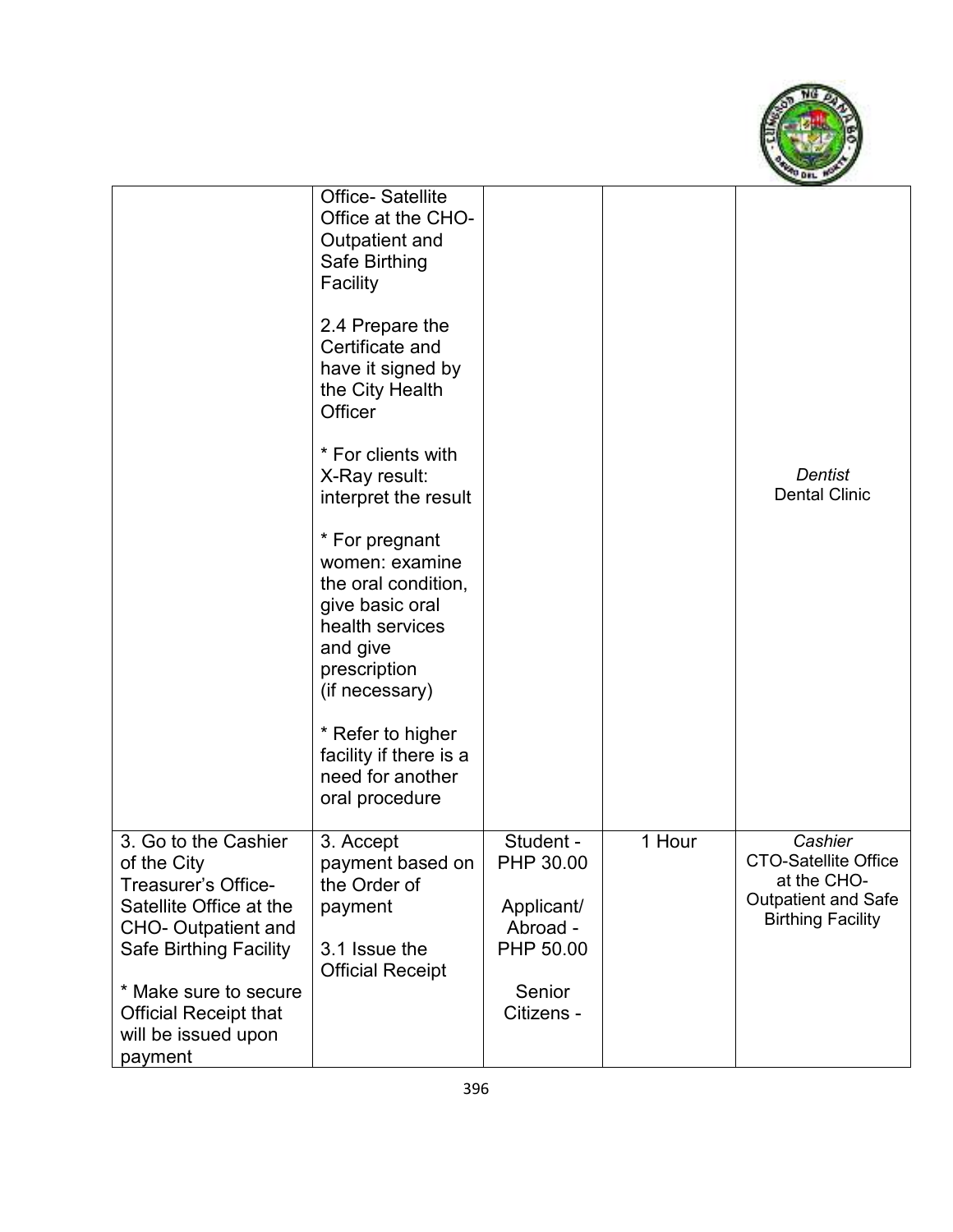

|                                                                                                     |                                                                                              | PHP 50.00<br>less 20%<br>discount                                                  |                           |                                          |
|-----------------------------------------------------------------------------------------------------|----------------------------------------------------------------------------------------------|------------------------------------------------------------------------------------|---------------------------|------------------------------------------|
| 4. Return to the<br>Dental Clinic, present<br>the Official Receipt,<br>and claim the<br>Certificate | 4. Verify the<br>official receipt<br>4.1 Release /<br><b>Issue the Dental</b><br>Certificate | None                                                                               | 30 Minutes                | Dental Hygienist<br><b>Dental Clinic</b> |
|                                                                                                     | <b>TOTAL:</b>                                                                                | For<br><b>Student -</b><br><b>PHP 30.00</b>                                        | 2 Hours and<br>20 minutes |                                          |
|                                                                                                     |                                                                                              | For<br>Applicant/<br>Abroad -<br><b>PHP 50.00</b>                                  |                           |                                          |
|                                                                                                     |                                                                                              | <b>For Senior</b><br><b>Citizens -</b><br><b>PHP 50.00</b><br>less 20%<br>discount |                           |                                          |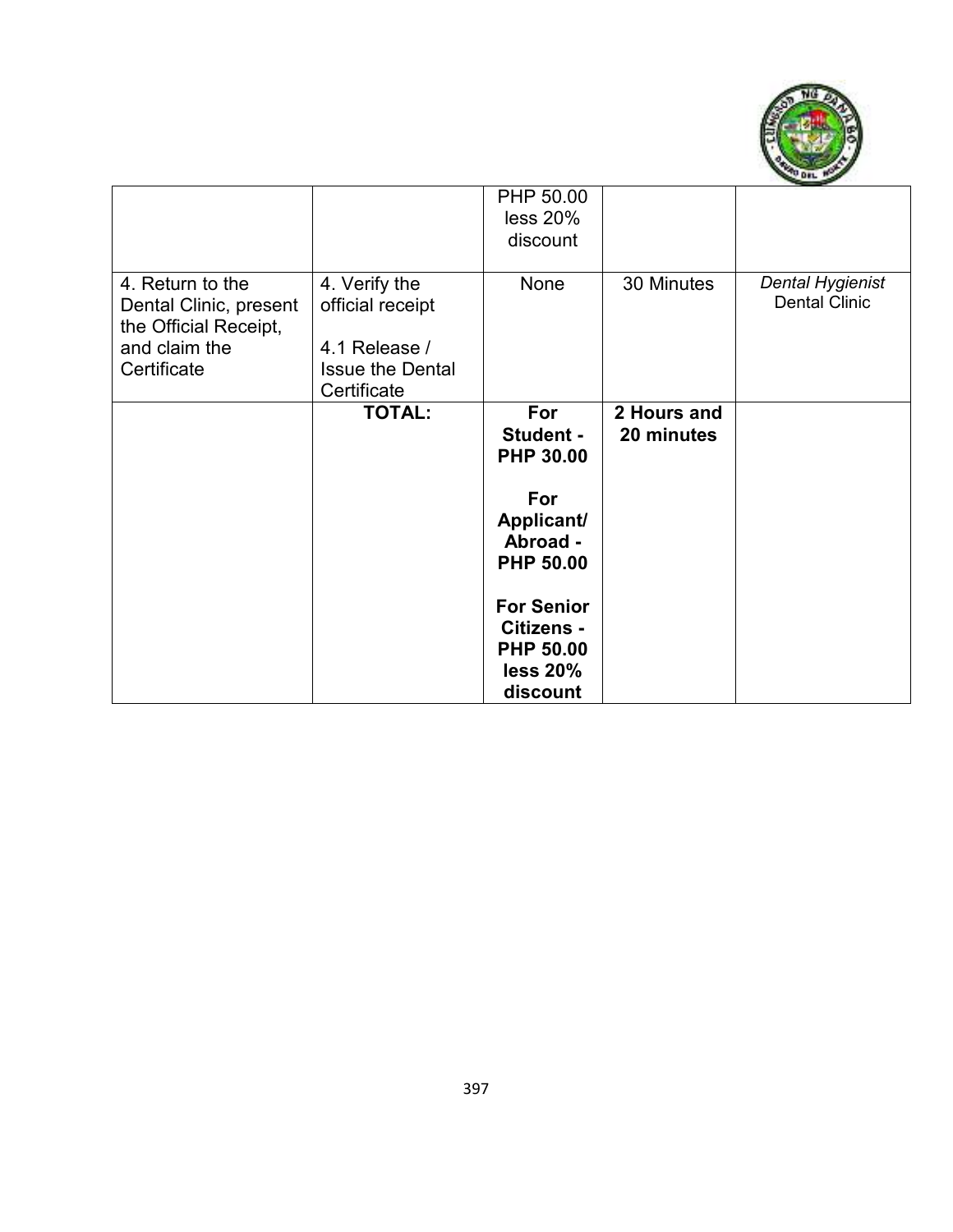

# **14. Issuance of Pink Card**

Pink Card is issued to commercial sex workers and/or registered sex workers after submission of Health Card and Gram Stain/Smear with normal results.

| <b>Office or Division:</b>                                                                                                                | <b>City Health Office</b>                                                                                                                                                                                                                                                                                             |                                          |                                  |                                                     |
|-------------------------------------------------------------------------------------------------------------------------------------------|-----------------------------------------------------------------------------------------------------------------------------------------------------------------------------------------------------------------------------------------------------------------------------------------------------------------------|------------------------------------------|----------------------------------|-----------------------------------------------------|
| <b>Classification:</b>                                                                                                                    | <b>Highly Technical</b>                                                                                                                                                                                                                                                                                               |                                          |                                  |                                                     |
| <b>Type of Transaction:</b>                                                                                                               | G2C - Government to Client                                                                                                                                                                                                                                                                                            |                                          |                                  |                                                     |
| Who may avail:                                                                                                                            |                                                                                                                                                                                                                                                                                                                       | <b>Commercial/Registered Sex Workers</b> |                                  |                                                     |
| <b>CHECKLIST OF REQUIREMENTS</b>                                                                                                          |                                                                                                                                                                                                                                                                                                                       |                                          | <b>WHERE TO SECURE</b>           |                                                     |
| Copy)                                                                                                                                     | Gram Stain/Smear Result with no Sexually<br><b>Transmitted Disease/Infection (1 Original</b>                                                                                                                                                                                                                          |                                          | <b>City Health Office</b>        |                                                     |
| Health Certificate (1 Original Copy)                                                                                                      |                                                                                                                                                                                                                                                                                                                       | <b>City Health Office</b>                |                                  |                                                     |
| <b>Community Tax Certificate (1 Original</b><br>Copy)                                                                                     |                                                                                                                                                                                                                                                                                                                       | Barangay Hall                            |                                  |                                                     |
| 1 pc. 1x1 ID Picture                                                                                                                      |                                                                                                                                                                                                                                                                                                                       | <b>Requesting Client</b>                 |                                  |                                                     |
| 2 pcs. 2x2 ID Picture                                                                                                                     |                                                                                                                                                                                                                                                                                                                       | <b>Requesting Client</b>                 |                                  |                                                     |
| Request Form (1 Original Copy)                                                                                                            |                                                                                                                                                                                                                                                                                                                       | <b>City Health Office</b>                |                                  |                                                     |
| <b>CLIENT STEPS</b>                                                                                                                       | <b>AGENCY</b><br><b>ACTIONS</b>                                                                                                                                                                                                                                                                                       | <b>FEES TO BE</b><br><b>PAID</b>         | <b>PROCESSING</b><br><b>TIME</b> | <b>PERSON</b><br><b>RESPONSIBLE</b>                 |
| 1. Fill-out the request<br>form and submit the<br>requirements<br>* Make sure to secure<br><b>Order of Payment</b><br>that will be issued | 1. Receive and<br>verify the filled-out<br>form and<br>submitted<br>requirements<br>1.1 Issue order of<br>payment<br>1.2 Direct the<br>client to pay the<br>required fee at the<br>Cashier of the City<br>Treasurer's<br><b>Office-Satellite</b><br>Office at the CHO-<br>Outpatient and<br>Safe Birthing<br>Facility | None                                     | 30 Minutes                       | <b>Nurse</b><br>Reproductive Health<br>and Wellness |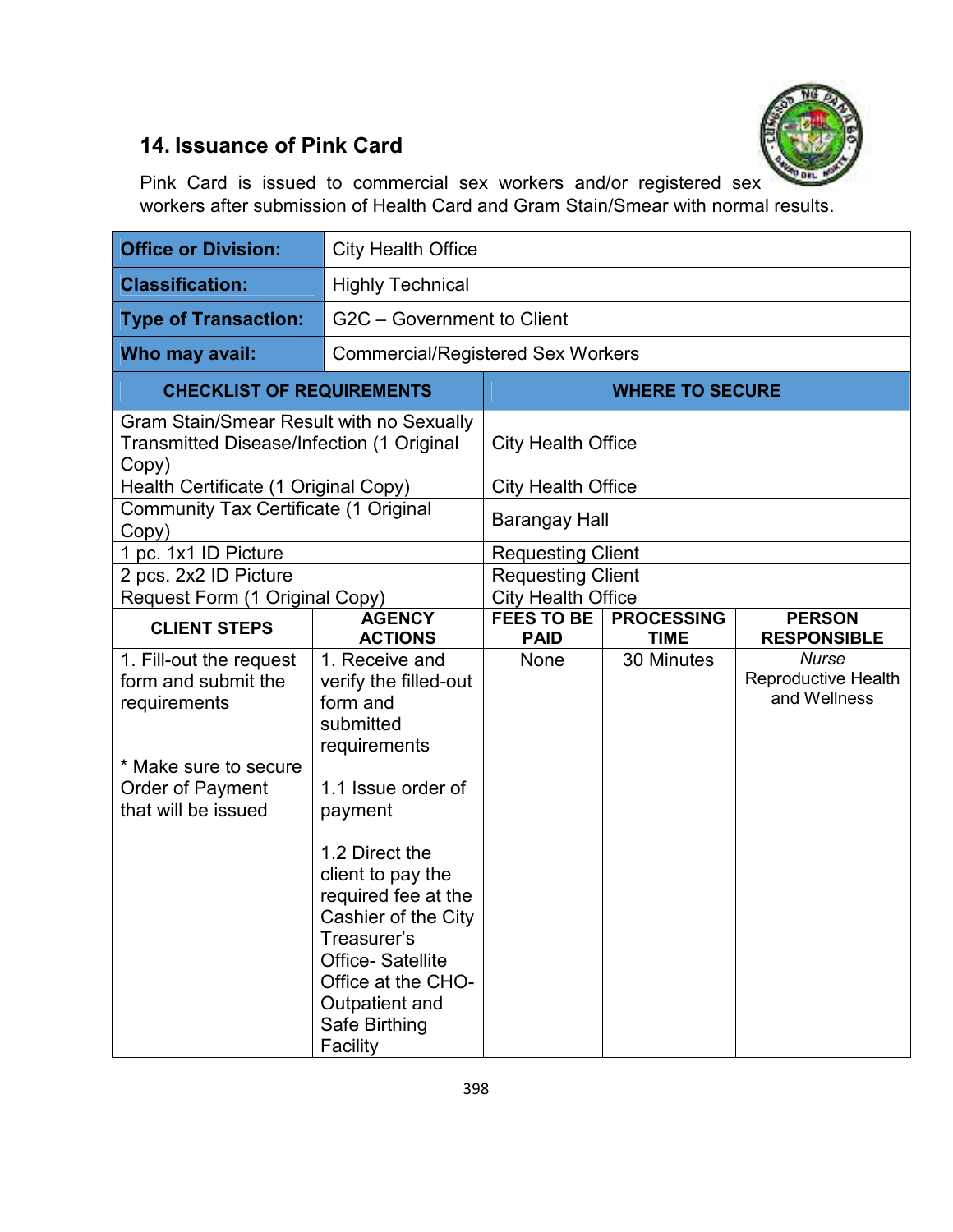

| 2. Go to the Cashier<br>of the City<br>Treasurer's Office-<br>Satellite Office at the<br><b>CHO- Outpatient and</b><br><b>Safe Birthing Facility</b><br>$\ast$<br>Make sure to<br>secure Official<br>Receipt that will<br>be issued upon<br>payment | 2. Accept<br>payment based on<br>the Order of<br>payment<br>2.1 Issue the<br><b>Official Receipt</b> | Pink Card -<br>PHP 100.00               | 1 Hour     | Cashier<br><b>CTO-Satellite Office</b><br>at the CHO-<br><b>Outpatient and Safe</b><br><b>Birthing Facility</b> |
|-----------------------------------------------------------------------------------------------------------------------------------------------------------------------------------------------------------------------------------------------------|------------------------------------------------------------------------------------------------------|-----------------------------------------|------------|-----------------------------------------------------------------------------------------------------------------|
| 3. Return to the<br>Reproductive Health<br>and Wellness,<br>present the Official<br>Receipt and claims<br>the Pink Card                                                                                                                             | 3. Record the<br>payment<br>3.1 Release/Issue<br>the Pink Card                                       | None                                    | 30 Minutes | <b>Nurse</b><br><b>Reproductive Health</b><br>and Wellness                                                      |
|                                                                                                                                                                                                                                                     | <b>TOTAL:</b>                                                                                        | <b>Pink Card -</b><br><b>PHP 100.00</b> | 2 Hours    |                                                                                                                 |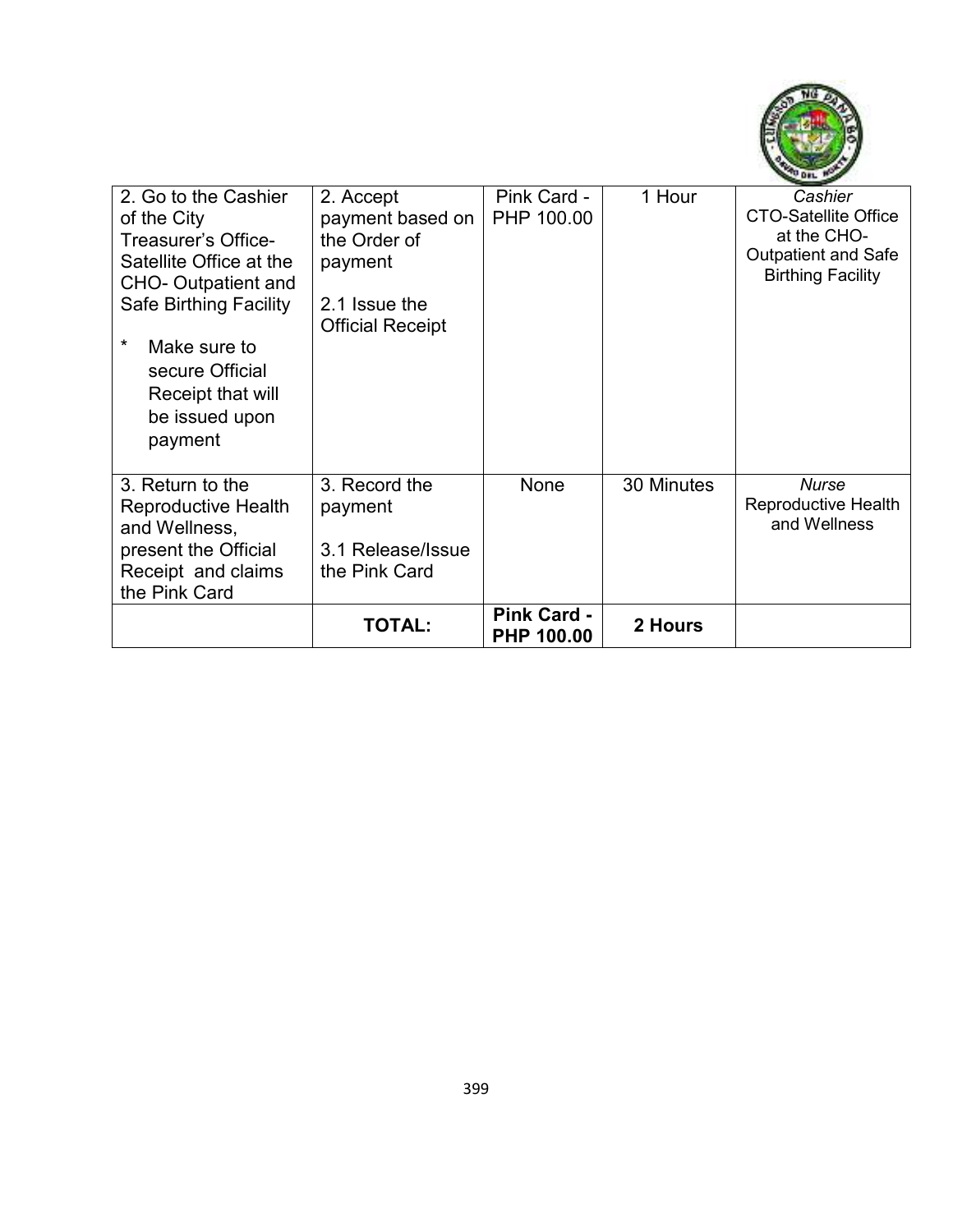

## **15. Availment of Smear Services**

The City Health Office provides smear services which aims to identify and treat clients with sexually transmitted diseases or infections.

| <b>Office or Division:</b>                                                                                                         | <b>City Health Office</b>                                                                                                                                                                                                                                                                                      |                                                                                                                                              |                                  |                                                            |
|------------------------------------------------------------------------------------------------------------------------------------|----------------------------------------------------------------------------------------------------------------------------------------------------------------------------------------------------------------------------------------------------------------------------------------------------------------|----------------------------------------------------------------------------------------------------------------------------------------------|----------------------------------|------------------------------------------------------------|
| <b>Classification:</b>                                                                                                             | <b>Highly Technical</b>                                                                                                                                                                                                                                                                                        |                                                                                                                                              |                                  |                                                            |
| <b>Type of Transaction:</b>                                                                                                        | G2C - Government to Client                                                                                                                                                                                                                                                                                     |                                                                                                                                              |                                  |                                                            |
| Who may avail:                                                                                                                     | ٠                                                                                                                                                                                                                                                                                                              | <b>Commercial/Registered Sex Workers</b><br>Any Person who displays signs and symptoms of Sexually<br><b>Transmitted Infections/Diseases</b> |                                  |                                                            |
| <b>CHECKLIST OF REQUIREMENTS</b>                                                                                                   |                                                                                                                                                                                                                                                                                                                |                                                                                                                                              | <b>WHERE TO SECURE</b>           |                                                            |
| <b>Walk-in Clients</b>                                                                                                             |                                                                                                                                                                                                                                                                                                                |                                                                                                                                              |                                  |                                                            |
| Request Form (1 Original Copy)                                                                                                     |                                                                                                                                                                                                                                                                                                                | <b>City Health Office</b>                                                                                                                    |                                  |                                                            |
| <b>Commercial Sex Worker/ Registered Sex</b><br>Worker                                                                             |                                                                                                                                                                                                                                                                                                                |                                                                                                                                              |                                  |                                                            |
| Request Form (1 Original Copy)                                                                                                     |                                                                                                                                                                                                                                                                                                                | <b>City Health Office</b>                                                                                                                    |                                  |                                                            |
| Old Pink Card (1 original copy)                                                                                                    |                                                                                                                                                                                                                                                                                                                | <b>Requesting Client</b>                                                                                                                     |                                  |                                                            |
| <b>CLIENT STEPS</b>                                                                                                                | <b>AGENCY</b><br><b>ACTIONS</b>                                                                                                                                                                                                                                                                                | <b>FEES TO BE</b><br><b>PAID</b>                                                                                                             | <b>PROCESSING</b><br><b>TIME</b> | <b>PERSON</b><br><b>RESPONSIBLE</b>                        |
| 1. Fill-out the request<br>form and submit the<br>requirements<br>* Make sure to secure<br>Order of Payment<br>that will be issued | 1. Receive and<br>verify the filled-out<br>form and<br>submitted<br>requirements<br>1.1 Issue order of<br>payment<br>1.2 Direct the<br>client to pay the<br>required fee at the<br>Cashier of the City<br>Treasurer's<br>Office-Satellite<br>Office at the CHO-<br>Outpatient and<br>Safe Birthing<br>Facility | None                                                                                                                                         | 30 Minutes                       | <b>Nurse</b><br><b>Reproductive Health</b><br>and Wellness |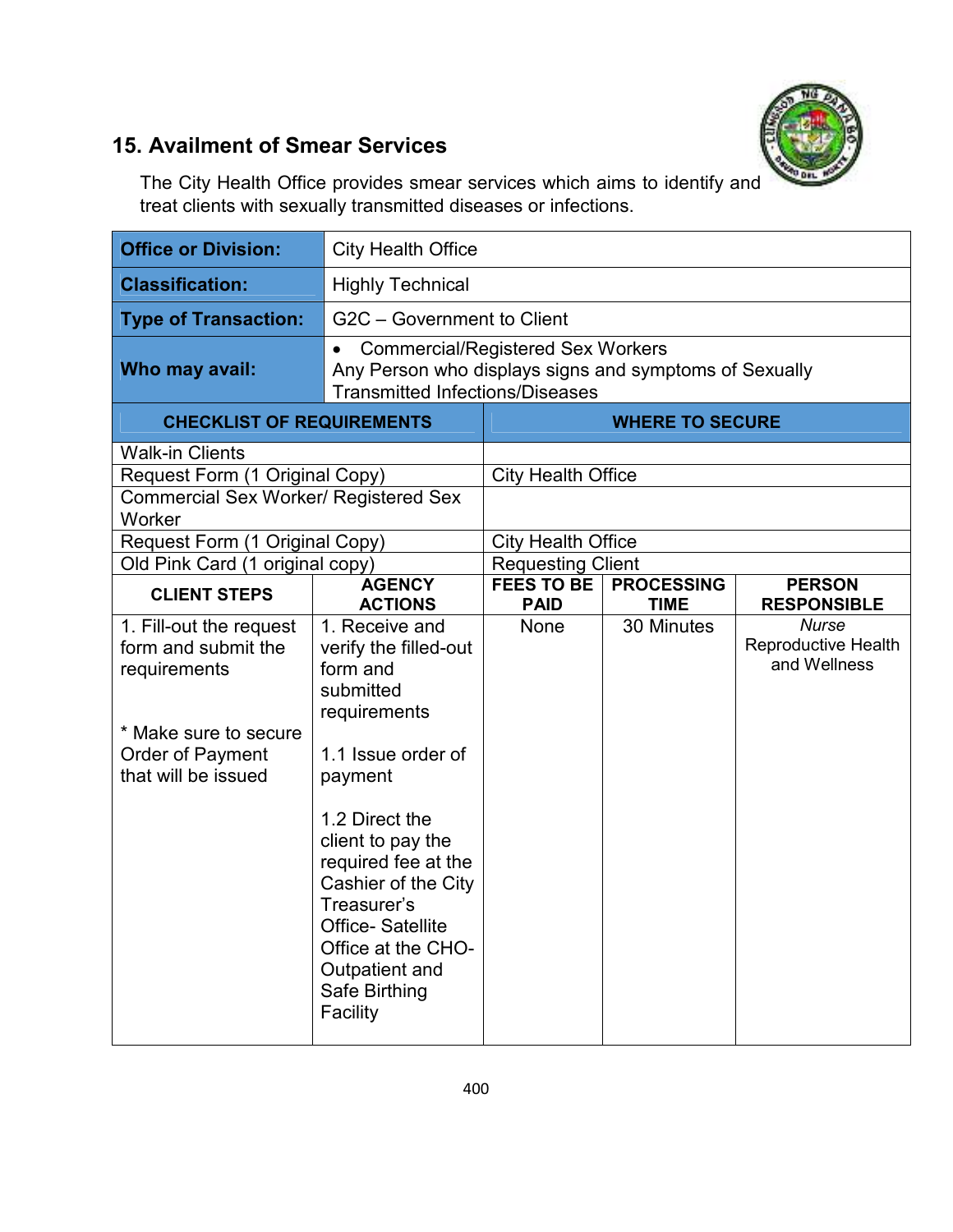

| 2. Go to the Cashier<br>of the City<br>Treasurer's Office-<br>Satellite Office at the<br><b>CHO- Outpatient and</b><br><b>Safe Birthing Facility</b><br>* Make sure to secure<br><b>Official Receipt that</b><br>will be issued upon<br>payment | 2. Accept<br>payment based on<br>the Order of<br>payment<br>2.1 Issue the<br><b>Official Receipt</b>                                                                                 | Smearing -<br>PHP 60.00 | 1 Hour     | Cashier<br><b>CTO-Satellite Office</b><br>at the CHO-<br>Outpatient and Safe<br><b>Birthing Facility</b> |
|-------------------------------------------------------------------------------------------------------------------------------------------------------------------------------------------------------------------------------------------------|--------------------------------------------------------------------------------------------------------------------------------------------------------------------------------------|-------------------------|------------|----------------------------------------------------------------------------------------------------------|
| 3. Return to the<br><b>Reproductive Health</b><br>and Wellness and<br>present the Official<br>Receipt                                                                                                                                           | 3. Record the<br>payment<br>3.1 Interview and<br><b>Counsel the client</b><br>3.2 Conduct the<br>Gram<br>Stain/Smear<br>3.3 Advice the<br>client to claim the<br>result after 2 days | None                    | 30 Minutes | <b>Nurse</b><br><b>Reproductive Health</b><br>and Wellness                                               |
|                                                                                                                                                                                                                                                 | 3.4 Perform the<br>laboratory<br>procedure                                                                                                                                           |                         | 1 Day      | <b>Medical</b><br><b>Technologist</b><br><b>Laboratory Section</b>                                       |
| 4. Return to the<br><b>Reproductive Health</b><br>and Wellness and<br>claim the Gram<br>Stain/Smear                                                                                                                                             | 4. Release the<br>Gram/Stain<br>Smear<br>* For Gram/Stain<br>Smear with not<br>normal result:<br>Client will be<br>referred to the<br>Doctor on duty for<br>treatment,               | <b>None</b>             | 30 Minutes | <b>Nurse</b><br><b>Reproductive Health</b><br>and Wellness                                               |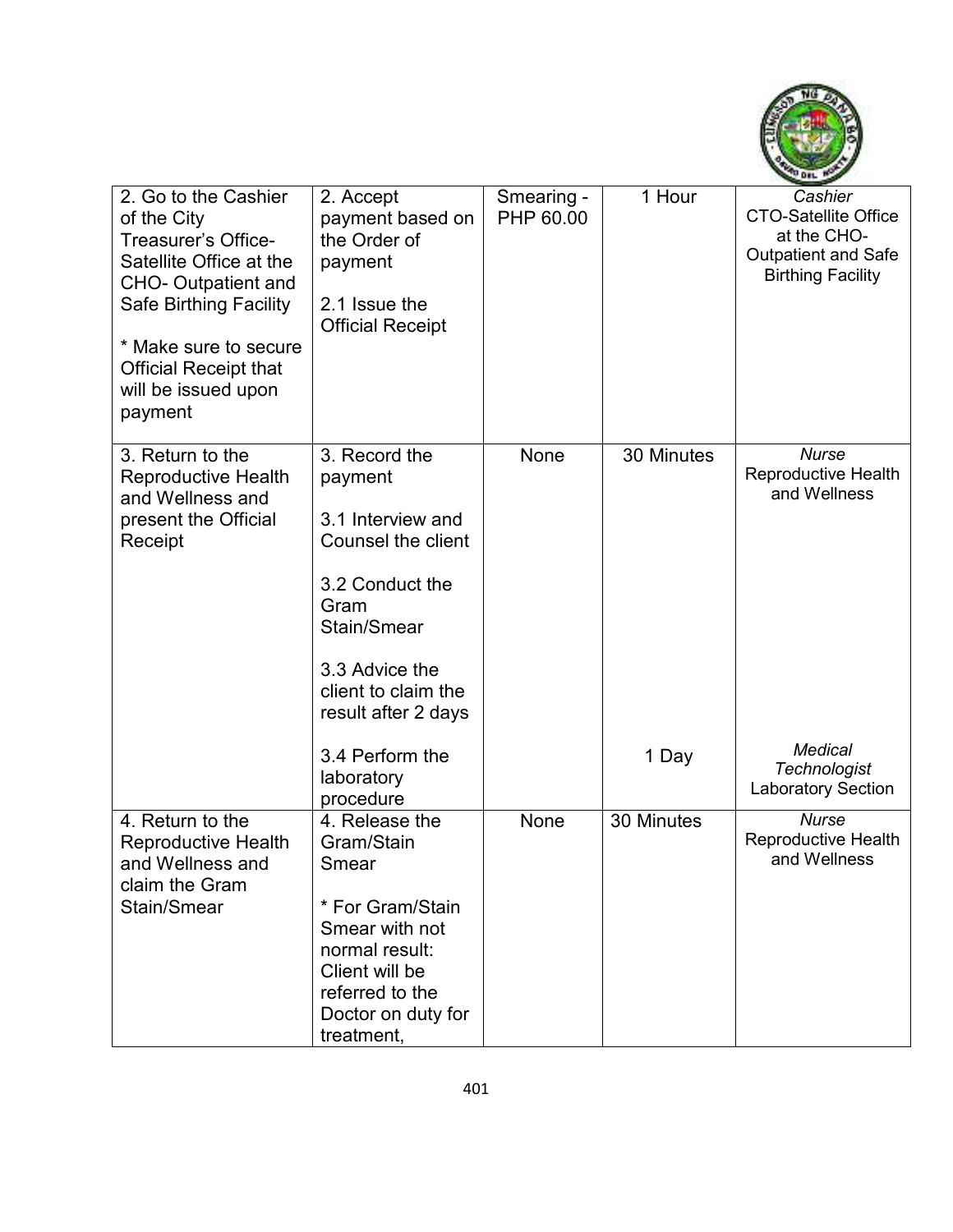

| counseling, and<br>health teachings |                                       |                                     |  |
|-------------------------------------|---------------------------------------|-------------------------------------|--|
| <b>TOTAL:</b>                       | <b>Smearing -</b><br><b>PHP 60.00</b> | 1 day, 2<br>hours and 30<br>minutes |  |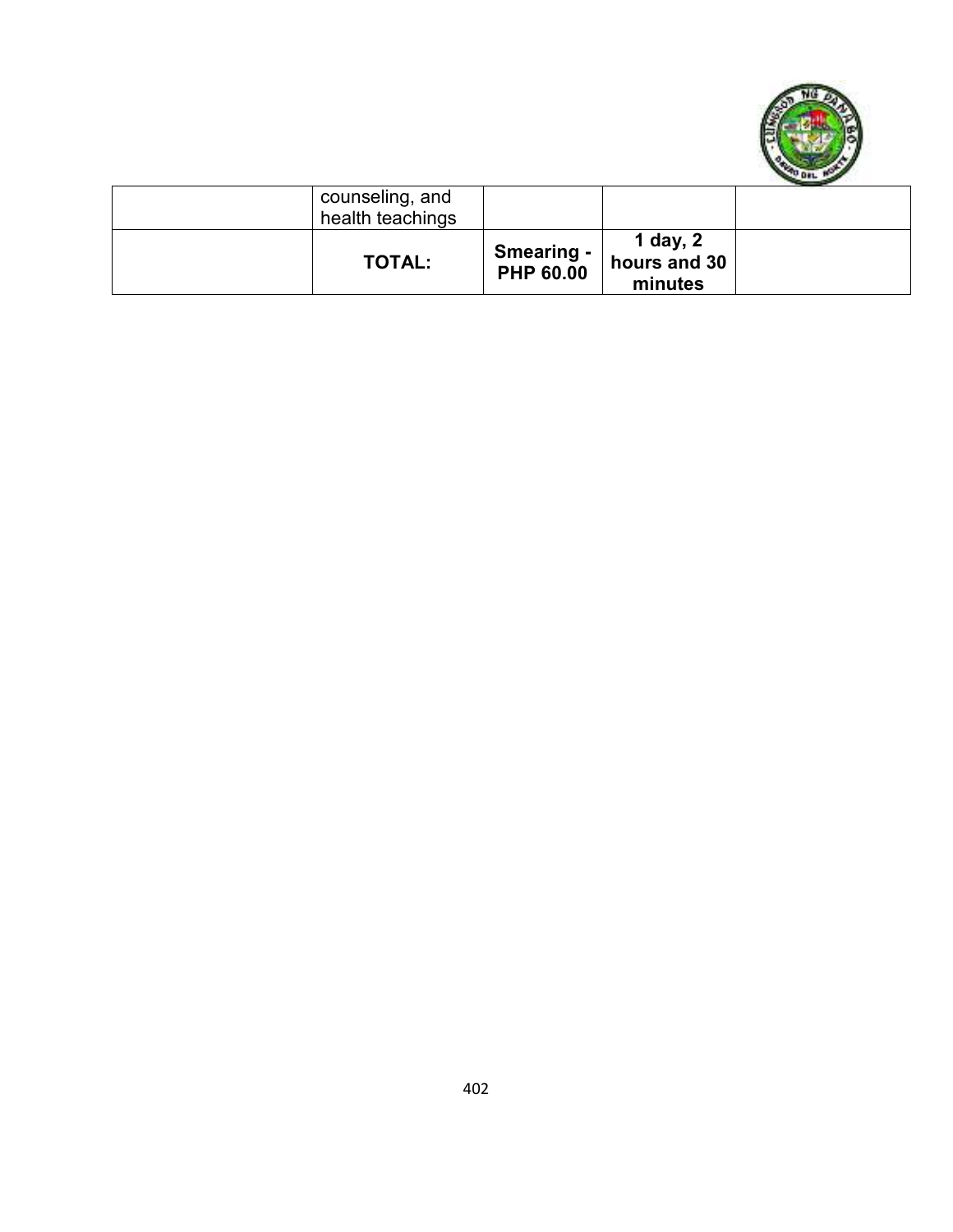

# **16. Availment of HIV Testing and Counseling**

HIV testing and counseling services aim to ensure that people living with HIV are diagnosed and treated early. It also aims to link the clients with negative HIV test to appropriate prevention services.

| <b>Office or Division:</b>                                            | <b>City Health Office</b>                                                                                                                                                |                                  |                                  |                                                                                                                         |  |
|-----------------------------------------------------------------------|--------------------------------------------------------------------------------------------------------------------------------------------------------------------------|----------------------------------|----------------------------------|-------------------------------------------------------------------------------------------------------------------------|--|
| <b>Classification:</b>                                                | <b>Highly Technical</b>                                                                                                                                                  |                                  |                                  |                                                                                                                         |  |
| <b>Type of Transaction:</b>                                           | G2C - Government to Client                                                                                                                                               |                                  |                                  |                                                                                                                         |  |
| Who may avail:                                                        | All                                                                                                                                                                      |                                  |                                  |                                                                                                                         |  |
| <b>CHECKLIST OF REQUIREMENTS</b>                                      |                                                                                                                                                                          |                                  | <b>WHERE TO SECURE</b>           |                                                                                                                         |  |
| Consent Form (1 Original Copy)                                        |                                                                                                                                                                          | <b>City Health Office</b>        |                                  |                                                                                                                         |  |
| <b>CLIENT STEPS</b>                                                   | <b>AGENCY</b><br><b>ACTIONS</b>                                                                                                                                          | <b>FEES TO BE</b><br><b>PAID</b> | <b>PROCESSING</b><br><b>TIME</b> | <b>PERSON</b><br><b>RESPONSIBLE</b>                                                                                     |  |
| 1. Fill-out the consent<br>form                                       | 1. Receive the<br>filled-out form<br>1.1 Pre-HIV Test<br>Counseling<br>1.2 Inform the<br>client to proceed<br>to the Laboratory<br>Section for the<br><b>HIV</b> testing | None                             | 1 Hour                           | <b>DOH Certified HIV</b><br>Counselor<br>Reproductive Health<br>and Wellness                                            |  |
| 2. Proceed to the<br><b>Laboratory Section</b><br>for the HIV testing | 2. Extract blood<br>for the HIV<br>testing<br>2.1 Advice the<br>client to claim the<br>result after 2<br>hours<br>2.2 Perform the<br>laboratory<br>procedure             | None                             | 3 Hours                          | <b>HIV Proficient</b><br><b>Medical</b><br><b>Technologist</b><br><b>Laboratory Section</b><br><b>DOH Certified HIV</b> |  |
| 3. Return to the<br><b>Reproductive Health</b>                        | 3. Post - HIV Test<br>Counseling                                                                                                                                         | None                             | 30 Minutes                       | Counselor                                                                                                               |  |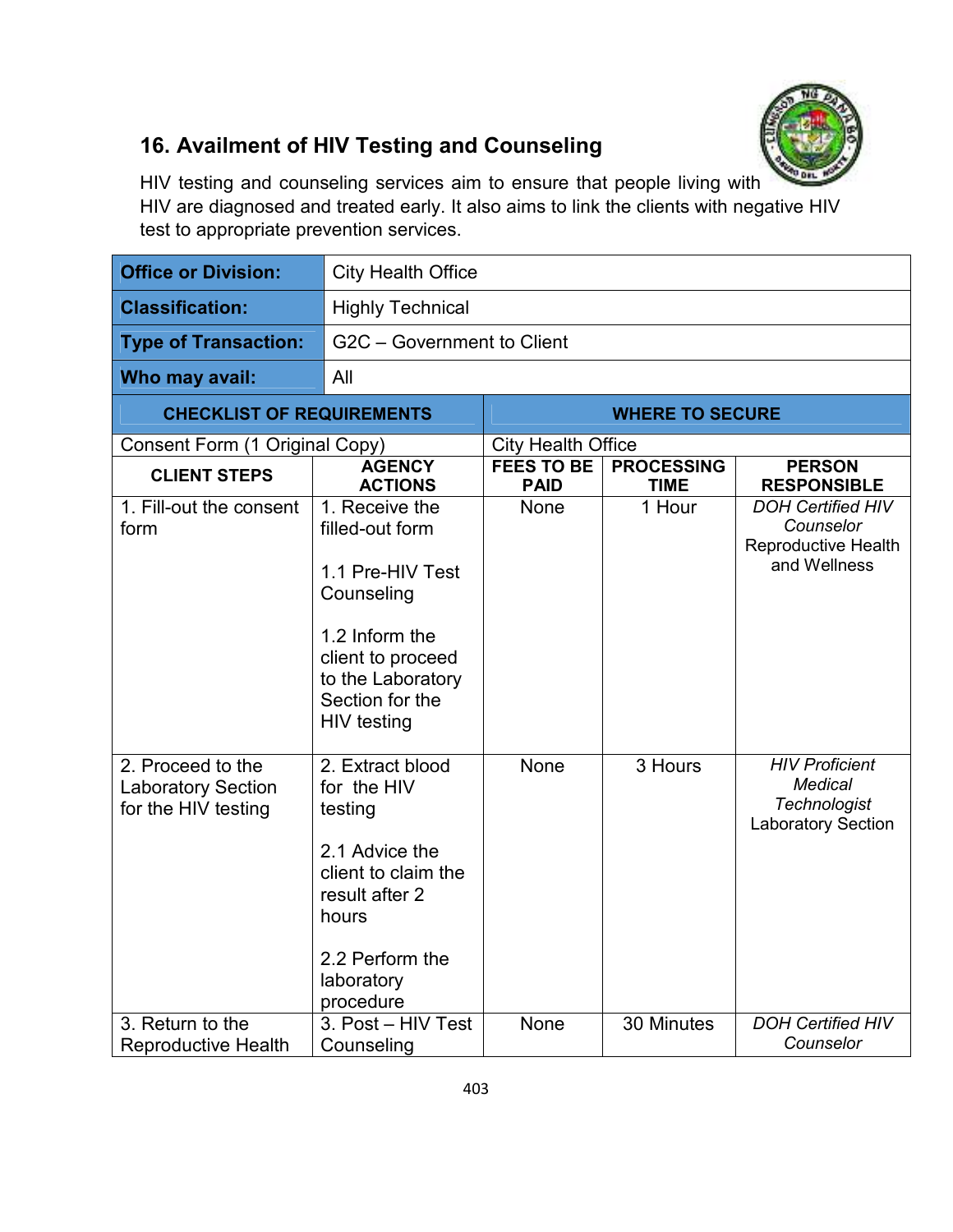

| and Wellness and |                          |             |             | <b>Reproductive Health</b> |
|------------------|--------------------------|-------------|-------------|----------------------------|
|                  |                          |             |             |                            |
| claim the result | <b>Conditional Steps</b> |             |             | and Wellness               |
|                  | for reactive result:     |             |             |                            |
|                  |                          |             |             |                            |
|                  | - Client will be         |             |             |                            |
|                  | referred to a            |             |             |                            |
|                  |                          |             |             |                            |
|                  | <b>Treatment Hub</b>     |             |             |                            |
|                  | (Red Star Clinic,        |             |             |                            |
|                  | DRMC, Tagum              |             |             |                            |
|                  | City)                    |             |             |                            |
|                  |                          |             |             |                            |
|                  | - Client will            |             |             |                            |
|                  |                          |             |             |                            |
|                  | undergo another          |             |             |                            |
|                  | blood extraction         |             |             |                            |
|                  | for the                  |             |             |                            |
|                  | confirmatory test        |             |             |                            |
|                  | (rHIVda) and             |             |             |                            |
|                  |                          |             |             |                            |
|                  | blood sample will        |             |             |                            |
|                  | be sent to SPMC,         |             |             |                            |
|                  | Davao City               |             |             |                            |
|                  | <b>TOTAL:</b>            | <b>None</b> | 4 Hours and |                            |
|                  |                          |             | 30 minutes  |                            |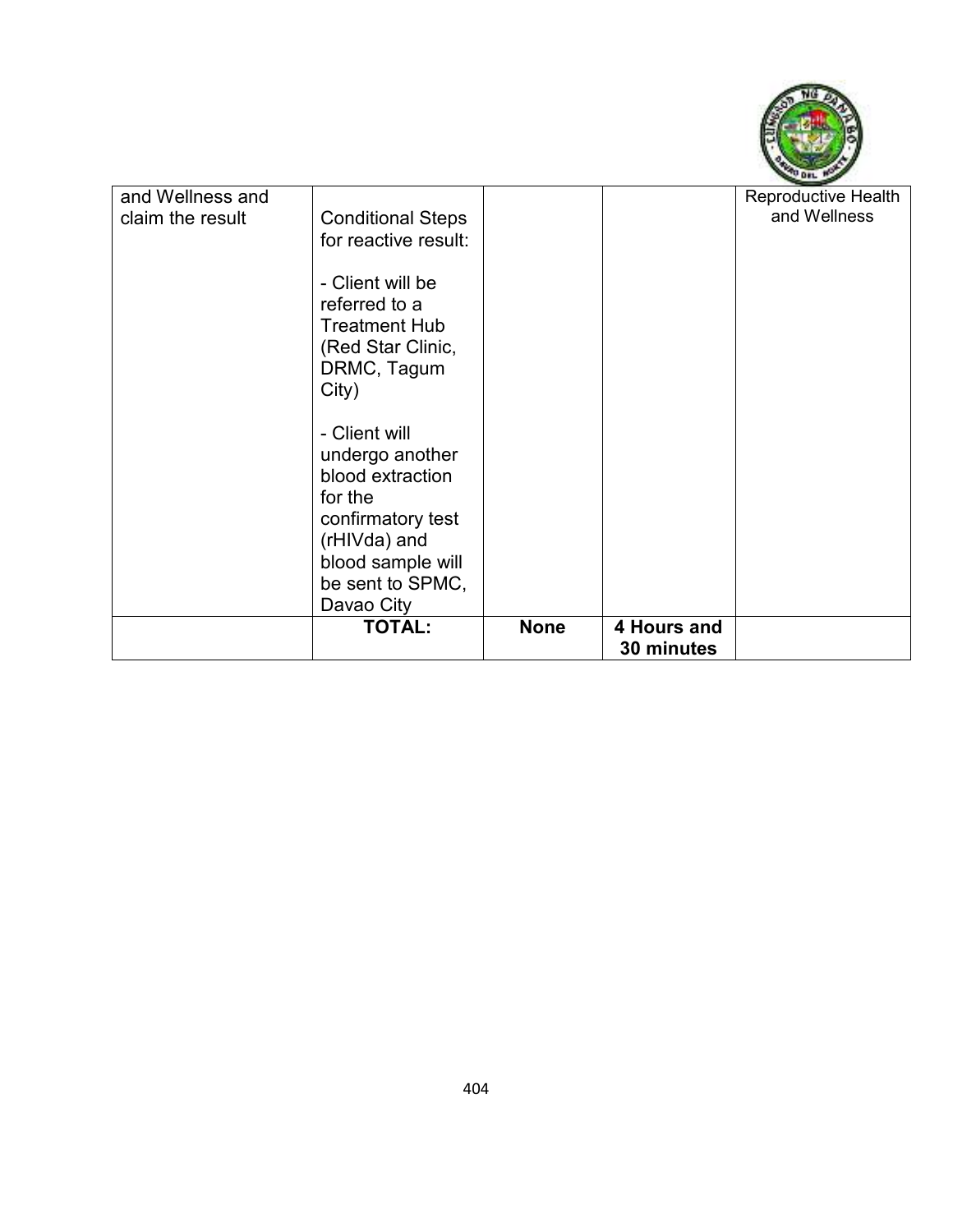## **17. Availment of Safe Birthing Services**



The Panabo City Health Office Safe Birthing facility is included in the range of services in the Maternal and Child Health Program mandated by the Department of Health guided by Administrative Order 2016-0035 (National Policy on the Provision of Quality Antenatal Care in All Birthing Centers & Health Facilities Providing Maternal Care Services). Further, as amended in the City Ordinance No. 12 Series 2011 the Panabo Safe Birthing facility is mandated to guarantee access to affordable birthing facility, ensure safe delivery for pregnant mothers & infants, substantially reduce if not eliminate maternal and child mortality and to provide its constituents easy access health care in times of medical crises.

| <b>Office or Division:</b>  | <b>City Health Office</b>                                                                                                                                                                                                                                                                                                                                                                                                                                                                                                                                                                                                                                                                                                                                                                                                                                                                                                                                                                                   |  |  |  |  |  |
|-----------------------------|-------------------------------------------------------------------------------------------------------------------------------------------------------------------------------------------------------------------------------------------------------------------------------------------------------------------------------------------------------------------------------------------------------------------------------------------------------------------------------------------------------------------------------------------------------------------------------------------------------------------------------------------------------------------------------------------------------------------------------------------------------------------------------------------------------------------------------------------------------------------------------------------------------------------------------------------------------------------------------------------------------------|--|--|--|--|--|
| <b>Classification:</b>      | <b>Highly Technical</b>                                                                                                                                                                                                                                                                                                                                                                                                                                                                                                                                                                                                                                                                                                                                                                                                                                                                                                                                                                                     |  |  |  |  |  |
| <b>Type of Transaction:</b> | G2C - Government to Client                                                                                                                                                                                                                                                                                                                                                                                                                                                                                                                                                                                                                                                                                                                                                                                                                                                                                                                                                                                  |  |  |  |  |  |
| Who may avail:              | 1. LOW RISK PREGNANT WOMEN<br>(uncomplicated pregnancy and no known risk factors)<br>Ages 19-35-year-old<br>$\bullet$<br>With complete laboratory results (blood typing, complete blood<br>count, urinalysis, hepatitis titer test)<br>With at least four (4) antenatal visits at the Safe-Birthing Facility<br>$\bullet$<br>2. Pregnant women who is not considered HIGH RISK PREGNANCY<br>and exhibit no medical evidence of the ff.:<br>A. Manifest any of the warning signs and symptoms of pregnancy:<br><b>Vaginal Spotting/Bleeding</b><br>$\bullet$<br>• Severe Nausea & Vomiting<br><b>Significant Decline in Fetal Movement</b><br>$\bullet$<br>Premature Rupture of the Bag of Water/Leaking Bag of<br>Water<br>Persistent severe headache, dizziness & blurring of vision<br>Abdominal/Epigastric Pain<br>Edema of the hands, feet or dace<br>$\bullet$<br><b>Fever and Pallor</b><br>$\bullet$<br>Seizure or Loss of consciousness<br>$\bullet$<br><b>Difficulty of Breathing</b><br>$\bullet$ |  |  |  |  |  |
|                             | <b>Painful Urination</b><br>$\bullet$<br><b>Elevated Blood Pressure</b>                                                                                                                                                                                                                                                                                                                                                                                                                                                                                                                                                                                                                                                                                                                                                                                                                                                                                                                                     |  |  |  |  |  |
|                             | B. Known to suffer from pre-pregnancy conditions:                                                                                                                                                                                                                                                                                                                                                                                                                                                                                                                                                                                                                                                                                                                                                                                                                                                                                                                                                           |  |  |  |  |  |
|                             | Hypertension                                                                                                                                                                                                                                                                                                                                                                                                                                                                                                                                                                                                                                                                                                                                                                                                                                                                                                                                                                                                |  |  |  |  |  |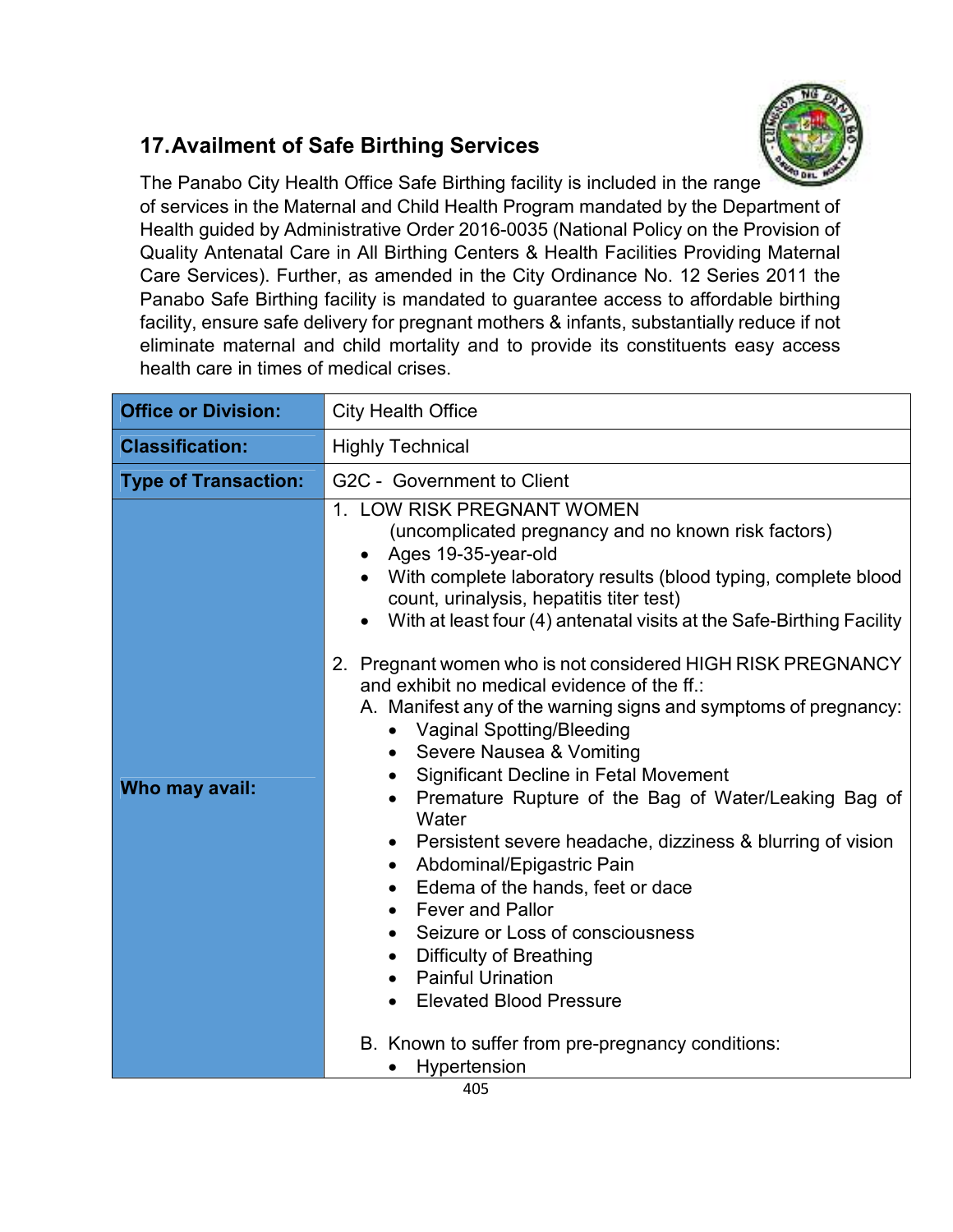

- Anemia
- Diabetes Mellitus
- Cardiovascular Diseases
- Obstructive of Restrictive Pulmonary Disease, Bronchial Asthma
- **Cancer**
- Tuberculosis
- Malaria
- Thyroid Disorder
- Hematologic Disorder (Thalassemia)
- Connective Tissue Disorder
- Musculoskeletal Disorder
- Renal Disease
- $\bullet$  HIV
- Infections: Hepatitis, STI's, TORCH and etc.
- Malnutrition
- Previous Cesarean Section or other Abdominal Surgeries
- Seizure Disorder
- Mental Health Conditions
- C. Primigravid (G1  $1<sup>st</sup>$  Pregnancy) or Grand-Multigravid (G5 or more)
- D. Adolescent Pregnancy (pregnancy among girls ages 10-19 years old regardless of parity
- E. Pregnancy among women who are more than 35 years old regardless of parity
- F. Poor Obstetrical History habitual abortion (>2 consecutive abortions or 3 or more repeated abortions), previous complicated pregnancy (prior preterm delivery, prior stillbirth, neonatal death, previous birth of a fetus with congenital anomaly, patients with anti-phospolipid syndrome)
- G. Patients with problems of fetal aging, structure and size. (>40 wks of gestation, fetal growth restriction, macrosomia, unsure of LMP or discrepancy of aging, fetal congenital anomalies, multiple gestation oligohydramnios, polyhydramnious)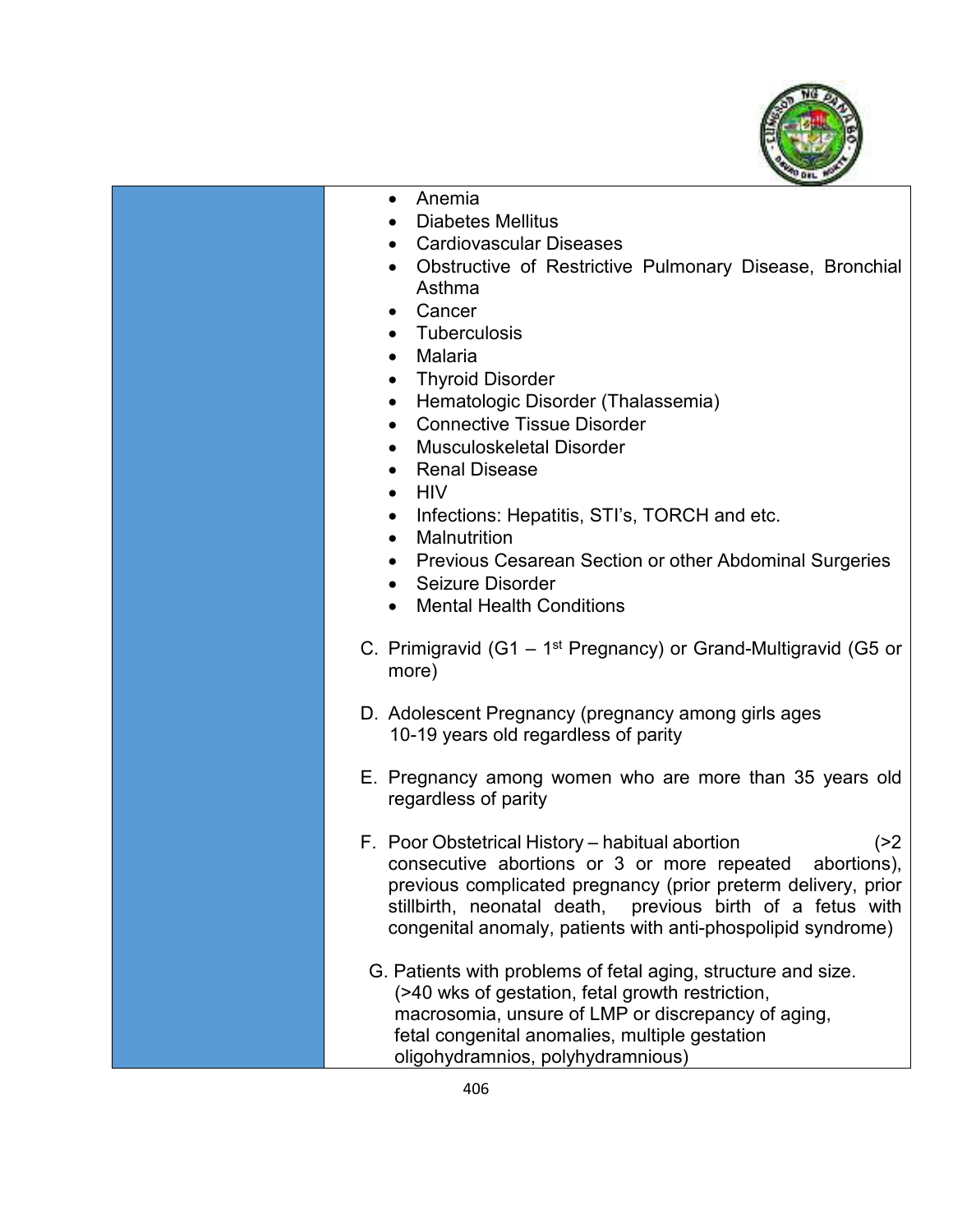

|                                       |                                                                                                                                                                                                                                                                                                                | H. Patients in preterm labor (<37 weeks of gestation)      |                                                                           |                                                                            |  |
|---------------------------------------|----------------------------------------------------------------------------------------------------------------------------------------------------------------------------------------------------------------------------------------------------------------------------------------------------------------|------------------------------------------------------------|---------------------------------------------------------------------------|----------------------------------------------------------------------------|--|
|                                       |                                                                                                                                                                                                                                                                                                                | I. Placental Abnormalities (e.g. Placenta Previa, Accreta) |                                                                           |                                                                            |  |
|                                       |                                                                                                                                                                                                                                                                                                                | J. Alcohol & Substance Abuse                               |                                                                           |                                                                            |  |
|                                       |                                                                                                                                                                                                                                                                                                                | K. Absence of Antenatal Care                               |                                                                           |                                                                            |  |
| <b>CHECKLIST OF REQUIREMENTS</b>      | <b>WHERE TO SECURE</b>                                                                                                                                                                                                                                                                                         |                                                            |                                                                           |                                                                            |  |
| <b>Referral Slip</b>                  |                                                                                                                                                                                                                                                                                                                | <b>Barangay Health Stations</b>                            |                                                                           |                                                                            |  |
| <b>CLIENT STEPS</b>                   | <b>AGENCY</b><br><b>ACTIONS</b>                                                                                                                                                                                                                                                                                | <b>FEES TO BE</b><br><b>PAID</b>                           | <b>PROCESSING</b><br><b>TIME</b>                                          | <b>PERSON</b><br><b>RESPONSIBLE</b>                                        |  |
| 1. Submission of the<br>referral slip | 1. Receive referral<br>slip, vital signs<br>taking, data<br>encoding and<br>assist the patient<br>to the Labor<br>Room<br><b>Conditional Step:</b><br>Patient with<br>Philhealth (PHIC)<br>$-$ Provide the<br>PHIC Form to the<br>patient's guardian<br>and notify to<br>comply the<br>requirements<br>needed. | None                                                       | 30 Minutes                                                                | <b>Midwife</b><br><b>CHO-Outpatient</b><br>and Safe Birthing<br>Facility   |  |
| 2. Proceed to the<br>Labor Room       | 2. Conduct<br>general<br>assessment,<br>perform routine<br>vaginal<br>examination (IE)<br>and Leopold's<br>Maneuver<br>2.1 If the patient is<br>on active labor,                                                                                                                                               | None                                                       | 30-45<br><b>Minutes</b><br>(depends on<br>the patient's<br>time of labor) | Doctor / Midwife<br><b>CHO-Outpatient</b><br>and Safe Birthing<br>Facility |  |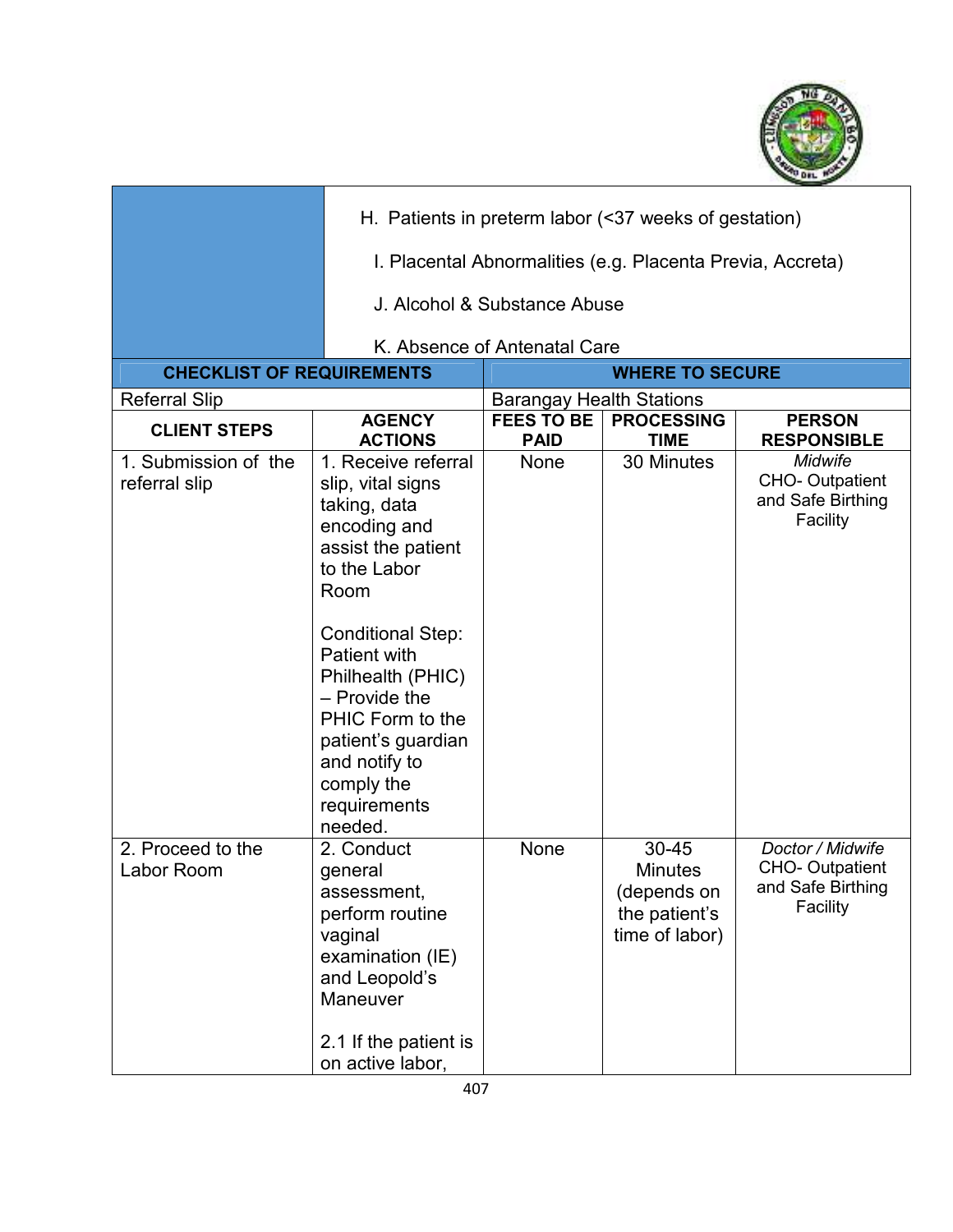

|                                           | advised the<br>patient to wait and<br>stay stay in the<br>Labor Room<br>2.2 Patient ready<br>for delivery:<br><b>Transfers the</b><br>patient to the<br><b>Delivery Room</b><br><b>Conditional Step:</b><br><b>Patients with</b><br>medical problems<br>and/or obstetrical<br>risk factors are<br>referred to higher<br>level of facility<br>immediately (to be<br>transported by the<br>ambulance - free<br>of charge) |      |         |                                                                                                       |
|-------------------------------------------|-------------------------------------------------------------------------------------------------------------------------------------------------------------------------------------------------------------------------------------------------------------------------------------------------------------------------------------------------------------------------------------------------------------------------|------|---------|-------------------------------------------------------------------------------------------------------|
| 3. Proceed to the<br><b>Delivery Room</b> | 3. Delivers the<br>baby and<br>placenta.<br>Performs<br>post-operative<br>care such as<br>giving of<br>ophthalmic<br>ointment, Vitamin<br>K and Hepa B<br>vaccine to the<br>baby and<br>providing of<br>necessary<br>medicines to the<br>patient and<br>transfers them to<br>the Ward Room                                                                                                                              | None | 3 Hours | Medical Officer /<br>Midwife<br>Panabo City<br><b>Outpatient and Safe</b><br><b>Birthing Facility</b> |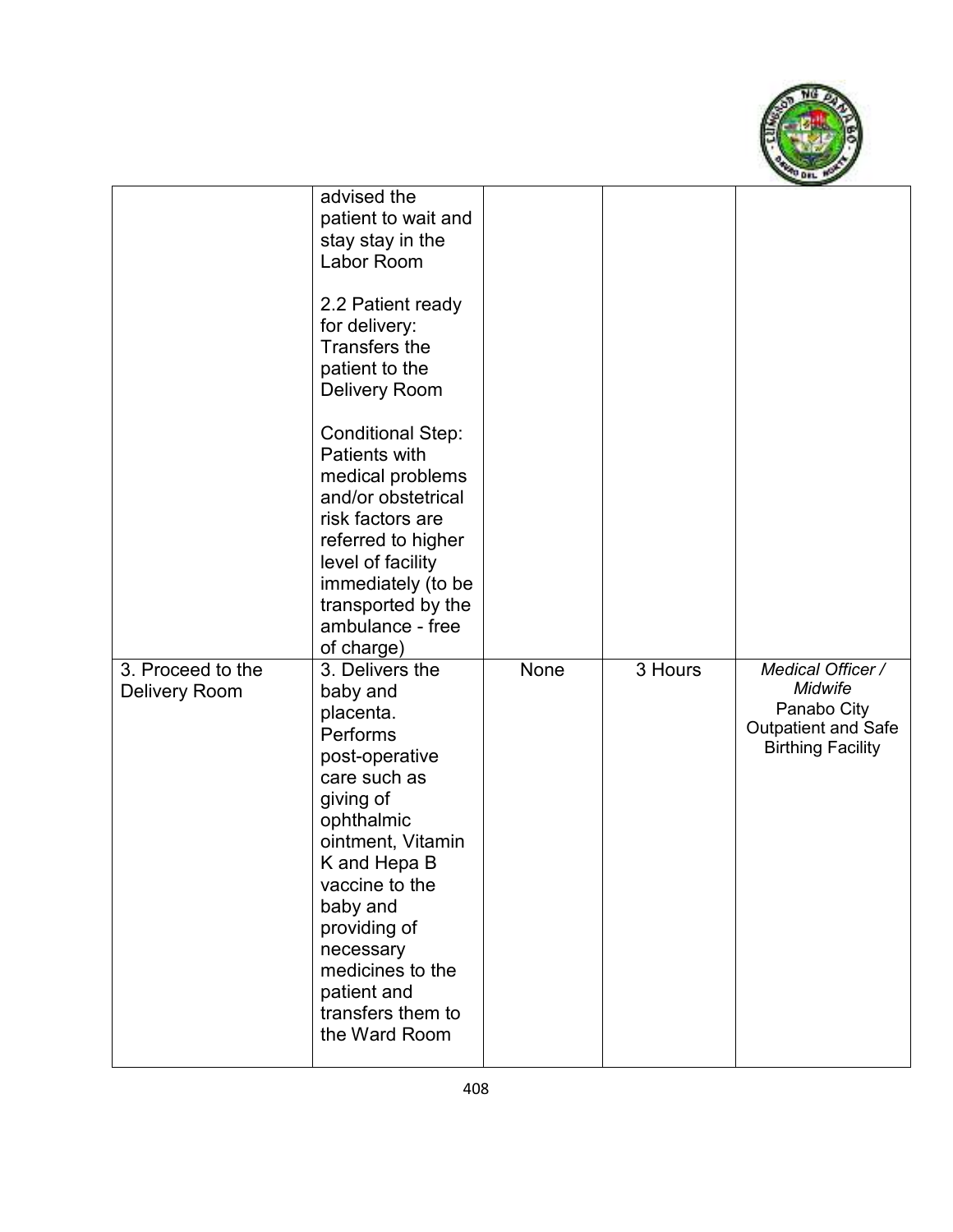

|                                                                                   | <b>Conditional Step:</b><br>Patients with<br>medical problems<br>during delivery or<br>have a difficulty in<br>giving birth after 3<br>hours are referred<br>to a higher level of<br>facility<br>immediately (to be<br>transported by the<br>ambulance - free<br>of charge)         |      |            |                                                                                         |
|-----------------------------------------------------------------------------------|-------------------------------------------------------------------------------------------------------------------------------------------------------------------------------------------------------------------------------------------------------------------------------------|------|------------|-----------------------------------------------------------------------------------------|
| 4. Proceed to the<br><b>Ward Room</b>                                             | 4. Monitor vital<br>signs and gives<br>health teachings<br>(breastfeeding,<br>immunization and<br>family planning)<br>4.1 Patient with<br>PHIC: Remind the<br>patient's guardian<br>to submit the<br>requirements                                                                   | None | 30 Minutes | <b>Midwife</b><br>Panabo City<br><b>Outpatient and Safe</b><br><b>Birthing Facility</b> |
| For patient with no<br>PHIC: Inform the<br>guardian to secure<br>Order of Payment | <b>Conditional Step:</b><br>Patient with no<br>PHIC: Issue order<br>of payment<br>4.2 Directs the<br>client to pay the<br>required fee at the<br>Cashier of the City<br>Treasurer's<br><b>Office-Satellite</b><br>Office at the CHO-<br>Outpatient and<br>Safe Birthing<br>Facility |      |            |                                                                                         |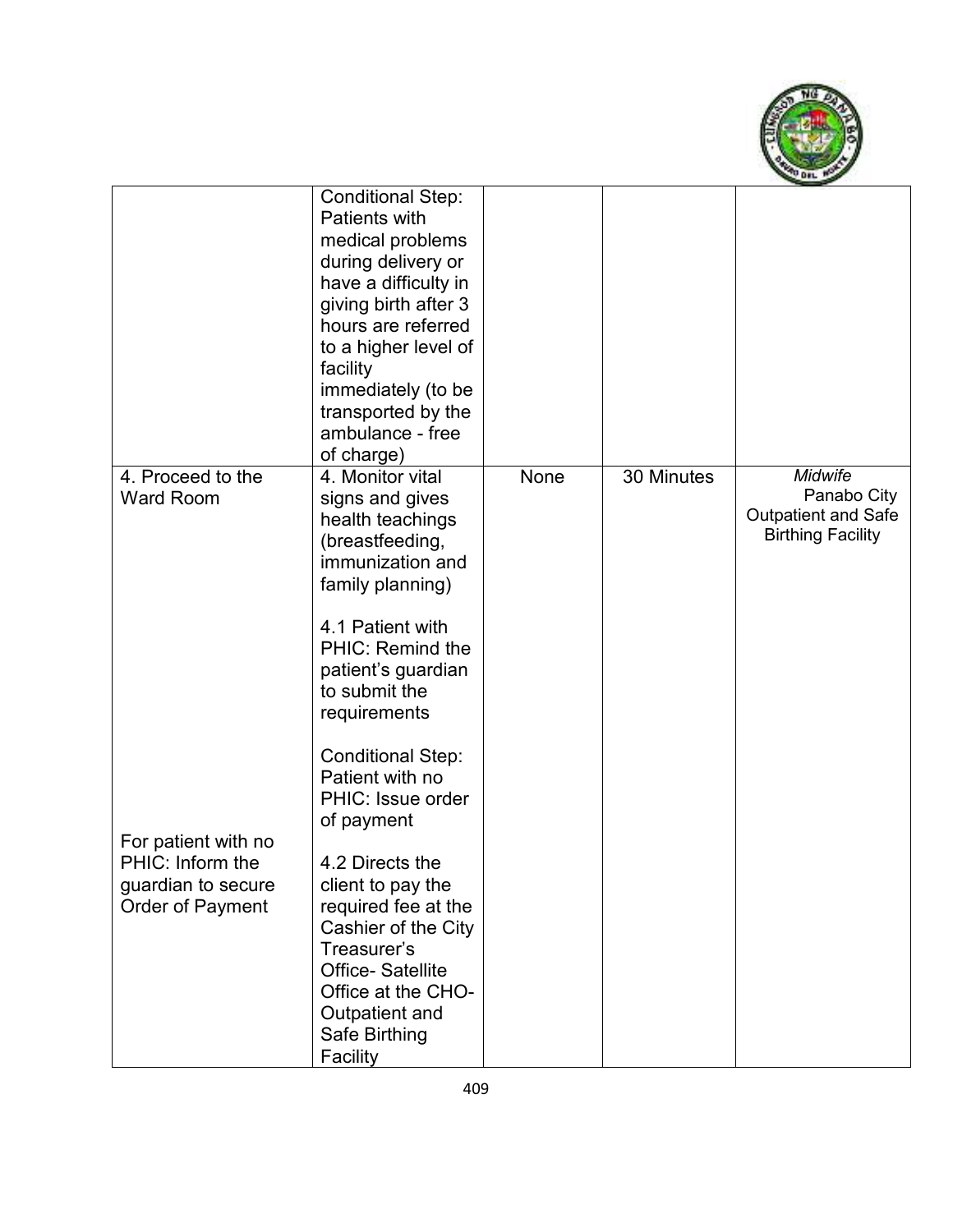

| 5. Go to the Cashier         | 5. Accept                                | With PHIC                 | 1 Hour             | Cashier                                                |
|------------------------------|------------------------------------------|---------------------------|--------------------|--------------------------------------------------------|
| of the City                  | payment based on                         | None                      |                    | <b>CTO-Satellite Office</b><br>at the CHO-             |
| Treasurer's Office-          | the Order of                             |                           |                    | <b>Outpatient and Safe</b>                             |
| Satellite Office at the      | payment                                  | Without                   |                    | <b>Birthing Facility</b>                               |
| <b>CHO- Outpatient and</b>   |                                          | <b>PHIC</b><br><b>PHP</b> |                    |                                                        |
| Safe Birthing Facility       | 5.1 Issue the<br><b>Official Receipt</b> | 4,650.00                  |                    |                                                        |
| * Make sure to secure        |                                          |                           |                    |                                                        |
| <b>Official Receipt that</b> |                                          | (Breakdown:               |                    |                                                        |
| will be issued upon          |                                          | Delivery:                 |                    |                                                        |
| payment                      |                                          | P2,500.00                 |                    |                                                        |
|                              |                                          | <b>Newborn</b>            |                    |                                                        |
|                              |                                          | Screening:                |                    |                                                        |
|                              |                                          | PHP1,750.00               |                    |                                                        |
|                              |                                          | and                       |                    |                                                        |
|                              |                                          | Newborn                   |                    |                                                        |
|                              |                                          | Hearing<br>Test: PHP      |                    |                                                        |
|                              |                                          | 400.00)                   |                    |                                                        |
| 6. Wait for further          | 6. Administer the                        | None                      | 30 Minutes         | Nurse/Midwife                                          |
| instructions for the         | new born                                 |                           |                    | trained on Newborn                                     |
| schedule of the              | screening after 24                       |                           |                    | Screening                                              |
| newborn screening            | hours from                               |                           |                    | at the CHO-                                            |
|                              | delivery                                 |                           |                    | <b>Outpatient and Safe</b><br><b>Birthing Facility</b> |
| 7. With Philhealth:          | 7. Discharge the                         | None                      | 30 Minutes         | <b>Midwife</b>                                         |
| Submit the complete          | patient as per final                     |                           |                    | <b>CHO-Outpatient</b>                                  |
| Philhealth                   | assessment                               |                           |                    | and Safe Birthing                                      |
| requirements                 |                                          |                           |                    | Facility                                               |
|                              |                                          |                           |                    |                                                        |
| <b>Without Philhealth:</b>   |                                          |                           |                    |                                                        |
| <b>Present the Official</b>  |                                          |                           |                    |                                                        |
| Receipt                      |                                          |                           |                    |                                                        |
|                              | <b>TOTAL:</b>                            | For with                  | <b>6 Hours and</b> |                                                        |
|                              |                                          | PHIC-                     | <b>45 Minutes</b>  |                                                        |
|                              |                                          | <b>None</b>               |                    |                                                        |
|                              |                                          | For NON-                  |                    |                                                        |
|                              |                                          | PHIC-                     |                    |                                                        |
|                              |                                          | $ $ PHP 4,650.00 $ $      |                    |                                                        |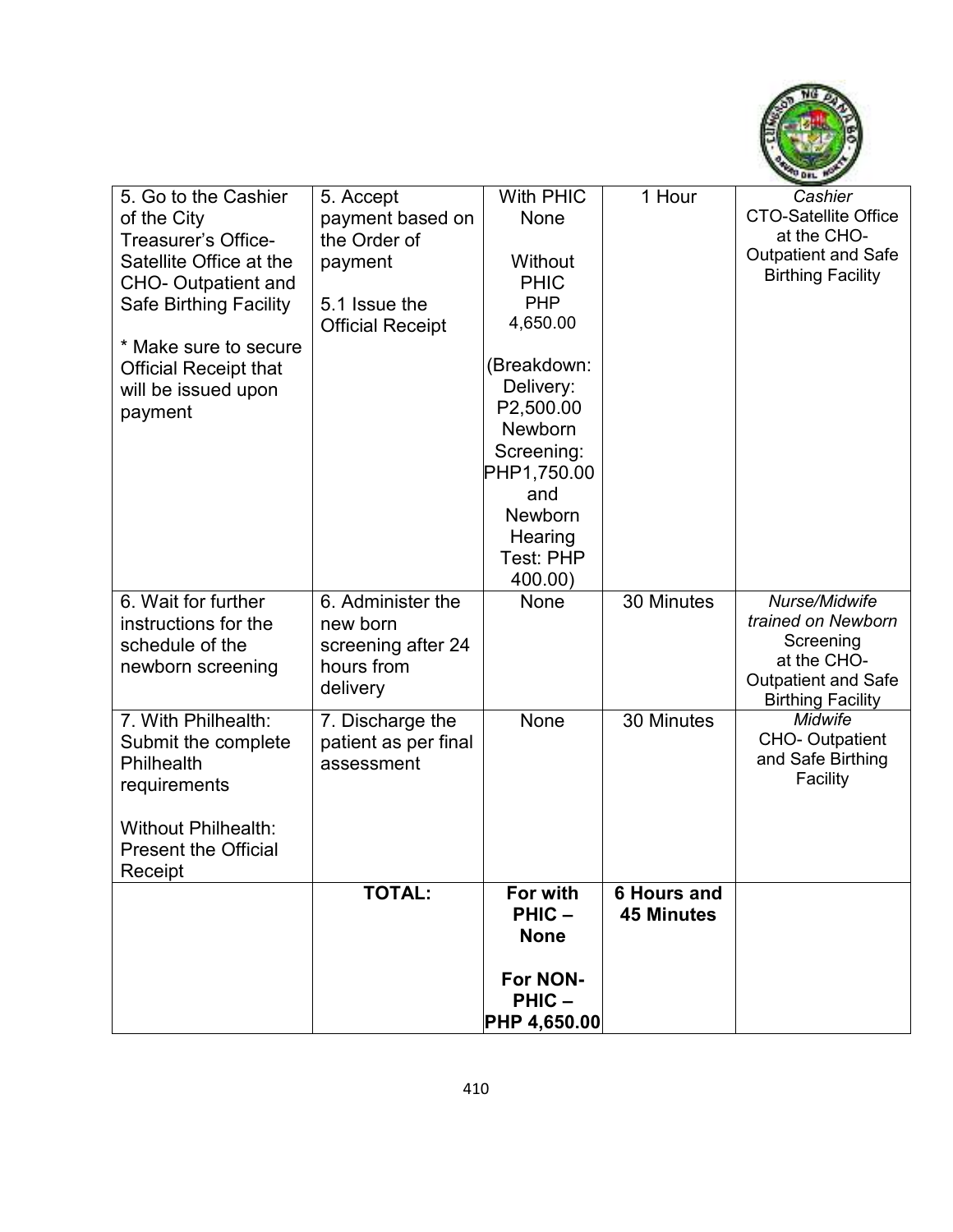

## **18. Availment of First Aid Services**

This service evaluates patients and applies the necessary first aid service using the available facilities and medical skills. However, patients requiring definitive care or prolonged life support will be referred to an appropriate health care facility.

| <b>Office or Division:</b>                                               | <b>City Health Office</b>                                                                                                                                                                                                                                                                    |                                  |                                  |                                                                                                 |  |
|--------------------------------------------------------------------------|----------------------------------------------------------------------------------------------------------------------------------------------------------------------------------------------------------------------------------------------------------------------------------------------|----------------------------------|----------------------------------|-------------------------------------------------------------------------------------------------|--|
| <b>Classification:</b>                                                   | <b>Highly Technical</b>                                                                                                                                                                                                                                                                      |                                  |                                  |                                                                                                 |  |
| <b>Type of Transaction:</b>                                              |                                                                                                                                                                                                                                                                                              | G2C - Government to Client       |                                  |                                                                                                 |  |
| Who may avail:                                                           | All                                                                                                                                                                                                                                                                                          |                                  |                                  |                                                                                                 |  |
| <b>CHECKLIST OF REQUIREMENTS</b>                                         |                                                                                                                                                                                                                                                                                              |                                  | <b>WHERE TO SECURE</b>           |                                                                                                 |  |
| None                                                                     |                                                                                                                                                                                                                                                                                              |                                  |                                  |                                                                                                 |  |
| <b>CLIENT STEPS</b>                                                      | <b>AGENCY</b><br><b>ACTIONS</b>                                                                                                                                                                                                                                                              | <b>FEES TO BE</b><br><b>PAID</b> | <b>PROCESSING</b><br><b>TIME</b> | <b>PERSON</b><br><b>RESPONSIBLE</b>                                                             |  |
| 1. Proceed to the<br>CHO-Outpatient and<br><b>Safe Birthing Facility</b> | 1. Record the<br>patient's data,<br>take vital signs<br>and assist<br>immediately to the<br><b>Medical Officer</b><br>for general<br>assessment                                                                                                                                              | <b>None</b>                      | 15 Minutes                       | Nurse/Nurse<br>Aide/Health Worker<br><b>CHO-Outpatient and</b><br><b>Safe Birthing Facility</b> |  |
| 2. Submit for general<br>assessment                                      | 2. Take/ conduct:<br>> History –<br>Medical and<br>Clinical<br>> Physical<br>Examination<br>> Medical<br>Intervention<br>a. Diagnosis<br>b. Treatment<br>c. Counseling<br>If needed: Refer<br>to the nearest<br>hospital or the<br>hospital of the<br>patient's choice<br>(to be transported | None                             | 15 Minutes                       | <b>Medical Officer</b><br><b>CHO-Outpatient and</b><br><b>Safe Birthing Facility</b>            |  |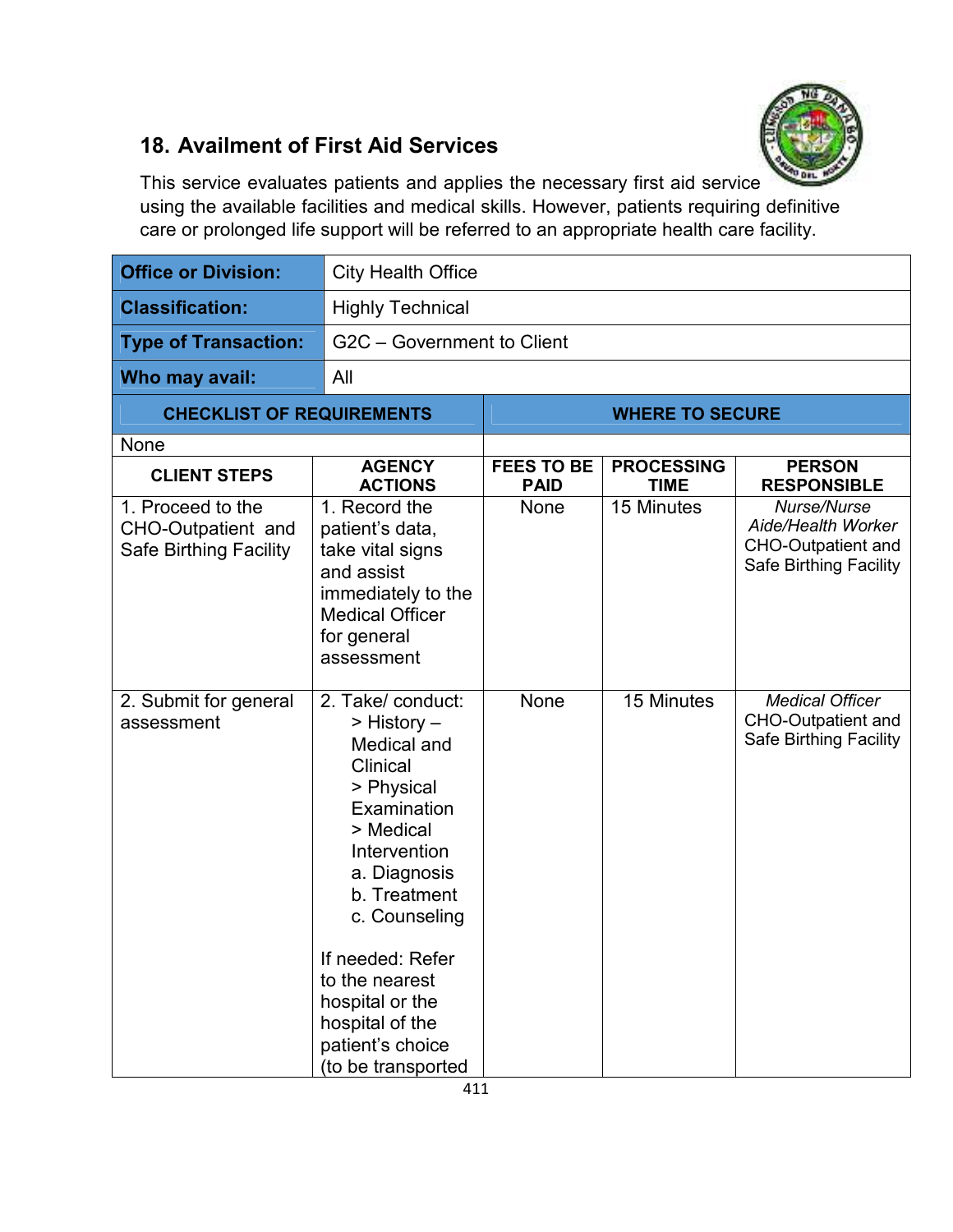

|                                                                                                                                                                                                                                                | by the ambulance<br>- free of charge)<br>2.1 Perform First<br><b>Aid Services</b><br>2.2 Issue order of<br>payment                                                                                                                                                                                                          |                                                                                                                          | 15 Minutes | <b>Nurse</b><br><b>CHO-Outpatient and</b><br>Safe Birthing Facility                                                    |
|------------------------------------------------------------------------------------------------------------------------------------------------------------------------------------------------------------------------------------------------|-----------------------------------------------------------------------------------------------------------------------------------------------------------------------------------------------------------------------------------------------------------------------------------------------------------------------------|--------------------------------------------------------------------------------------------------------------------------|------------|------------------------------------------------------------------------------------------------------------------------|
|                                                                                                                                                                                                                                                | 2.3 Direct the<br>client and/or the<br>guardian to pay<br>the required fee at<br>the Cashier of the<br><b>City Treasurer's</b><br><b>Office-Satellite</b><br>Office located<br>inside the CHO-<br>Outpatient and<br>Safe Birthing<br>Facility<br><b>Client with</b><br>prescription:<br>Inform client<br>and/or guardian to |                                                                                                                          |            |                                                                                                                        |
|                                                                                                                                                                                                                                                | proceed to the<br>Pharmacy                                                                                                                                                                                                                                                                                                  |                                                                                                                          |            |                                                                                                                        |
| 4. Go to the Cashier<br>of the City<br><b>Treasurer's Office-</b><br>Satellite Office at the<br><b>CHO-Outpatient and</b><br>Safe Birthing Facility<br>* Make sure to secure<br><b>Official Receipt that</b><br>will be issued upon<br>payment | 4. Accept<br>payment based on<br>the Order of<br>payment<br>4.1 Issue the<br><b>Official Receipt</b>                                                                                                                                                                                                                        | Nebulize -<br>PHP 20.00<br><b>IVF</b><br>Insertion -<br>PHP 50.00<br>Injection<br>Fee -<br>PHP 15.00<br>NGT/<br>Catheter | 1 Hour     | Cashier<br><b>CTO-Satellite Office</b><br>at the Panabo City<br><b>Outpatient and Safe</b><br><b>Birthing Facility</b> |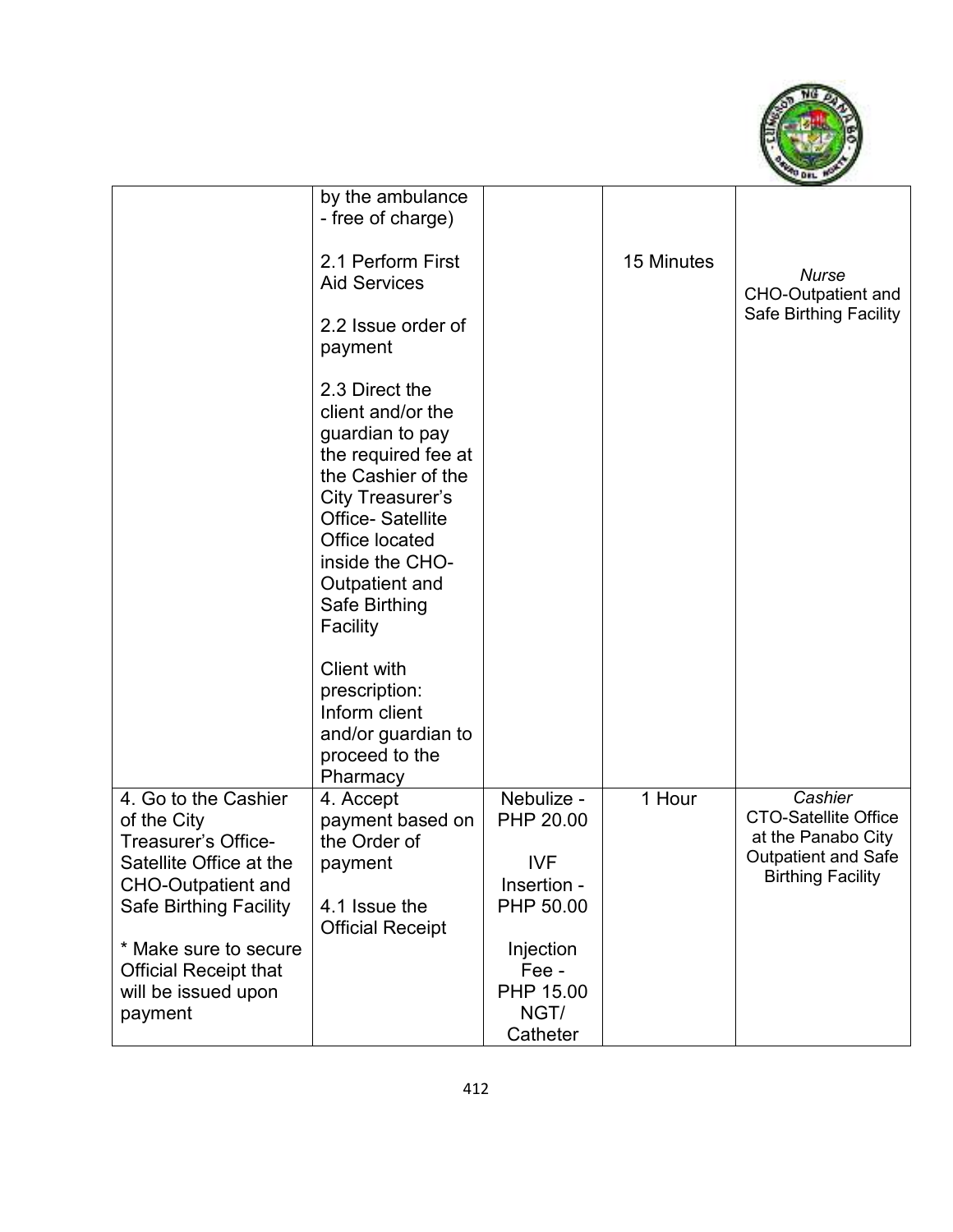

|                                                                                          |                                                                | Insertion -<br>PHP 100.00<br>Wound<br>Dressing -<br>PHP 30.00<br>Removal of<br>Suture -<br>PHP 50.00 |            | <b>Nurse</b>                                                          |
|------------------------------------------------------------------------------------------|----------------------------------------------------------------|------------------------------------------------------------------------------------------------------|------------|-----------------------------------------------------------------------|
| 5. Patient and/or<br>guardian return to the<br>Nurse and present<br>the Official Receipt | 5. Record the<br>payment and give<br>necessary<br>instructions | None                                                                                                 | 15 Minutes | Panabo City<br><b>Outpatient and Safe</b><br><b>Birthing Facility</b> |
|                                                                                          | <b>TOTAL:</b>                                                  | Nebulize -<br><b>PHP 20.00</b>                                                                       | 2 Hours    |                                                                       |
|                                                                                          |                                                                | <b>IVF</b><br>Insertion -<br><b>PHP 50.00</b>                                                        |            |                                                                       |
|                                                                                          |                                                                | Injection<br>Fee -<br><b>PHP 15.00</b><br>NGT/<br><b>Catheter</b><br>Insertion -<br>PHP 100.00       |            |                                                                       |
|                                                                                          |                                                                | Wound<br>Dressing -<br><b>PHP 30.00</b>                                                              |            |                                                                       |
|                                                                                          |                                                                | <b>Removal of</b><br>Suture -<br><b>PHP 50.00</b>                                                    |            |                                                                       |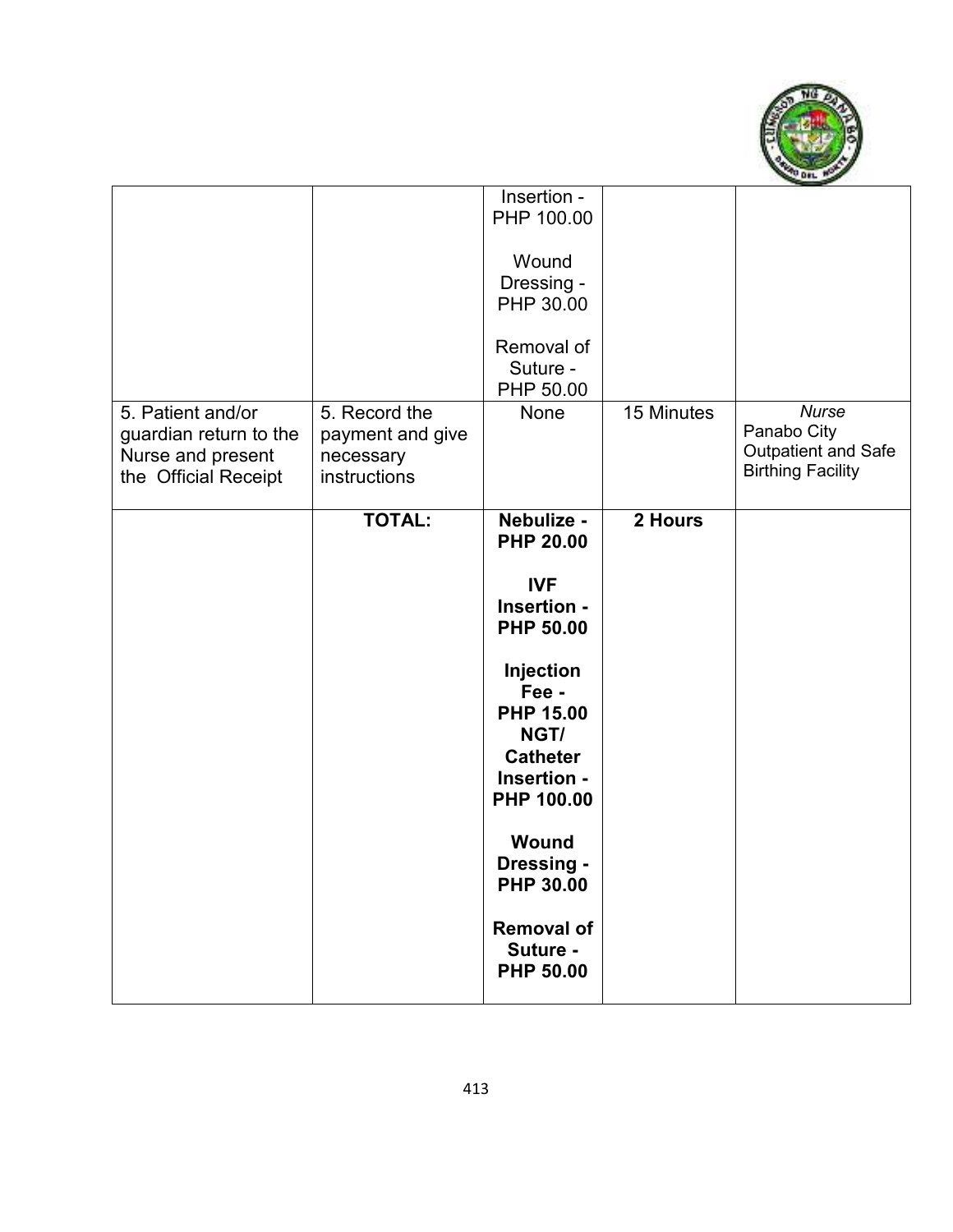

#### **19. Availment of Medicines**

The Pharmacy situated at the CHO - Outpatient and Safe Birthing Facility dispenses drugs and medicine to patients, wherever available. Drugs are also dispensed to patients with prescriptions from other clinics or hospitals.

| <b>Office or Division:</b>                                                                                         | <b>City Health Office</b>                                                                                                                                                                                                                                                                          |                                                                    |                                  |                                                                                                                        |  |
|--------------------------------------------------------------------------------------------------------------------|----------------------------------------------------------------------------------------------------------------------------------------------------------------------------------------------------------------------------------------------------------------------------------------------------|--------------------------------------------------------------------|----------------------------------|------------------------------------------------------------------------------------------------------------------------|--|
| <b>Classification:</b>                                                                                             | <b>Highly Technical</b>                                                                                                                                                                                                                                                                            |                                                                    |                                  |                                                                                                                        |  |
| <b>Type of Transaction:</b>                                                                                        | G2C - Government to Client                                                                                                                                                                                                                                                                         |                                                                    |                                  |                                                                                                                        |  |
| Who may avail:                                                                                                     | All                                                                                                                                                                                                                                                                                                |                                                                    |                                  |                                                                                                                        |  |
| <b>CHECKLIST OF REQUIREMENTS</b>                                                                                   |                                                                                                                                                                                                                                                                                                    |                                                                    | <b>WHERE TO SECURE</b>           |                                                                                                                        |  |
| Doctor's Prescription (1 Original Copy)                                                                            |                                                                                                                                                                                                                                                                                                    | <b>Clinics and Hospitals</b>                                       |                                  | Panabo City Outpatient and Safe Birthing Facility,                                                                     |  |
| <b>CLIENT STEPS</b>                                                                                                | <b>AGENCY</b><br><b>ACTIONS</b>                                                                                                                                                                                                                                                                    | <b>FEES TO BE</b><br><b>PAID</b>                                   | <b>PROCESSING</b><br><b>TIME</b> | <b>PERSON</b><br><b>RESPONSIBLE</b>                                                                                    |  |
| 1. Present the<br>Doctor's prescription<br>* Make sure to secure<br><b>Order of Payment</b><br>that will be issued | 1. Receive and<br>read the Doctor's<br>prescription<br>1.1 Issue order of<br>payment<br>1.2 Direct the<br>client to pay the<br>required fee at the<br>Cashier of the City<br>Treasurer's<br><b>Office-Satellite</b><br>Office at the<br>Panabo City<br>Outpatient and<br>Safe Birthing<br>Facility | None                                                               | 30 Minutes                       | Pharmacist and/or<br><b>Pharmacy Aide</b><br><b>Pharmacy Section</b>                                                   |  |
| 2. Go to the Cashier<br>of the City<br>Treasurer's Office-<br>Satellite Office at the<br>Panabo City               | 2. Accept<br>payment based on<br>the Order of<br>payment                                                                                                                                                                                                                                           | See table of<br>prices of<br>medicines<br>attached as<br>Annex "B" | 1 Hour                           | Cashier<br><b>CTO-Satellite Office</b><br>at the Panabo City<br><b>Outpatient and Safe</b><br><b>Birthing Facility</b> |  |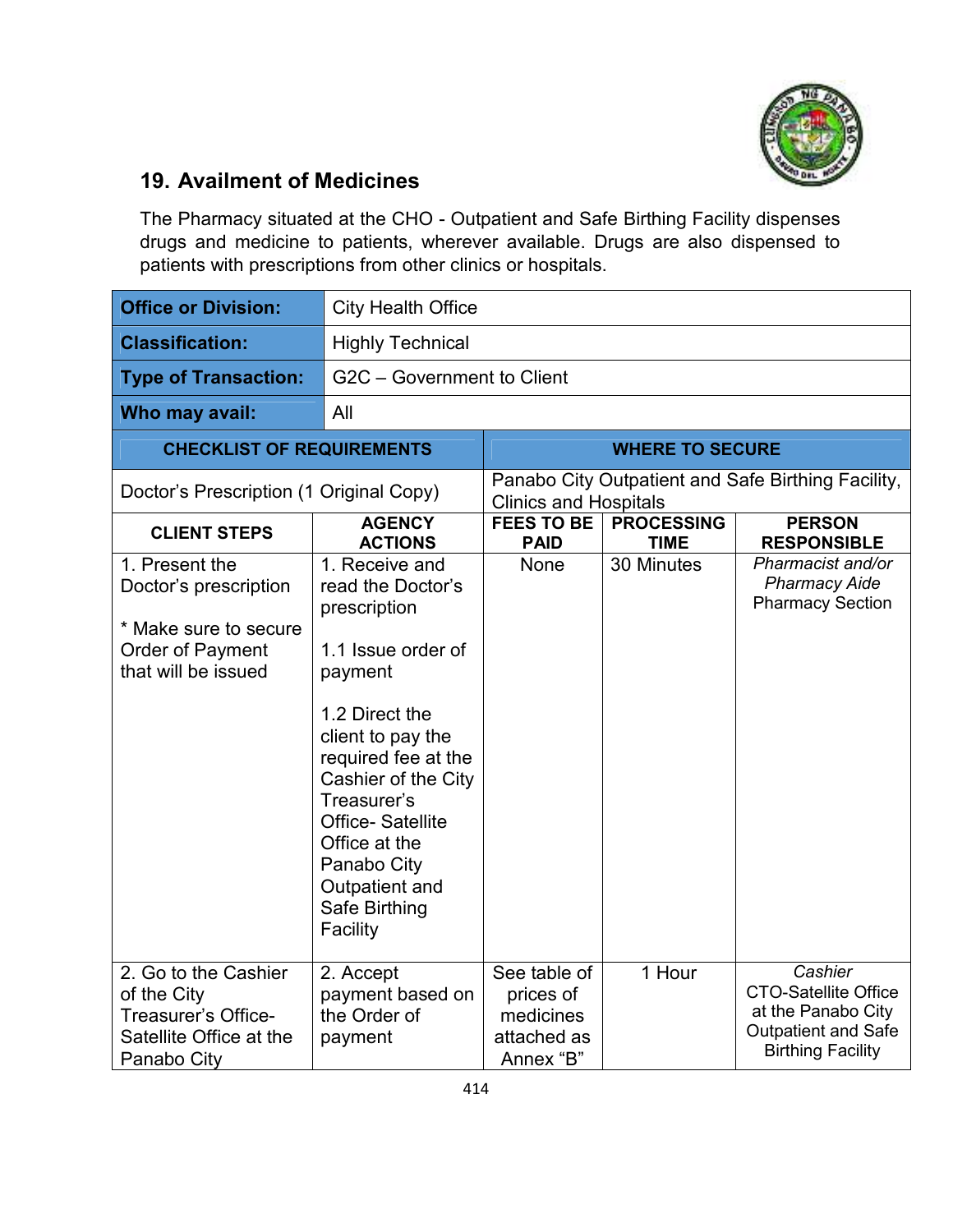

| <b>Outpatient and Safe</b><br><b>Birthing Facility</b><br>$^\star$<br>Make sure to<br>secure Official<br>Receipt that will<br>be issued upon<br>payment | 2.1 Issue the<br><b>Official Receipt</b>                                                                                    |                                                                    |            |                                                                      |
|---------------------------------------------------------------------------------------------------------------------------------------------------------|-----------------------------------------------------------------------------------------------------------------------------|--------------------------------------------------------------------|------------|----------------------------------------------------------------------|
| 3. Present the Official<br>Receipt and claim the<br>medicine                                                                                            | 3. Dispense the<br>prescribed<br>medicines (if<br>available) and<br>explain the dose<br>and the frequency<br>of drug intake | None                                                               | 30 Minutes | Pharmacist and/or<br><b>Pharmacy Aide</b><br><b>Pharmacy Section</b> |
|                                                                                                                                                         | <b>TOTAL:</b>                                                                                                               | See table of<br>prices of<br>medicines<br>attached as<br>Annex "B" | 2 Hours    |                                                                      |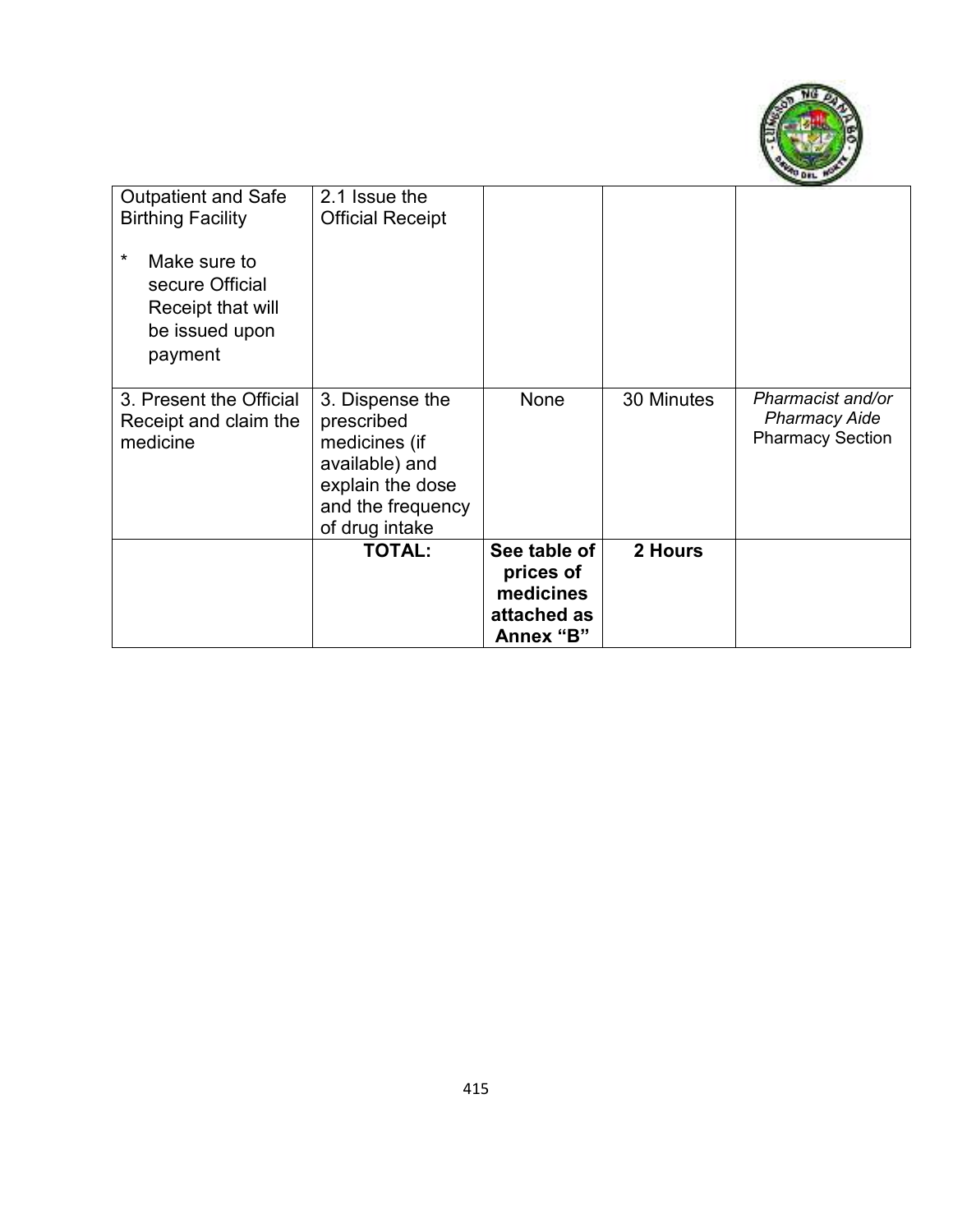

# **ANNEX "B"**

| <b>PHARMACY</b>                                         |                                 |        |  |  |
|---------------------------------------------------------|---------------------------------|--------|--|--|
| 2.3 MMJS                                                |                                 |        |  |  |
| ALLOPURINOL, 100mg tab                                  | <b>URISOL</b>                   | 0.85   |  |  |
| ALLOPURINOL, 300mg tab                                  | <b>ALLUPREX</b>                 | 1.32   |  |  |
| AMLODIPINE, 10mg tablet                                 | <b>AMLOTHIX</b>                 | 0.40   |  |  |
| Amlodipine 5mg tablet                                   | <b>AMLOTHIX</b>                 | 0.62   |  |  |
| AMOXICILLIN, 500mg capsule                              | <b>AMBIMAX</b>                  | 0.75   |  |  |
| ASPIRIN, 80mg tab                                       | <b>SAPHRIN</b>                  | 0.40   |  |  |
| B1,100mg+B6 5mg+B12 50mcg tab                           | <b>AMCOVIT</b>                  | 0.45   |  |  |
| Calmoseptine 3.5g sachet                                |                                 | 27.50  |  |  |
| Clonidine 75mcg capsule                                 |                                 | 3.32   |  |  |
| Clopidogrel 75mg tablet                                 | <b>CLOPINOVA</b>                | 1.80   |  |  |
| Cloxacillin 250mg/5ml suspension 60ml                   | <b>MYRECLOX</b>                 | 9.75   |  |  |
| Cloxacillin 500mg capsule                               |                                 | 1.40   |  |  |
| Co- Amoxiclav 625mg tab                                 | <b>RANICLAV</b>                 | 5.00   |  |  |
| Colchicine 0.5mg tab                                    | <b>GOUTSAPH</b>                 | 0.91   |  |  |
| D5 0.3% NaCl 500ml                                      |                                 | 35.00  |  |  |
| D5 LR 1L (ENDURE)                                       |                                 | 35.00  |  |  |
| Dexamethasone 4mg/ml amp 2ml ampule                     |                                 | 120.00 |  |  |
| Diphenhydramine Hcl 50mg/ml 1ml<br>ampule               |                                 | 17.50  |  |  |
| Domperidone 5mg/5ml syrup 60ml                          | <b>ACCEDOME</b>                 | 38.75  |  |  |
| Febuxostat 40mg tablet                                  |                                 | 8.30   |  |  |
| DM Furosemide 20mg tablet                               |                                 | 0.31   |  |  |
| Hydralazine 20mg/ml ampule                              |                                 | 135.00 |  |  |
| Hydrocortisone Na succinate 250mg pwd<br>vial(CINTADOR) |                                 | 106.25 |  |  |
| Metronidazole 125mg/5ml susp                            | <b>METROZOLE</b>                | 9.75   |  |  |
| Metronidazole 500mg tablet                              | <b>MEDIZOLE</b>                 | 0.46   |  |  |
| Omeprazole 40mg capsule                                 | <b>XOPRAZOLE</b><br><b>PLUS</b> | 2.32   |  |  |
| Oxytocin 10iu/ml amp                                    | <b>GYNETOCIN</b>                | 15.00  |  |  |
| PNSS <sub>1L</sub>                                      | Euromed                         | 35.00  |  |  |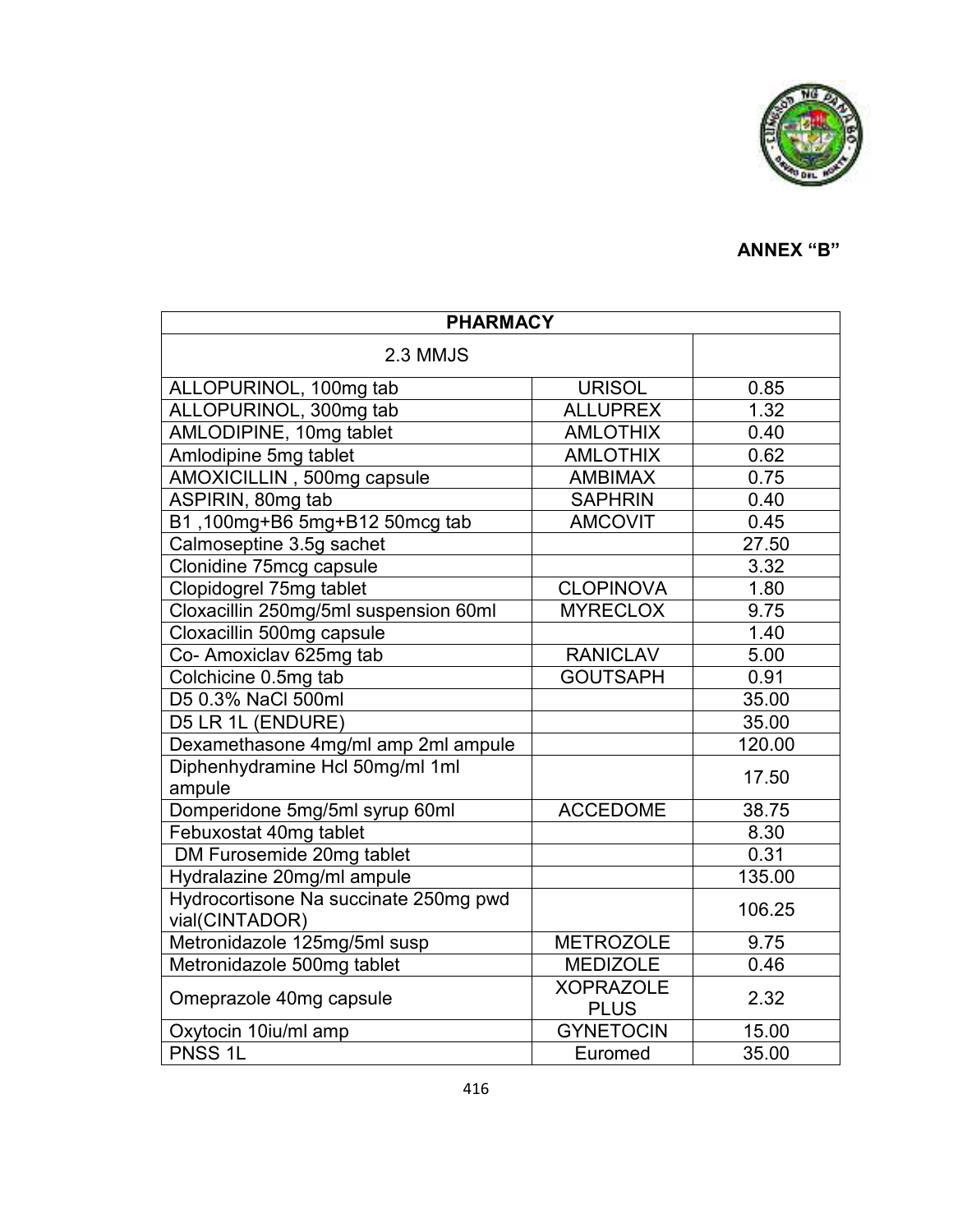

| CEFTRIAXONE, 1gm vial         | <b>PRFTRIN</b>    | 17.50  |  |  |  |
|-------------------------------|-------------------|--------|--|--|--|
| <b>QUALI MEDS</b>             |                   |        |  |  |  |
| Cefalexin 100mg/ml drops      | <b>DIACEF</b>     | 10.00  |  |  |  |
| Cefalexin 250mg cap           | <b>EXEL</b>       | 0.92   |  |  |  |
| Ciprofloxacin 500mg tab       | <b>CYPROX</b>     | 1.29   |  |  |  |
| Nifedipine 5mg softgel        | <b>NICARDIA</b>   | 0.90   |  |  |  |
| TT absorbed                   | Bio-TT            | 29.00  |  |  |  |
| <b>Golden Dale</b>            |                   |        |  |  |  |
| Amoxicillin 100mg/ml drops    | <b>MOXYLOR</b>    | 10.00  |  |  |  |
| Azithromycin 500mg tab        | <b>AGYCIN</b>     | 25.00  |  |  |  |
| Azithromycin 500mg tab        | <b>AZCORE</b>     | 25.00  |  |  |  |
| Cefalexin 100mg/ml drops      | <b>DIACEF</b>     | 10.00  |  |  |  |
| Cefalexin 250mg cap           | <b>DIACEF</b>     | 1.40   |  |  |  |
| Cefalexin 250mg cap           | <b>EXEL</b>       | 1.40   |  |  |  |
| Cefalexin250mg/5ml susp       | <b>EXEL</b>       | 20.00  |  |  |  |
| Cefalexin250mg/5ml susp       | <b>DIACEF</b>     | 20.00  |  |  |  |
| Ciproloxacin 500mg            | <b>CIPROSAN</b>   | 1.90   |  |  |  |
| Clarithmycin 500mg tab        | <b>KLARITHIX</b>  | n/p    |  |  |  |
| Doxycycline 100mg cap         | <b>BIDOX</b>      | 0.60   |  |  |  |
| HNBB 10mg                     | <b>HYOSAPH</b>    | 1.50   |  |  |  |
| Salbutamol 2mg tab            | <b>BIOXAL</b>     | 2.20   |  |  |  |
| 4.2 MMJS                      |                   |        |  |  |  |
| Cefalexin 100mg/ml drops      | <b>EXEL</b>       | 12.50  |  |  |  |
| Cefalexin 250mg cap           | FALTERIA-250      | 1.40   |  |  |  |
| Cefalexin 250mg/5ml susp      | <b>DIACEF</b>     | 21.50  |  |  |  |
| Cefalexin 250mg/5ml susp      | <b>EXEL</b>       | 21.50  |  |  |  |
| Cefalexin 500mg cap           | FALTERIA-500      | 1.75   |  |  |  |
| Cefalexin 500mg cap           | <b>EXEL</b>       | 1.75   |  |  |  |
| Ciprofloxacin 500mg tab       | <b>CYPROX</b>     | 1.70   |  |  |  |
| Clarithromycin 500mg          | <b>KLARITHIX</b>  | 8.50   |  |  |  |
| Clarithromycin 250mg/5ml susp | <b>CLARIWELL</b>  | 205.00 |  |  |  |
| Cotrimoxazole 480mg tab       | <b>COTRIMAXOL</b> | 87.50  |  |  |  |
| Doxycycline 100mg cap         | <b>MYDOXY</b>     | 1.20   |  |  |  |
| Isoxsuprine 10mg tab          | <b>ISOXILAN</b>   | 10.00  |  |  |  |
| Montelukast 4mg tab           | <b>AUROHEX</b>    | 6.00   |  |  |  |
| Salbutamol+GF cap             | DM                | 1.90   |  |  |  |
|                               |                   |        |  |  |  |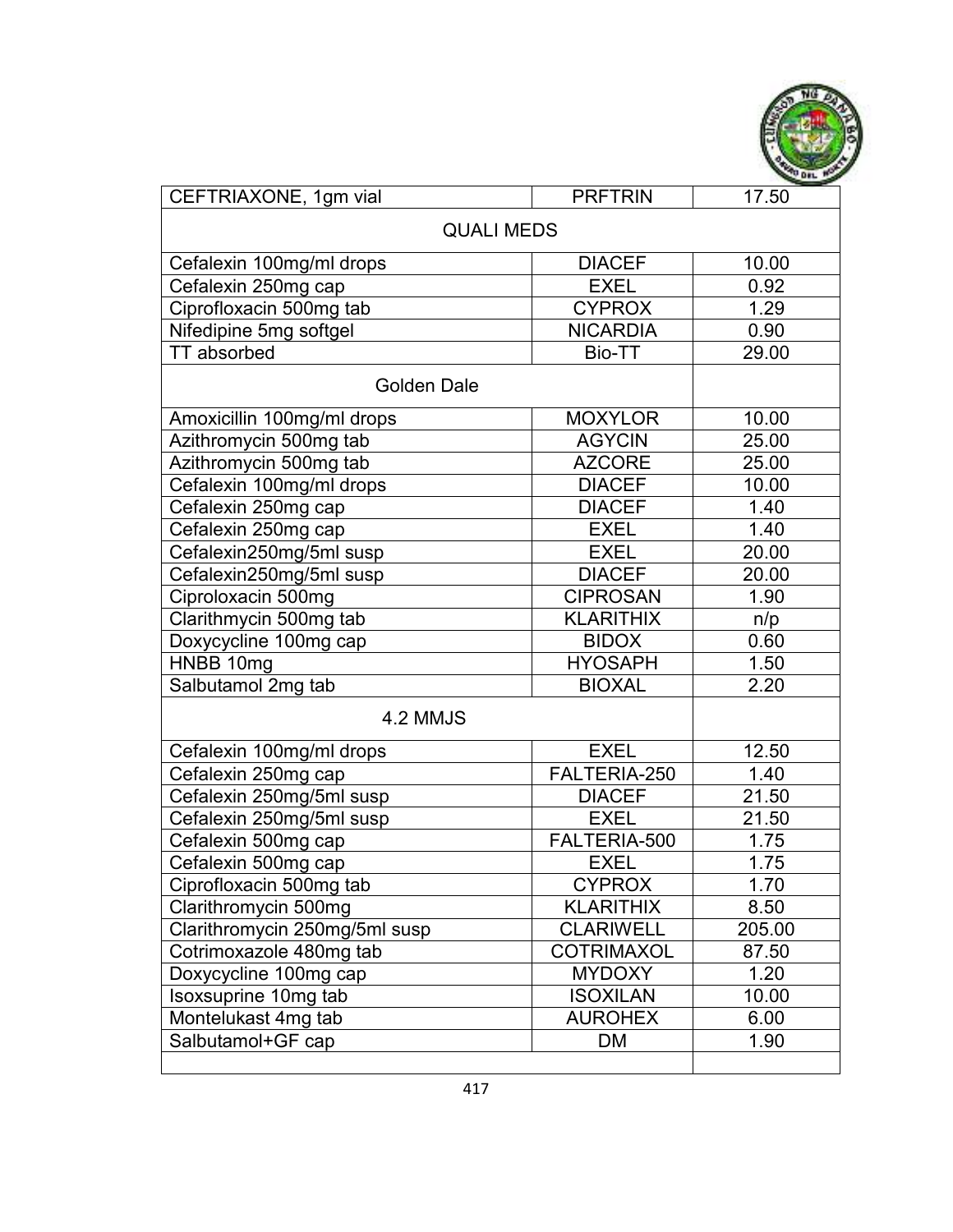

| <b>LAB MEDS</b>                                               |                 |        |
|---------------------------------------------------------------|-----------------|--------|
| Cotrimoxazole 480mg tab                                       | <b>KATHREX</b>  | n/p    |
| Cotrimoxazole 480mg tab                                       | <b>KATHREX</b>  | n/p    |
| Mefenamic Acid 50mg/5ml susp                                  | <b>MYREFEN</b>  | n/p    |
| Mefenamic Acid 50mg/5ml susp                                  | <b>MYREFEN</b>  | n/p    |
| <b>BAYANIHAN</b>                                              |                 |        |
| Azithromycin 500mg tab                                        | <b>AMBIMAX</b>  | 27.07  |
| Cefuroxime 250mg/5ml susp                                     | <b>SQCEF</b>    | 146.50 |
| Cefixime 100mg/5ml susp                                       | CEFISALH-100    | 278.00 |
| Phenylpropanolamine HCL<br>Chlorphenamine Maleate Paracetamol | SYMDEX-D        | 0.37   |
| <b>OLD FOR SALE</b>                                           |                 |        |
| Salbutamol 2mg tab                                            | <b>VENTREX</b>  | 0.76   |
| <b>PHO</b>                                                    |                 |        |
| Amlodipne 5mg tab DOH                                         |                 | n/p    |
| Chlorphenamine 2mg/5ml syp                                    | <b>RIPHEN</b>   | n/p    |
| Ciprofloxacin 500mg                                           | <b>PROVEX</b>   | n/p    |
| Ciprofloxacin 500mg                                           | <b>PROVEX</b>   | n/p    |
| Cefuroxime 500mg                                              | <b>CEFUSAPH</b> | n/p    |
| Cefuroxime 500mg                                              | <b>CEFUSAPH</b> | n/p    |
| Gliclazide 30mg tab DOH                                       |                 | n/p    |
| Methyldopa 250mg tab<br><b>DOPATHYL</b>                       |                 | n/p    |
| <b>CMO</b>                                                    |                 |        |
| Cefixime 100mg/5ml susp                                       | CEFISALH-100    | n/p    |
|                                                               |                 | n/p    |
| HNBB 10mg tab                                                 | <b>VONWELT</b>  | n/p    |
| <b>TT</b> absorbed                                            | T-VAC           | n/p    |
| <b>CALAMITY MEDICINES</b>                                     |                 |        |
| Doxycycline 100mg cap                                         | <b>MYDOXY</b>   | 0.70   |
| <b>OPLAN KALINAW</b>                                          |                 |        |
| Cefalexin 100mg/ml drops                                      | <b>DIACEF</b>   | n/p    |
| Cefalexin 250mg cap                                           | <b>EXEL</b>     | n/p    |
| Cefalexin 250mg cap                                           | FALTERIA-250    | n/p    |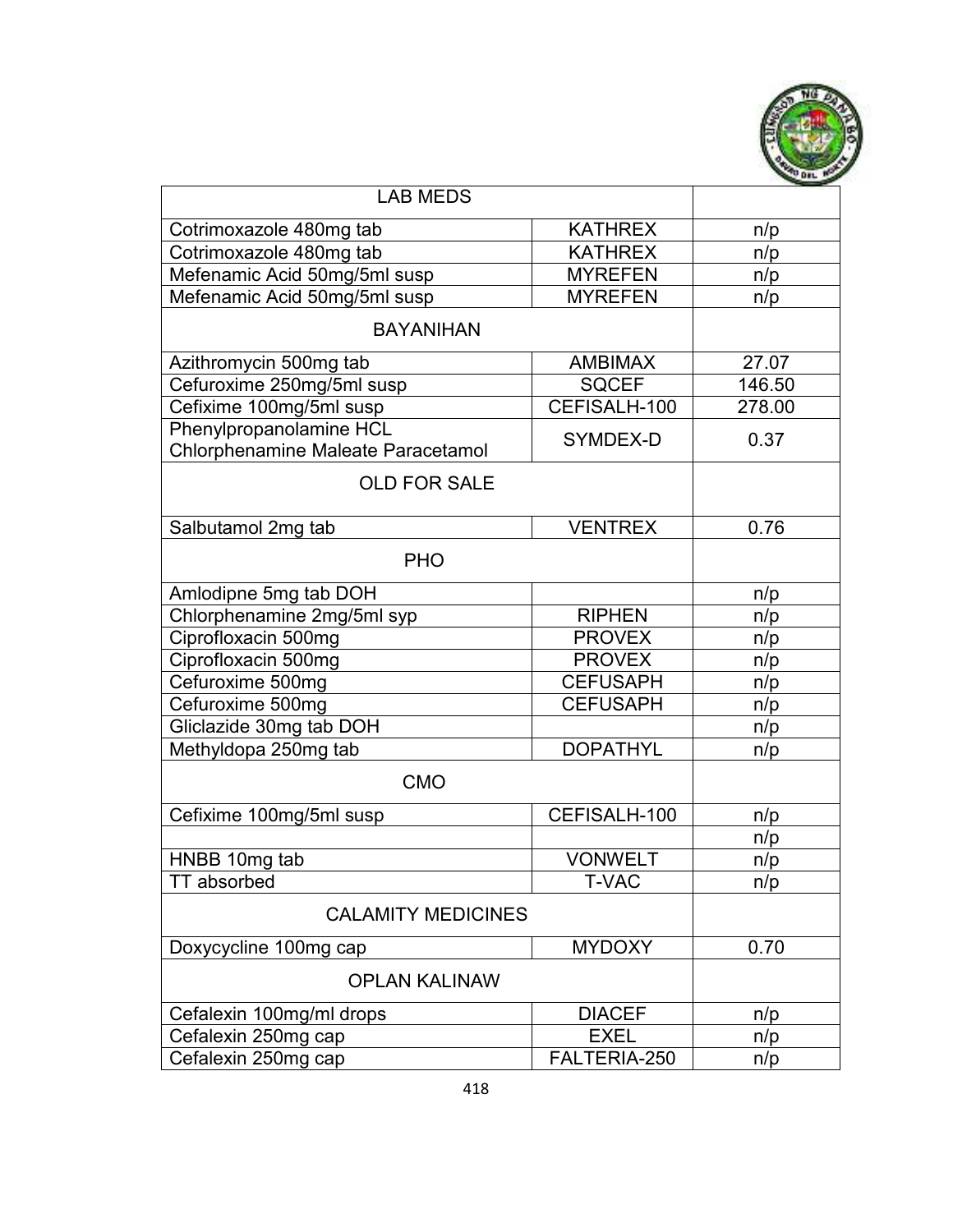

| Cefalexin 250mg/5ml susp             | <b>DIACEF</b>     | n/p   |
|--------------------------------------|-------------------|-------|
| Cefixime 100mg/5ml susp              | CEFIXSAPH-100     | n/p   |
| Cefixime 200mg tab                   | UMIXEM-500        | n/p   |
| Cotrimoxazole 480mg tab              | <b>COTRIMAXOL</b> | n/p   |
| Doxycycline 100mg cap                | <b>MYDOXY</b>     | n/p   |
| Methyldopa 250mg tab                 | <b>DOPATHYL</b>   | n/p   |
| <b>CVD</b>                           |                   |       |
| Albendazole 400mg tab                | MedEthix          | n/p   |
|                                      |                   | n/p   |
| Amlodipine 10mg tab                  | <b>NORVATROL</b>  | n/p   |
| Amlodipine 5mg tablet                | <b>AMLOREX</b>    | n/p   |
|                                      | <b>JOHNVASC</b>   | n/p   |
| Aspirin 80mg tab                     | <b>PHILPRIN</b>   | n/p   |
| B-complex tab                        | <b>NERVITA</b>    | n/p   |
| Losartan 50mg tab                    | <b>LOSARTRIXX</b> | n/p   |
| Losartan 100mg tab                   | PRESARTAN-        |       |
|                                      | 100               | n/p   |
| Metformin 500mg tab                  | <b>GLYCEMET</b>   | n/p   |
| <b>GREDU</b>                         |                   |       |
| Metronidazole 500mg tablet           | <b>FLAGEX</b>     | n/p   |
| <b>MEDICAL SUPPLIES</b>              |                   |       |
| Cotton Balls 300pcs/pack             | Adamson           | n/p   |
| Cotton Balls 300pcs/pack             | Family            | n/p   |
| Distilled H2O 6L                     | <b>ABSOLUTE</b>   | n/p   |
| sterile water                        | Euromed           | 30.00 |
| hypoallergenic plaster 1 inch bx12's | 3M                | n/p   |
| D5 0.3% NaCl 500cc                   | Endure            | 35.00 |
| <b>D5 LR 1L</b>                      | Endure            | 42.50 |

*n/p = no price, donated from different stakeholders*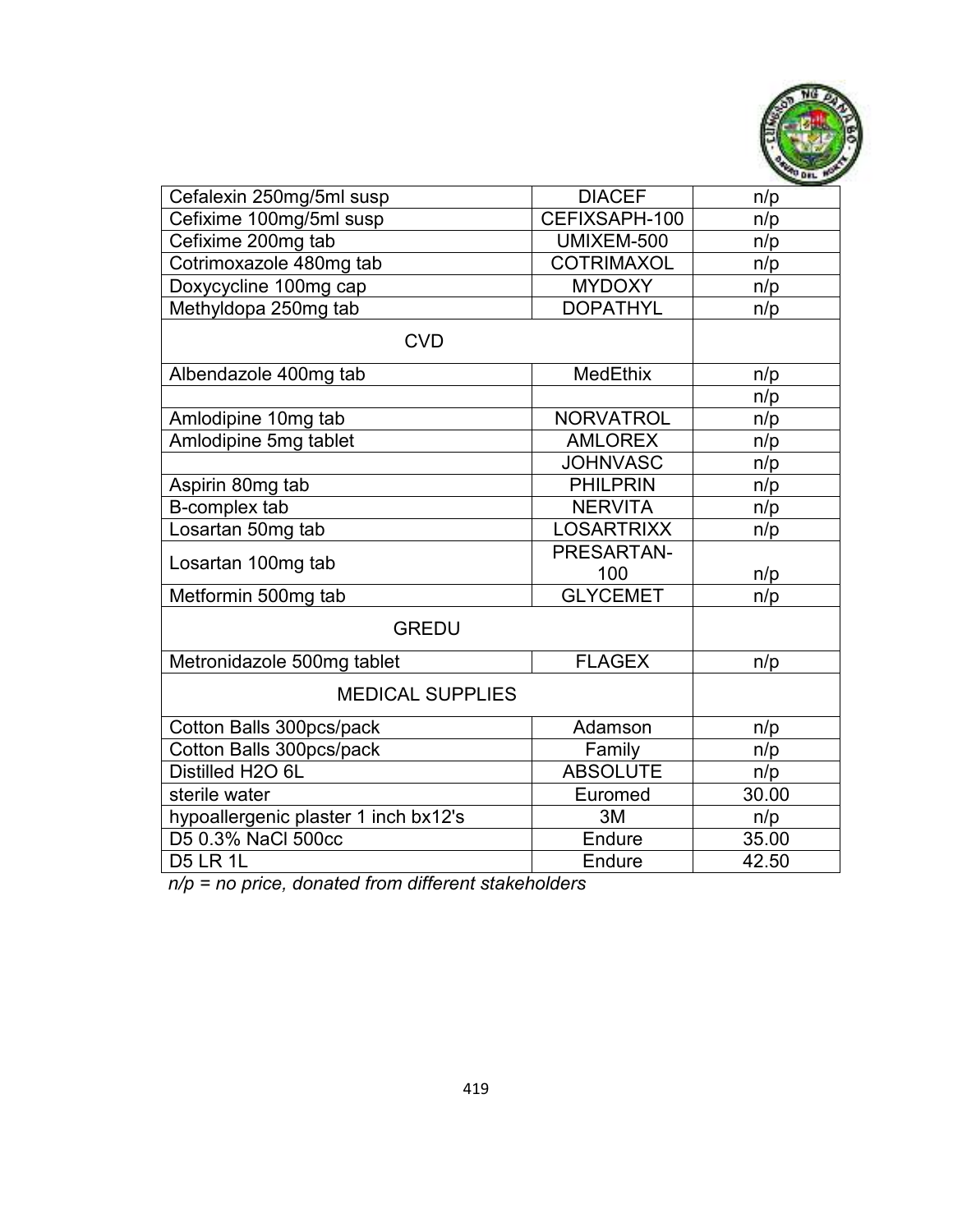

## **20. Availment of Maternal Care Services at the Safe Birthing Facility**

The Safe Birthing facility has services that include, but are limited to prenatal care, normal delivery, newborn care, postpartum care and family planning services. Prenatal service is scheduled every Tuesday every week, this includes prenatal consultation and fetal monitoring, referral to higher level of care for high risk pregnant patients, issuance of laboratory request for quality prenatal care.

| <b>Office or Division:</b>                                                                                                        | <b>City Health Office</b>                                                                                                                                                                          |                                  |                                  |                                                                   |  |
|-----------------------------------------------------------------------------------------------------------------------------------|----------------------------------------------------------------------------------------------------------------------------------------------------------------------------------------------------|----------------------------------|----------------------------------|-------------------------------------------------------------------|--|
| <b>Classification:</b>                                                                                                            | <b>Highly Technical</b>                                                                                                                                                                            |                                  |                                  |                                                                   |  |
| <b>Type of Transaction:</b>                                                                                                       |                                                                                                                                                                                                    | G2C - Government to Client       |                                  |                                                                   |  |
| Who may avail:                                                                                                                    | Pregnant women                                                                                                                                                                                     |                                  |                                  |                                                                   |  |
| <b>CHECKLIST OF REQUIREMENTS</b>                                                                                                  |                                                                                                                                                                                                    |                                  | <b>WHERE TO SECURE</b>           |                                                                   |  |
| Referral form                                                                                                                     |                                                                                                                                                                                                    | <b>Barangay Health Station</b>   |                                  |                                                                   |  |
| Situational Requirement: Walk In Patients<br>(no requirements needed)                                                             |                                                                                                                                                                                                    |                                  |                                  |                                                                   |  |
| <b>CLIENT STEPS</b>                                                                                                               | <b>AGENCY</b><br><b>ACTIONS</b>                                                                                                                                                                    | <b>FEES TO BE</b><br><b>PAID</b> | <b>PROCESSING</b><br><b>TIME</b> | <b>PERSON</b><br><b>RESPONSIBLE</b>                               |  |
| 1. Fill-out Individual<br><b>Treatment Record</b><br>and get priority<br>number<br>* Wait for the priority<br>number to be called | 1. Receive and<br>verify filled-out<br>ITR, take vital<br>sign and advise<br>client to wait for<br>number to be<br>called                                                                          | None                             | 30 Minutes                       | <b>Midwife</b><br>CHO-Outpatient<br>and Safe Birthing<br>Facility |  |
| 2. Present priority<br>number as soon as<br>the number is called                                                                  | 2. Perform<br>obstetrical history<br>taking, Leopold's<br>Maneuver, check<br>fetal heart tone<br>using Doppler,<br>give health<br>teachings and<br>provide request<br>for laboratory<br>procedures | None                             | 30 Minutes                       | <b>Midwife</b><br>CHO-Outpatient<br>and Safe Birthing<br>Facility |  |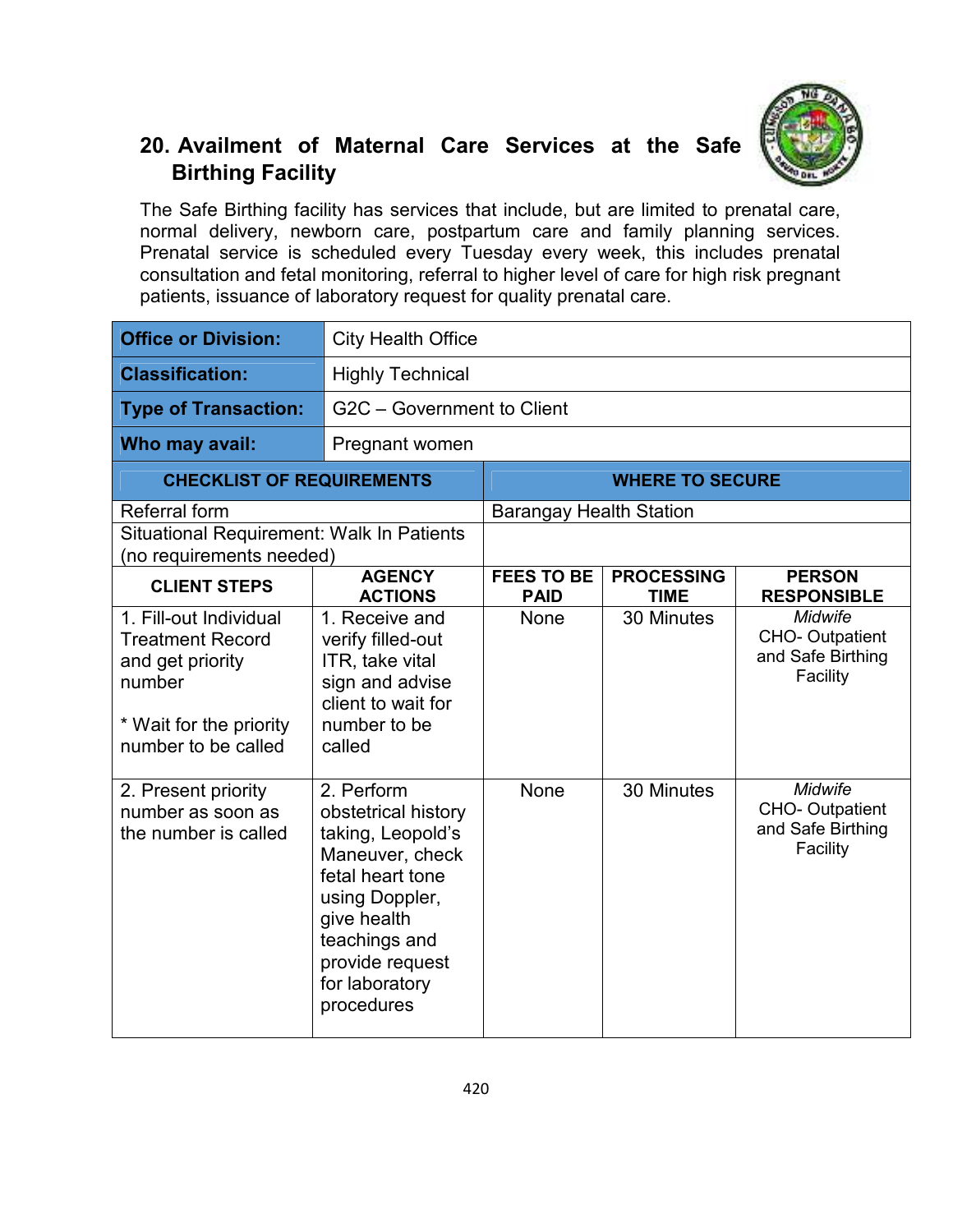

|                                                                | <b>Conditional Step:</b><br><b>Patients identified</b><br><b>High Risk</b><br>Pregnancy are<br>referred to a<br>physician in<br>charge of further<br>evaluation and<br>management and<br>subsequently<br>referred to OB<br>Specialist or<br><b>Higher Level</b><br>Facility |      |                         |                                                                     |
|----------------------------------------------------------------|-----------------------------------------------------------------------------------------------------------------------------------------------------------------------------------------------------------------------------------------------------------------------------|------|-------------------------|---------------------------------------------------------------------|
| 3. Return the<br><b>Individual Treatment</b><br>Record         | 3. File Individual<br><b>Treatment Record</b>                                                                                                                                                                                                                               | None | 10 Minutes              | Midwife<br><b>CHO-Outpatient</b><br>and Safe Birthing<br>Facility   |
| 4. Reading of<br><b>Laboratory Results</b><br>and consultation | 4. Reading of<br>laboratory results<br>and consultation<br><b>Conditional Step:</b><br><b>Patients with</b><br>identified<br>abnormalities in<br>the laboratory<br>results are<br>referred to a<br>physician in<br>charge of further<br>evaluation and<br>management        | None | 30 Minutes to<br>1 hour | Doctor / Midwife<br>CHO-Outpatient<br>and Safe Birthing<br>Facility |
| 5. Return the<br><b>Individual Treatment</b><br>Record         | 5. File Individual<br><b>Treatment Record</b>                                                                                                                                                                                                                               | None | 10 Minutes              | Midwife<br><b>CHO-Outpatient</b><br>and Safe Birthing<br>Facility   |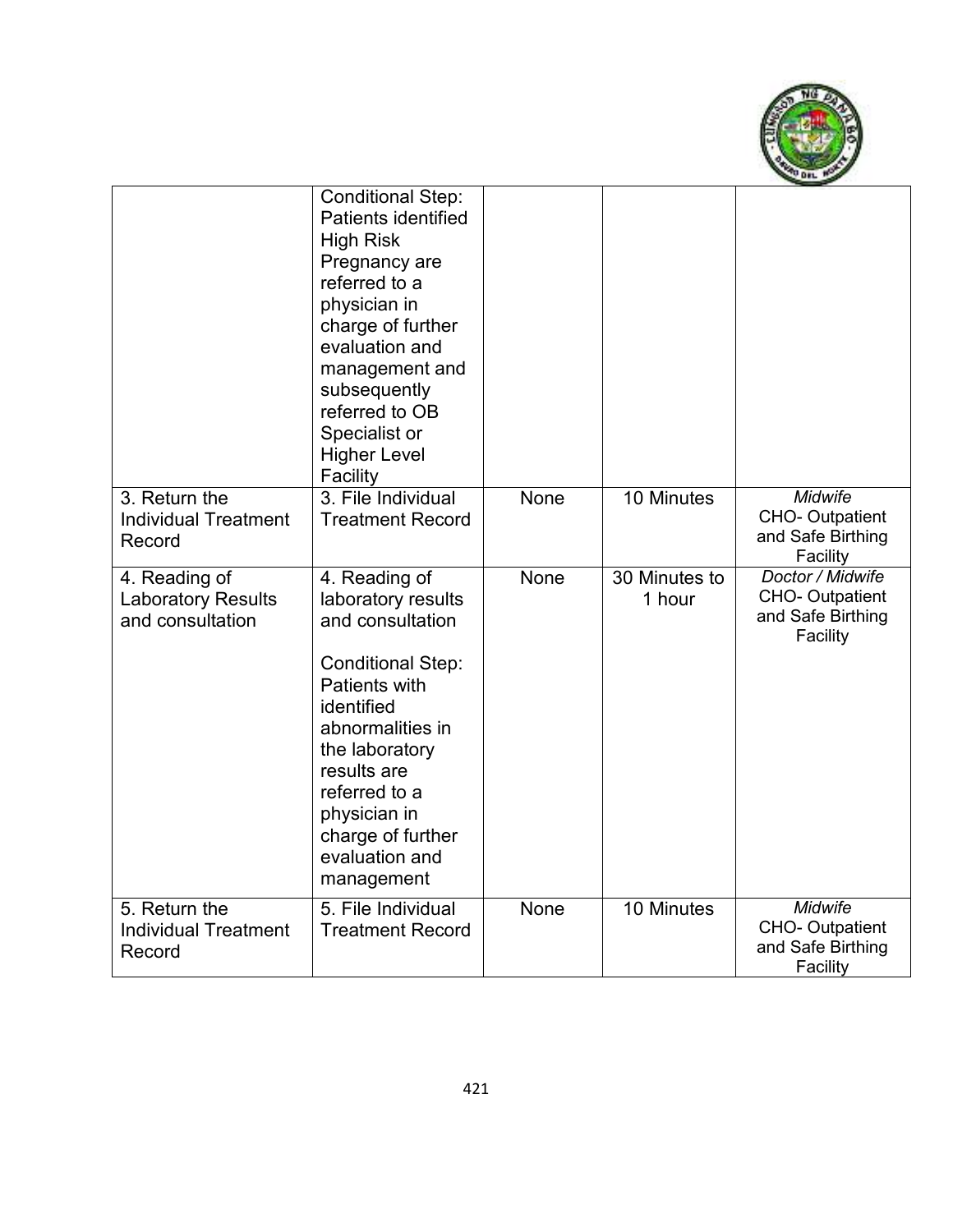

| 6. Reading of             | 6. Reading of            | <b>None</b> | 30 Minutes to            | Doctor / Midwife      |
|---------------------------|--------------------------|-------------|--------------------------|-----------------------|
| <b>Laboratory Results</b> | laboratory results       |             | 1 hour                   | <b>CHO-Outpatient</b> |
| and consultation          | and consultation         |             |                          | and Safe Birthing     |
|                           |                          |             |                          | Facility              |
|                           | <b>Conditional Step:</b> |             |                          |                       |
|                           | Patients with            |             |                          |                       |
|                           | identified               |             |                          |                       |
|                           | abnormalities in         |             |                          |                       |
|                           | the laboratory           |             |                          |                       |
|                           | results are              |             |                          |                       |
|                           | referred to a            |             |                          |                       |
|                           | physician in             |             |                          |                       |
|                           | charge of further        |             |                          |                       |
|                           | evaluation and           |             |                          |                       |
|                           | management               |             |                          |                       |
|                           | <b>TOTAL:</b>            | <b>None</b> | 1 Hour and 40<br>minutes |                       |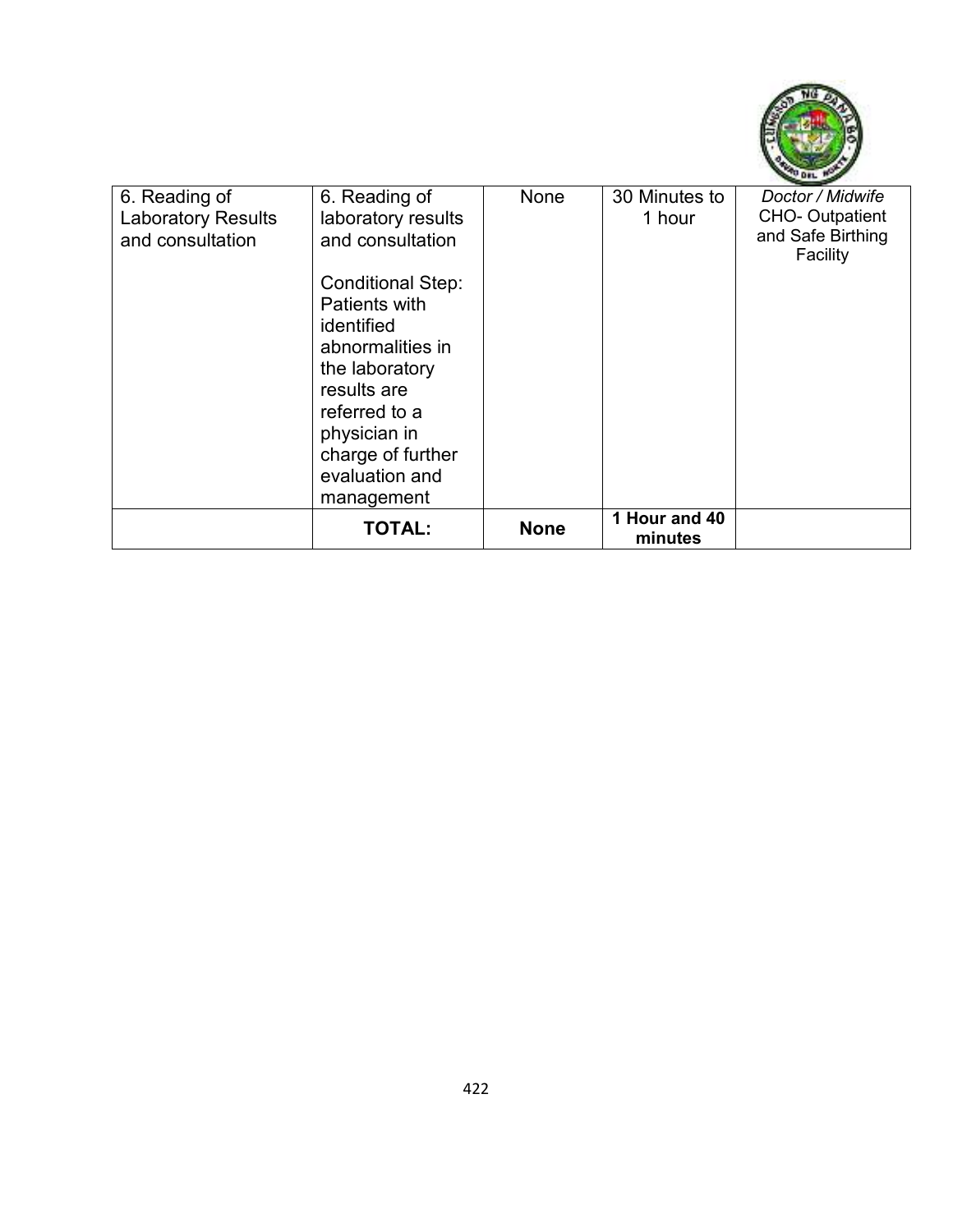

## **21. Availment of Family Planning Services at the Safe Birthing Facility**

Under the supervision of the City Health Office, the Safe Birthing Facility *gives basic*  family planning education, provides information on the various family planning *methods, and gives family planning commodity that is suitable for the clients.*  Individuals and couples in their reproductive age seeking advice on family planning and responsible parenthood which enables couples and individuals to decide freely and responsibly the number and spacing of their children, through effective access to information and services on modern methods of contraception.

| <b>Office or Division:</b>                                                                                                        | <b>City Health Office</b>                                                                                                                                 |                                  |                                  |                                                                          |  |
|-----------------------------------------------------------------------------------------------------------------------------------|-----------------------------------------------------------------------------------------------------------------------------------------------------------|----------------------------------|----------------------------------|--------------------------------------------------------------------------|--|
| <b>Classification:</b>                                                                                                            | <b>Highly Technical</b>                                                                                                                                   |                                  |                                  |                                                                          |  |
| <b>Type of Transaction:</b>                                                                                                       | G2C - Government to Client                                                                                                                                |                                  |                                  |                                                                          |  |
| Who may avail:                                                                                                                    | Postpartum women, men and women of reproductive age and<br>couples                                                                                        |                                  |                                  |                                                                          |  |
| <b>CHECKLIST OF REQUIREMENTS</b>                                                                                                  |                                                                                                                                                           | <b>WHERE TO SECURE</b>           |                                  |                                                                          |  |
| There is no requirement for the initial<br>consultation                                                                           |                                                                                                                                                           |                                  |                                  |                                                                          |  |
|                                                                                                                                   | Situational Requirement: Referral Form                                                                                                                    |                                  | <b>Barangay Health Station</b>   |                                                                          |  |
| Family Planning Record is required for the<br>next visit                                                                          |                                                                                                                                                           | <b>Barangay Health Station</b>   |                                  |                                                                          |  |
| <b>CLIENT STEPS</b>                                                                                                               | <b>AGENCY</b><br><b>ACTIONS</b>                                                                                                                           | <b>FEES TO BE</b><br><b>PAID</b> | <b>PROCESSING</b><br><b>TIME</b> | <b>PERSON</b><br><b>RESPONSIBLE</b>                                      |  |
| 1. Fill-out Individual<br><b>Treatment Record</b><br>and get priority<br>number<br>* wait for the priority<br>number to be called | 1. Receive and<br>verify filled-out<br>ITR, take vital<br>signs and advise<br>client to wait for<br>number to be<br>called                                | <b>None</b>                      | $10 - 15$<br><b>Minutes</b>      | <b>Midwife</b><br><b>CHO-Outpatient</b><br>and Safe Birthing<br>Facility |  |
| 2. Present priority<br>number to the as<br>soon as the number<br>is called                                                        | 2. Conduct one on<br>one family<br>planning<br>counseling to<br>client and<br>administer family<br>planning services<br>such as Insertion<br>of Progestin | None                             | 1 Hour                           | <b>Midwife</b><br><b>CHO-Outpatient</b><br>and Safe Birthing<br>Facility |  |